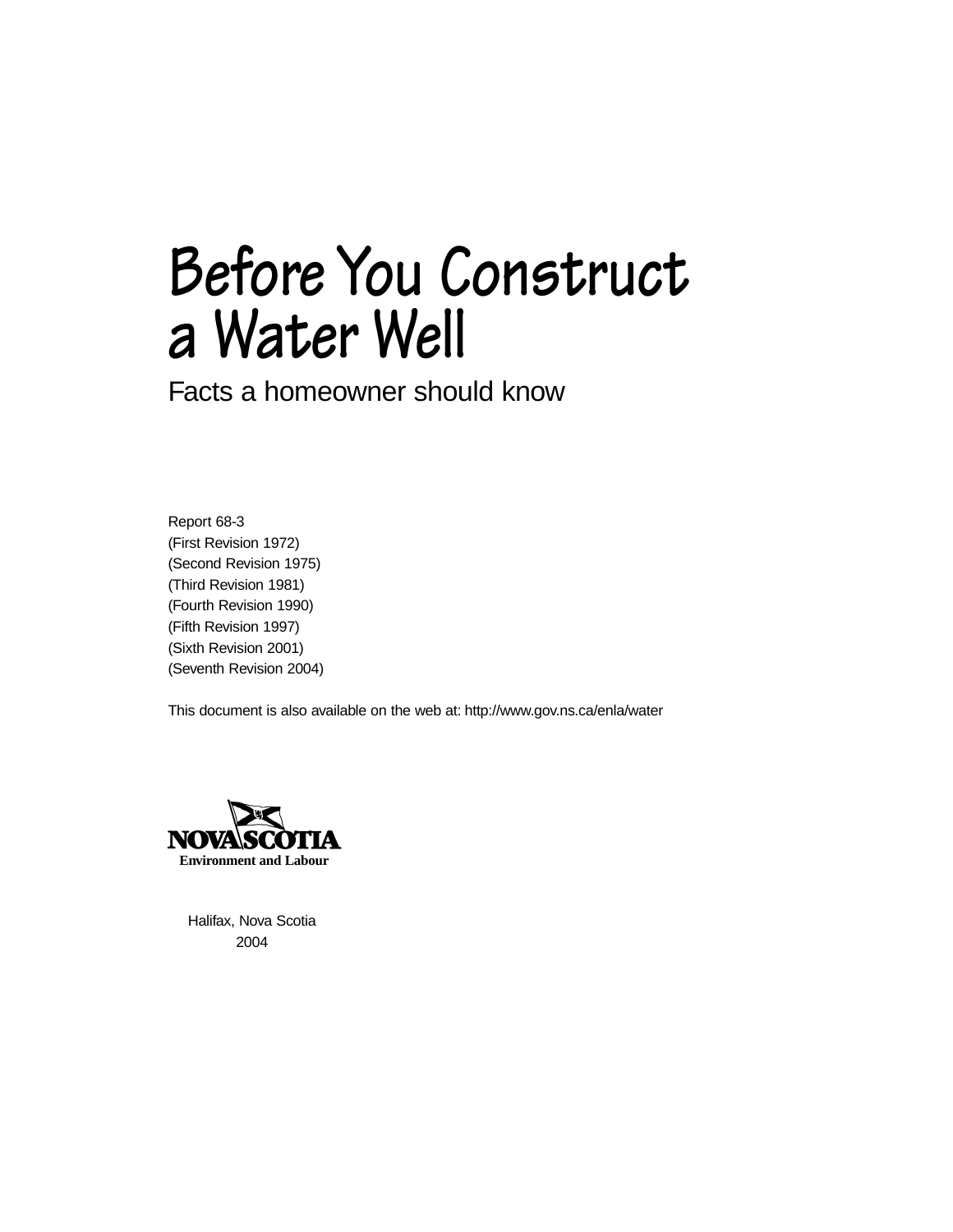# **Preface**

The cost of a well is usually small in comparison to a house itself, but a home is worth little without a good water supply. This booklet has been prepared for prospective homeowners and others who may

have to have a well constructed. The more familiar you are with the information in this booklet, the more likely you are to be satisfied with your well and with your home.

Nova Scotia Department of Environment and Labour administers the Well Construction Regulations. A list of regional offices is provided for your convenience at the end of this booklet. Staff will be happy to provide general information or to answer specific questions regarding wells, water supply potential, and the Regulations.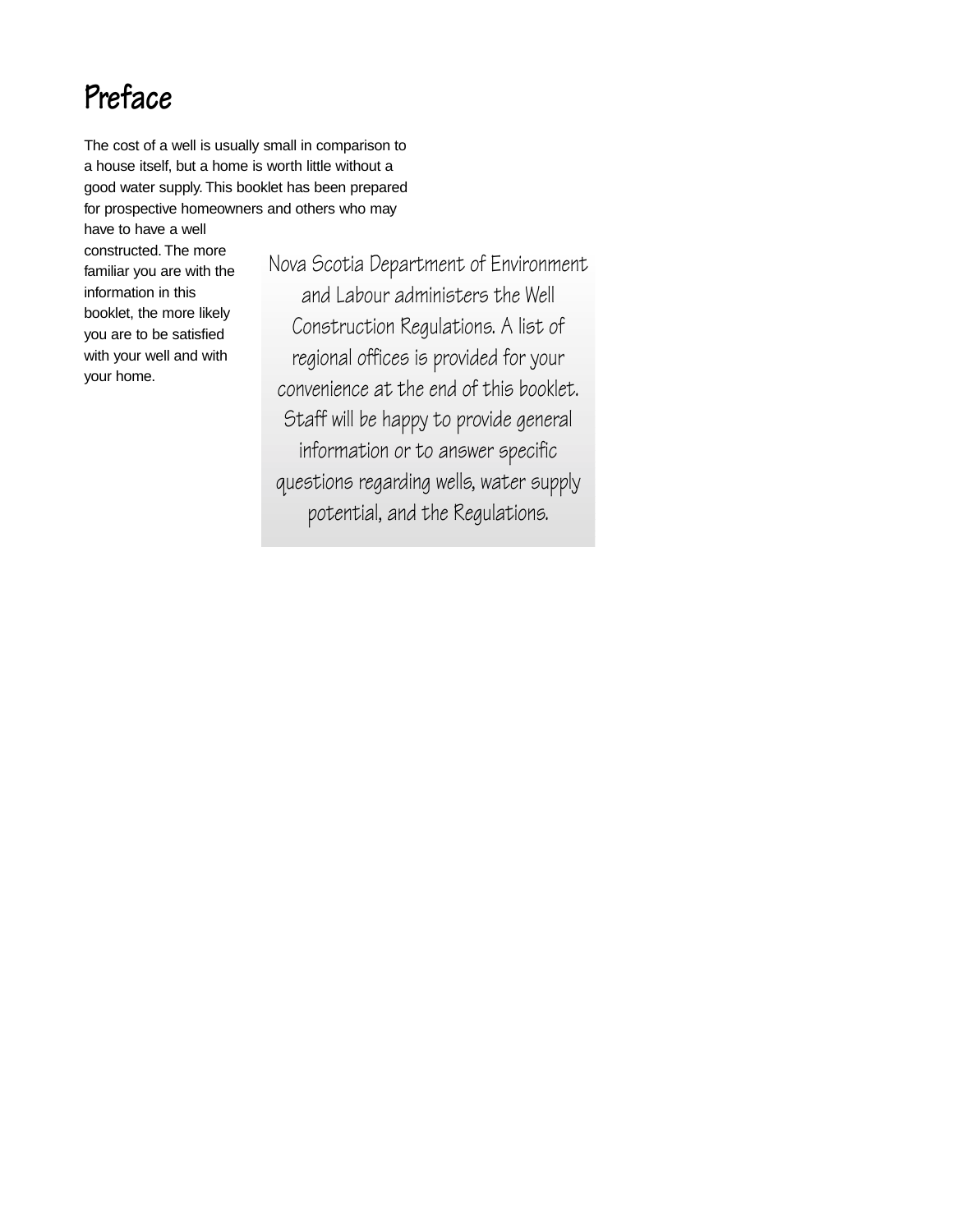# **Table of Contents**

| <b>A Water Supply in Your Home</b>                                     |                |
|------------------------------------------------------------------------|----------------|
| What is Groundwater?                                                   | 1              |
| How Does Groundwater Occur in Nova Scotia?                             | $\overline{c}$ |
| <b>Planning A Water Supply</b>                                         |                |
| Why Should I Have a Water Well Constructed Before I Build?             | 3              |
| Where Do I Obtain Background Information for My Area?                  | 4              |
| How Much Water is Enough?                                              | $\overline{7}$ |
| Where Should My Well Be Located?                                       | 8              |
| <b>Contracting The Job</b>                                             |                |
| How Do I Select A Water Well Contractor?                               | 9              |
| What Items Should Be Covered In The Contract?                          | 9              |
| Final Well Inspection                                                  | 10             |
| <b>Components Of A Water Supply System</b>                             |                |
| The Well                                                               | 12             |
| What is a Drilled Well?                                                | 12             |
| What is a Dug Well?                                                    | 14             |
| How Long Should Well Yield Tests Be?                                   | 15             |
| The Pump                                                               | 16             |
| How do I Select a Pump?                                                | 16<br>16       |
| How do I Select a Pump Installer?<br>The Water Storage (Pressure) Tank | 18             |
| The Distribution System                                                | 19             |
| The Treatment System                                                   | 19             |
| <b>Water Quality</b>                                                   |                |
| Why Should I Test?                                                     | 20             |
| What is Bacterial Quality                                              | 20             |
| How Do I Test for Bacteria?                                            | 20             |
| What Do The Results Mean?                                              | 21             |
| What is Chemical Quality                                               | 23             |
| How Do I Test for Chemical Quality?                                    | 23             |
| What Do The Results Mean?                                              | 24             |
| <b>Water Treatment</b>                                                 | 26             |
| <b>Well Maintenance</b>                                                |                |
| How Often Should I Check Water Quality?                                | 27             |
| How Can I Protect my Water Supply for the Future?                      | 27             |
| <b>Summary</b>                                                         | 28             |
| <b>References</b>                                                      | 29             |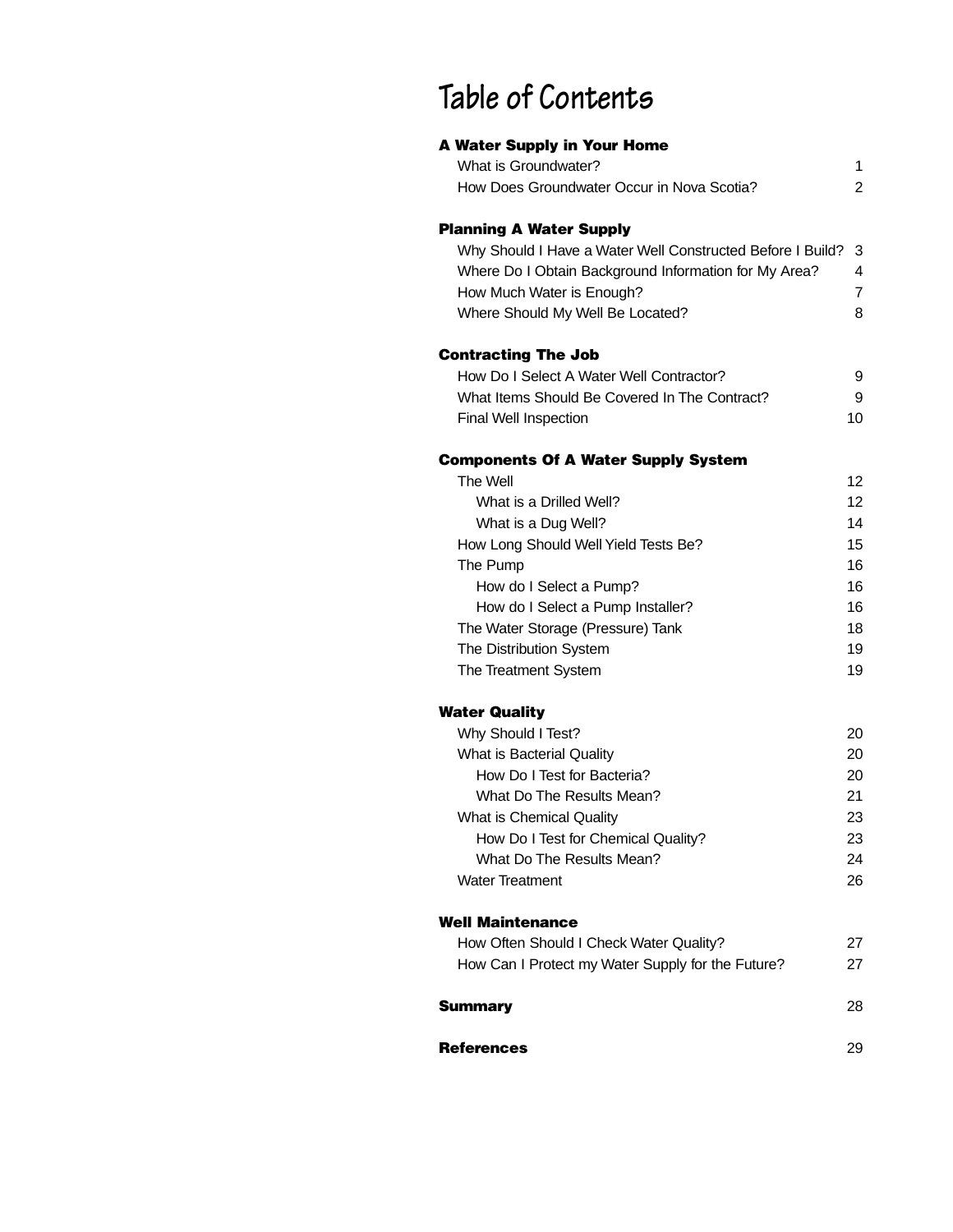|    | <b>Appendix 1</b>                                    |    |
|----|------------------------------------------------------|----|
|    | Disinfection of Water Wells by Chlorination          | 30 |
|    | How do I Disinfect my Well?                          | 30 |
|    | Sampling After Disinfection                          | 31 |
|    | <b>Final Notes</b>                                   | 31 |
|    | <b>Appendix 2</b>                                    |    |
|    | Volume of Water in Wells                             | 32 |
|    | <b>Nova Scotia Environment and Labour</b>            |    |
|    | <b>Regional Offices</b>                              | 33 |
|    | <b>Notes or Sketches</b>                             | 34 |
|    | <b>Sample Drilled Well Contract</b>                  | 35 |
|    | <b>List of Figures</b>                               |    |
| 1. | The Hydrologic Cycle                                 | 1  |
| 2. | Groundwater Regions of Nova Scotia                   | 2  |
| 3. | Dry Shallow Wells in Subdivisions                    | 3  |
| 4. | Problems Encountered in Drilled Well Construction    | 4  |
| 5. | <b>Drilled Well Report</b>                           | 5  |
| 6. | Dug Well Report                                      | 6  |
| 7. | How Much is Enough?                                  | 7  |
| 8. | Example of a Complete Water System                   | 11 |
| 9. | Common Defects of Well Construction with Remedies    | 13 |
|    | 10. Cross Section of a Typical Dug Well              | 14 |
|    | 11. Pump Installation Report                         | 17 |
|    | <b>List Of Tables</b>                                |    |
| 1. | Guidelines for Selected Chemical Parameters          | 24 |
| 2. | Common Water Quality Problems and Possible Solutions | 26 |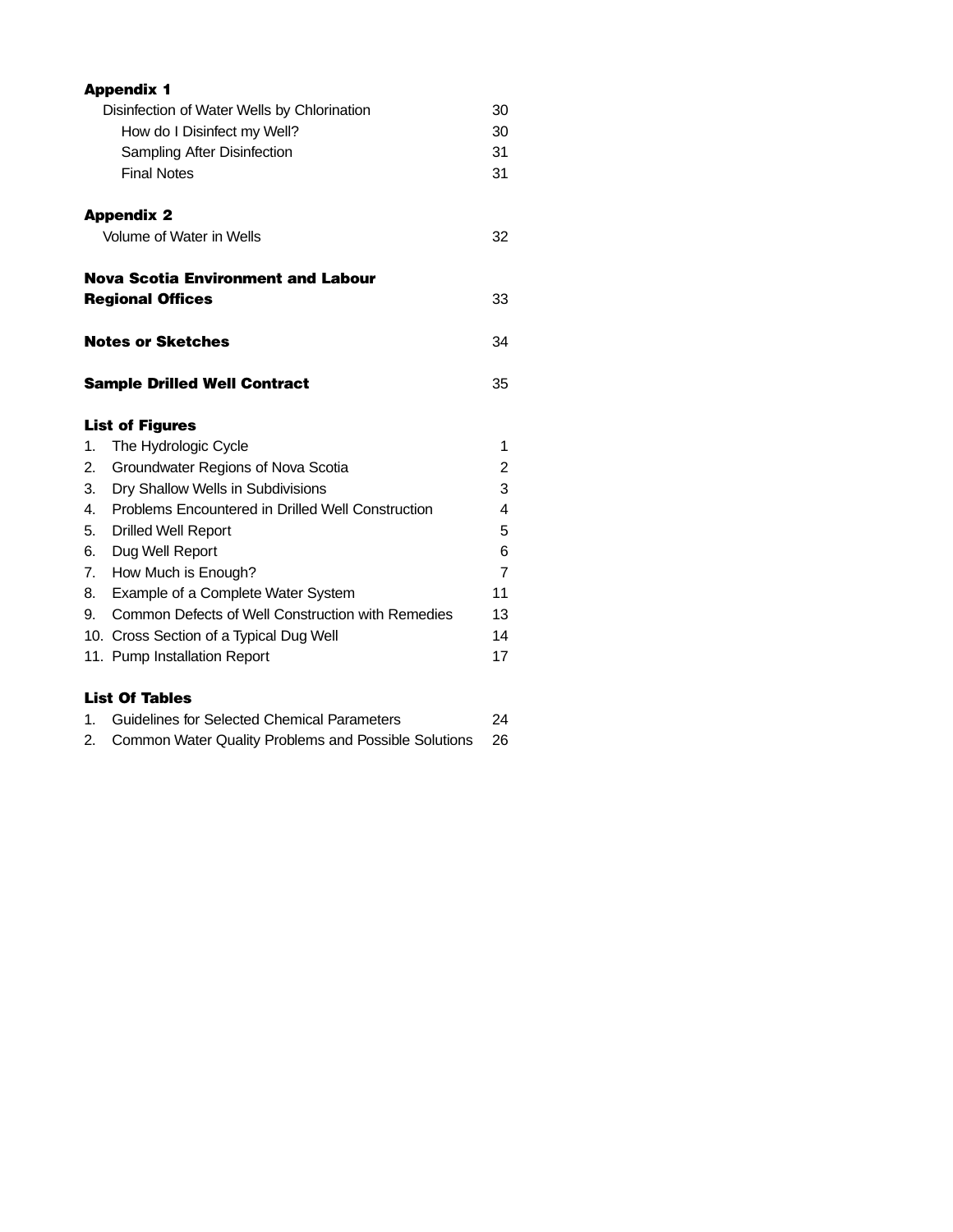# **A Water Supply in your Home**

Water is the basis of life.You cannot survive without it. In the past, there was little difficulty in finding sufficient water for the limited household needs. However, indoor plumbing and automatic appliances place much greater demands on water supply today. As a conservative estimate, a home will need in the order of 340 litres (75 imperial gallons) per person per day to meet all these needs.

A household needs not only enough water, but also water that has good bacterial and chemical quality.

About half of Nova Scotians rely on groundwater for water supply. The most common water supply for the home that is not served by a public system is a drilled well. In rural areas, three quarters of new home water supplies are derived from drilled wells, the remainder primarily from dug wells. Springs, cisterns and surface water serve a very small number of homes.

#### **What is Groundwater?**

Groundwater is water that is found in pore spaces in the soil or in cracks or pores in the rock. Groundwater begins as rain or snowmelt (precipitation). This water can follow three main paths:

- Some evaporates from the ground and open water surfaces, or is 'breathed' out (transpired) by vegetation and returns to the atmosphere where it can again form clouds, rain and snow and replenish the earth.
- Some runs off into streams or lakes or the ocean, called surface water runoff.
- Some infiltrates into the ground. There, it follows various routes (flowpaths) and can discharge to the ground surface as springs, discharge into surface water, or recharge groundwater deeper in the earth. As groundwater moves through the ground, it dissolves some of the minerals that it contacts. These dissolved minerals give water its chemical character or quality.



Figure 1 **The hydrologic cycle, or water cycle. This cycle involves the circulation of water between land, atmosphere, and ocean.**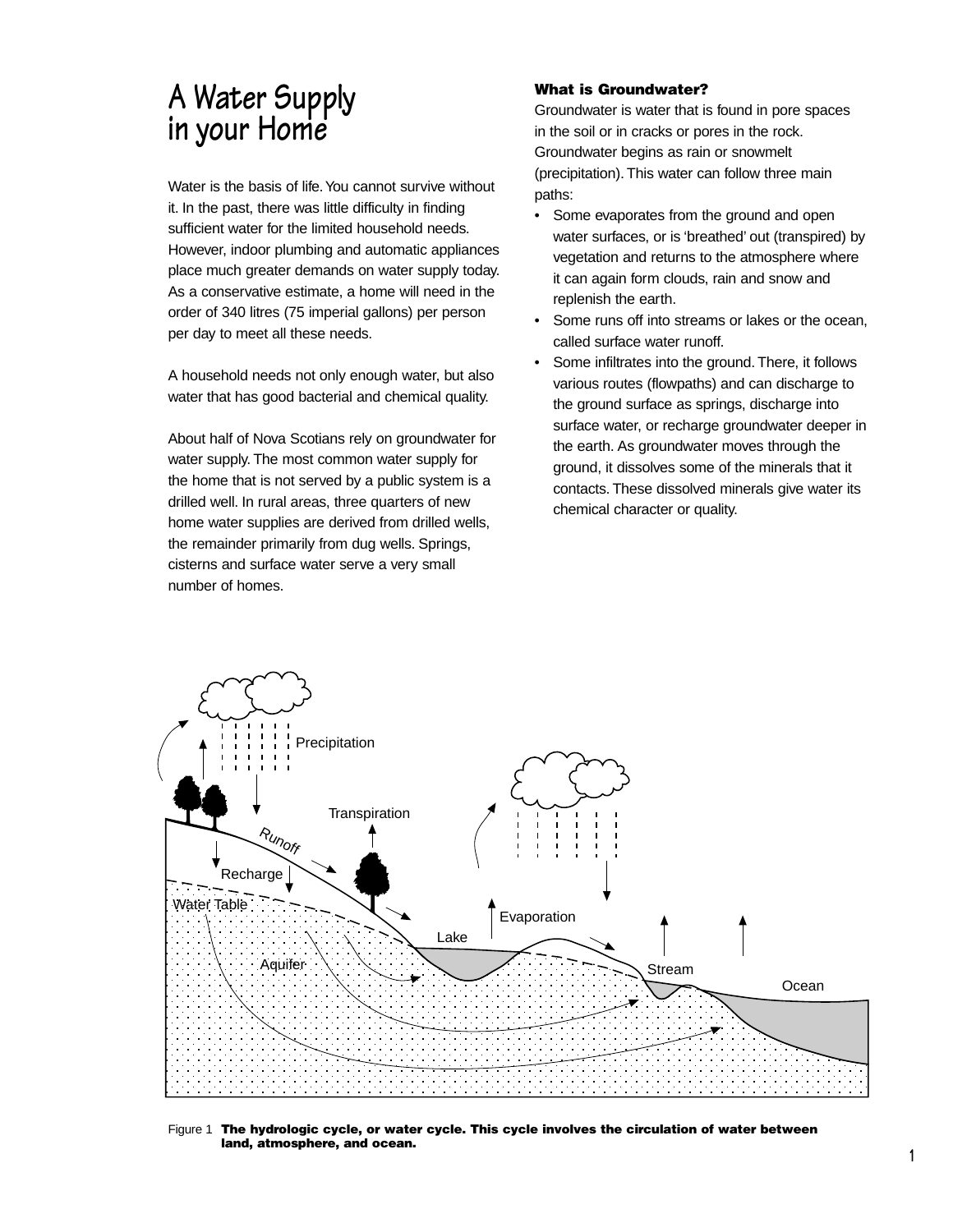#### **How Does Groundwater Occur in Nova Scotia?**

Groundwater is found in aquifers in the bedrock or in the material above the bedrock. An aquifer is a water-bearing permeable formation that will yield water in a usable quantity to a well.

How much water a drilled well yields depends on the type of bedrock, type of overburden or surficial material (the geologic material above the bedrock), well depth, and number of fractures (cracks) or permeable layers encountered during drilling. The bedrock aquifer generally consists of three main rock types:

- igneous and metamorphic rocks such as slate, quartzite and granite, which yield water mainly from fractures
- sedimentary rocks such as sandstone, shale and conglomerate, which yield water from spaces between the grains and from fractures
- carbonate and evaporite rocks such as limestone and gypsum, which yield water mainly from fractures and cavities.

Figure 2 shows how these rock types are distributed in Nova Scotia.

In most places in Nova Scotia, the overburden above the bedrock is made up of glacial till, sandy to clayey in composition, depending on the nature of the local bedrock. Its thickness varies widely with location, but generally ranges from 0 to 10 metres (0 to 33 feet) and averages 6 m (20 ft). Dug wells obtain water from this material or from the contact zone between the surficial material and upper weathered bedrock. Because till is generally low in water yield, dug wells are usually constructed of 90 cm (3 foot) diameter crocks that can store large amounts of water.

In some places, the overburden consists of permeable sand and gravel deposits that are saturated with water. Here, dug wells or screened drilled wells may produce relatively good yields. Such deposits occur along some of the major river systems, the most extensive on the mainland being in the Annapolis and Musquodoboit Valleys.



**<sup>2</sup>** Figure 2 **Groundwater Regions of Nova Scotia (Simplified from Water Resources Map, NSDOE, 1985)**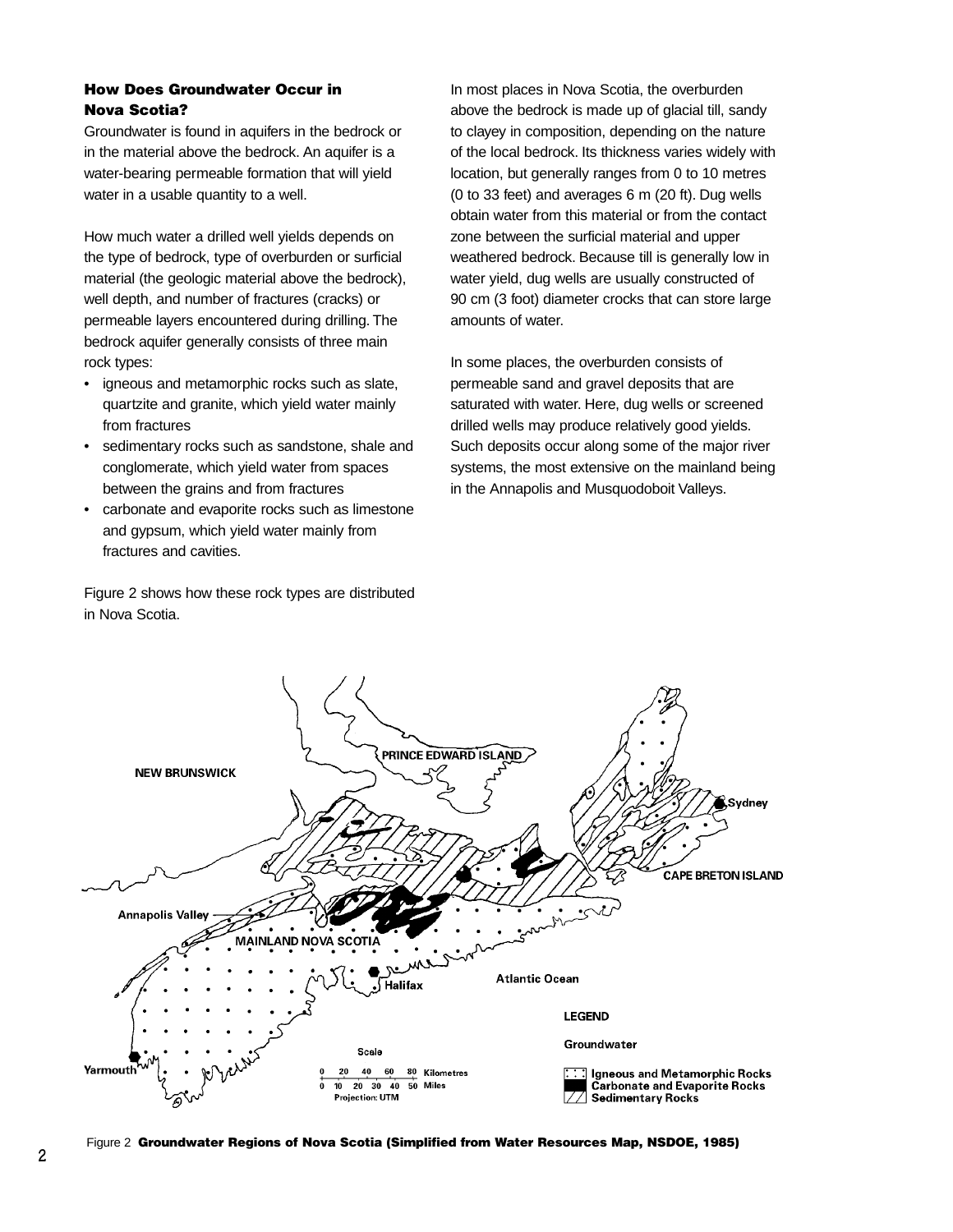# **Planning a Water Supply**

Before you build your house or drill or dig your well, plan your water supply: a house is worth little without an adequate supply of good-quality water, which may be found where you had hoped to place the front steps!

To plan your water supply, find out what type of material lies under the ground, how much water you will need, and where the well should be constructed to provide the best water supply and meet regulations.

Have the well constructed before you build!

#### **Why Should I Have a Water Well Constructed Before I Build?**

When you drill a well, you are actually exploring to determine the quantity and quality of water available. Totally 'dry' holes are uncommon, but lowyielding wells are more common than you may realize. Some causes of low yield include low natural or seasonal water table, interference with other wells (for example in subdivisions), and geologic conditions, as shown in Figure 3. In addition, good quality water may be difficult to obtain in some areas due to natural causes such as salt deposits and

> closeness to the ocean. Occasionally problems may arise with well construction, as shown in Figure 4.

> If problems arise, the cost to repair them is less if you construct the well first, because only the cost of the well is involved. Also, if

a second well must be dug or drilled, there is more likely to be sufficient space on the property if the house is not already there. Too many homes have inadequate water supplies because the property owner did not have a well constructed before the home was built.



Figure 3 **Dry Shallow Wells in Subdivisions**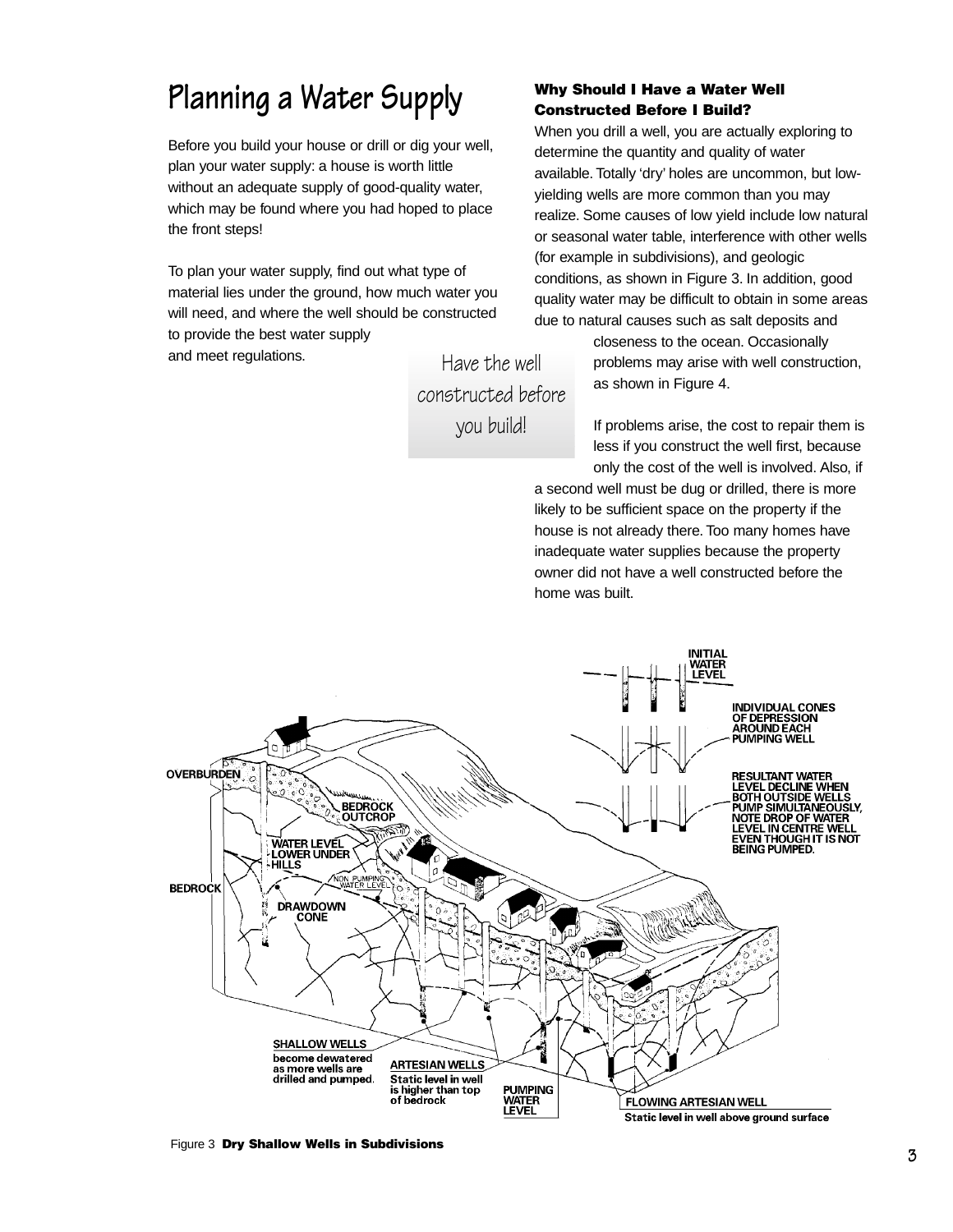An expensive house with a poor well is a poor investment; resale value will be lower. It may be very costly to ensure an adequate supply of good-quality water. It is better to have a well constructed and assess the quantity and quality of the water supply before you build a house. Also, in areas where a usable water supply from drilled wells is questionable, it is better to obtain an option on the property with permission to have a well constructed first. Following such a procedure may save you from a bad investment.

#### **Where Do I Obtain Background Information for My Area?**

The type of material beneath the ground surface in your area (geology) can tell you how successful you may be in obtaining a suitable water supply from a well. In many areas of the province, groundwater conditions have been examined and information can be obtained from local well contractors, the nearest Department of Environment and Labour Regional Office (listed on page 33 of this booklet), and neighbours.

- **Local well contractors.** Drawing on their experience in the area, contractors can supply information on the probable depth of the well, and possible quantity and quality of water that can be expected.
- **Department of Environment and Labour.** Information on geology, general information on the water supply potential for the area, and well records for other drilled and dug wells in the immediate vicinity are available. Well contractors are required to file a standardized well report for each well constructed (Figures 5 and 6). The report includes information on well location, depth, type and thickness of bedrock and surface materials, quantity of water, and quality (e.g., sulfurous, salty, clear). An average of 3000 reports per year are entered into a computer database.
- **Nearby homeowners.** Ask them about their water quantity and quality.

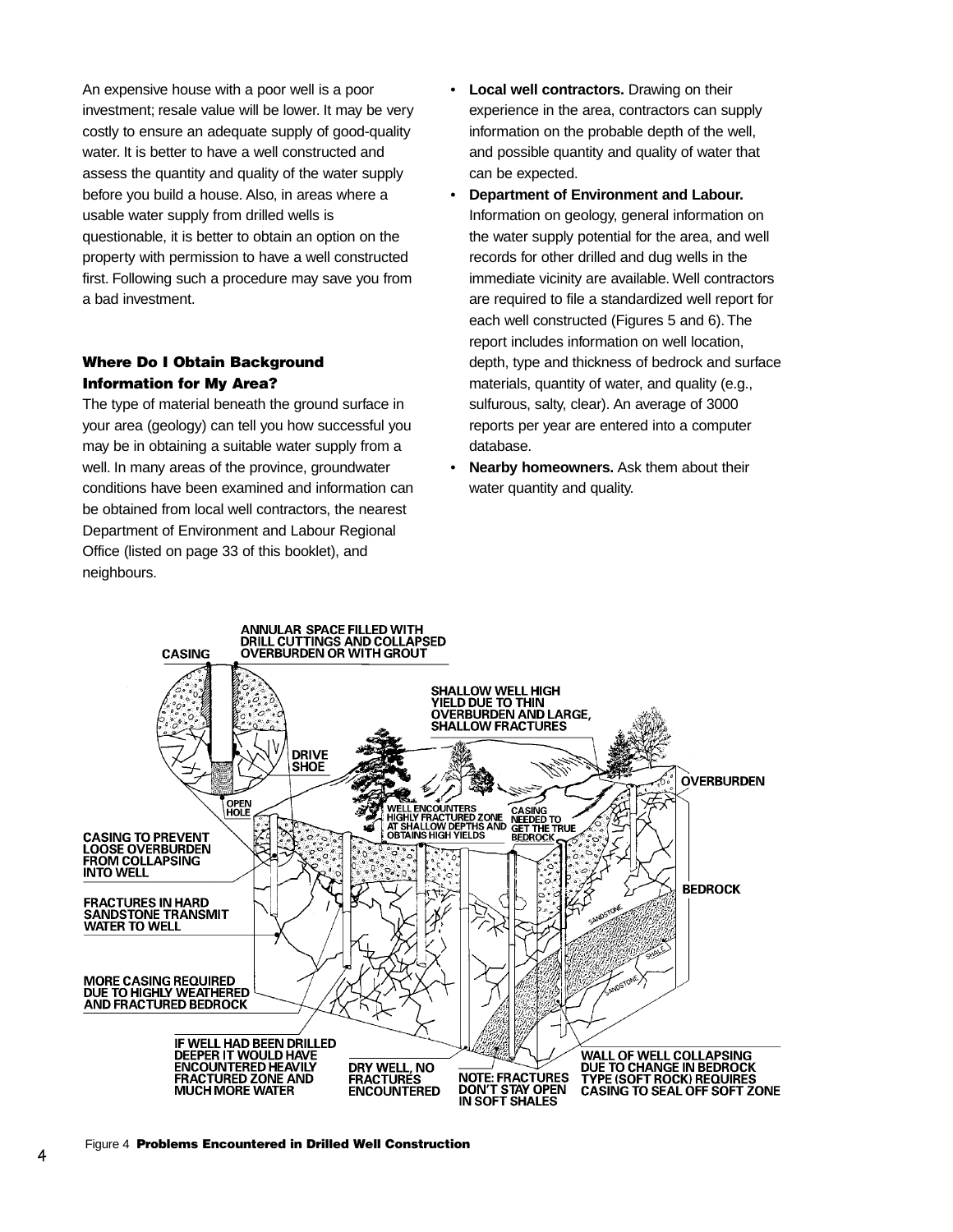

**<sup>5</sup>** Figure 5 **Drilled Well Report**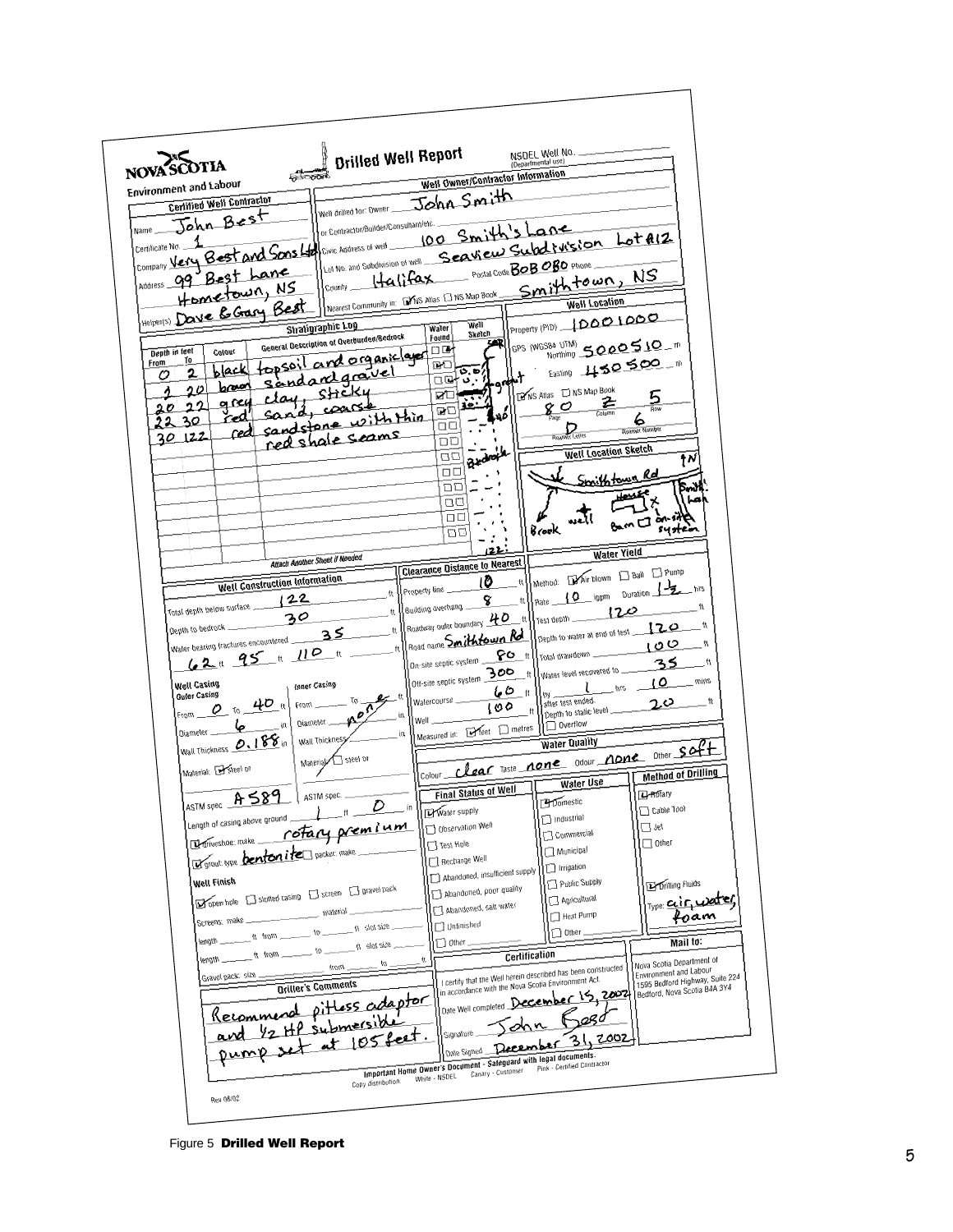| NOVASCOTIA<br><b>Environment and Labour</b>                                                                                                                                                                                                                                                                                                                                                                                                                                                      | Dug Well Report                                                                                                                                                                                                                                             |                                                                                                                                                                                                                                                                                                                                                   | WELL $#$                                                                                                                                                                                                          |                                               |
|--------------------------------------------------------------------------------------------------------------------------------------------------------------------------------------------------------------------------------------------------------------------------------------------------------------------------------------------------------------------------------------------------------------------------------------------------------------------------------------------------|-------------------------------------------------------------------------------------------------------------------------------------------------------------------------------------------------------------------------------------------------------------|---------------------------------------------------------------------------------------------------------------------------------------------------------------------------------------------------------------------------------------------------------------------------------------------------------------------------------------------------|-------------------------------------------------------------------------------------------------------------------------------------------------------------------------------------------------------------------|-----------------------------------------------|
| Constructed by:<br>QUALIFIED WELL CONTRACTOR                                                                                                                                                                                                                                                                                                                                                                                                                                                     | WELL LOCATION INFORMATION<br>Owner's Name John Doe<br>Location of Well <u>\ Doe's Lane</u><br>Phone No. $11 - 1111$ County $Ha\dot{a}$                                                                                                                      |                                                                                                                                                                                                                                                                                                                                                   | MAP BOOK REFERENCE<br>Page<br>Letter<br>Number                                                                                                                                                                    |                                               |
| Number 1<br>Name Very Best & Son Ltd.<br>Address My Hometown<br>999-9999<br>Phone No. -                                                                                                                                                                                                                                                                                                                                                                                                          | Nearest Community Shown in the Map Book                                                                                                                                                                                                                     |                                                                                                                                                                                                                                                                                                                                                   | Romer Letter<br>Doetown<br>Romer No.<br><b>STRATIGRAPHIC LOG</b>                                                                                                                                                  | ١O                                            |
| CONSTRUCTION DESCRIPTION<br>Distance to Nearest Septic Tank -<br>Distance to Nearest Ditch or Road<br>Finished Depth of Well<br>Finished Diameter of Well<br>Stone Reservoir Volume<br>Depth of Liner (Crocks) ______<br>Depth of Cemented or Sealed Liner<br>Backfilled With Clay (to surface) fill.<br>5<br>Apron Installed _<br><b>WATER QUALITY</b><br><b>Exflore</b><br>Colour: -<br>$\Box$ Soft<br>Hardness: -<br><b>EXVORE</b><br>Odour: -<br>DRILLER'S COMMENTS<br><u>Very good well</u> | ft.<br>$150 -$<br>100<br>ft.<br>27<br>$\overline{t}$ tt.<br>$\mathcal{F}_{\mathcal{L}}$<br>$45$ cu. yds.<br>$27.5$ tt.<br>$\overline{\phantom{a}}$<br>7.5<br>ft. Below Ground 3<br>Coloured<br>Slight<br>$\Box$ Hard<br>Medium<br>□ Strong<br>$\Box$ Slight | То<br>From<br>2<br>surf.<br>٩<br>2<br>18<br>q<br>28<br>18<br>Bottom Material is -<br>Water First Appeared at Depth<br>Water Found Also at Depth<br>Static Water Level at Depth<br>⊠Bailed or □ Pumped at ______<br>For A Period of <u>CoO</u> Minutes<br>Depth to Water Before Pumping -<br>Depth to Water After Pumping.<br>Water Recovered To _ | Description of Soil or Rock<br><u>topsoil</u><br>clay<br>sandy clay<br>gravel<br>gravel<br><b>WATER OCCURRENCE</b><br>$-9$<br>$18 + 28$<br>ā<br>YIELD<br>$\circ$<br>$\boldsymbol{q}$<br>18<br>$2-$<br>ft. After _ | ft.<br>ft.<br>ft.<br>.gpm<br>ft.<br>π.<br>hr. |
| <b>WATER USE</b><br>Single Family Home<br>Commercial Business<br>Farm Animals<br>Public Institution<br>Abandoned                                                                                                                                                                                                                                                                                                                                                                                 | Environment Act of Nova Scotia.<br>Signature<br>16/03/97<br>Signed: _<br>Dated:<br>mm<br>dd<br><b>WHITE - Environment and Labour</b>                                                                                                                        | yy<br><b>CANARY - Customer</b>                                                                                                                                                                                                                                                                                                                    | I Certify this well has been constructed as described and in accord with the law and regulations of the<br>PINK - Licensed Contractor                                                                             |                                               |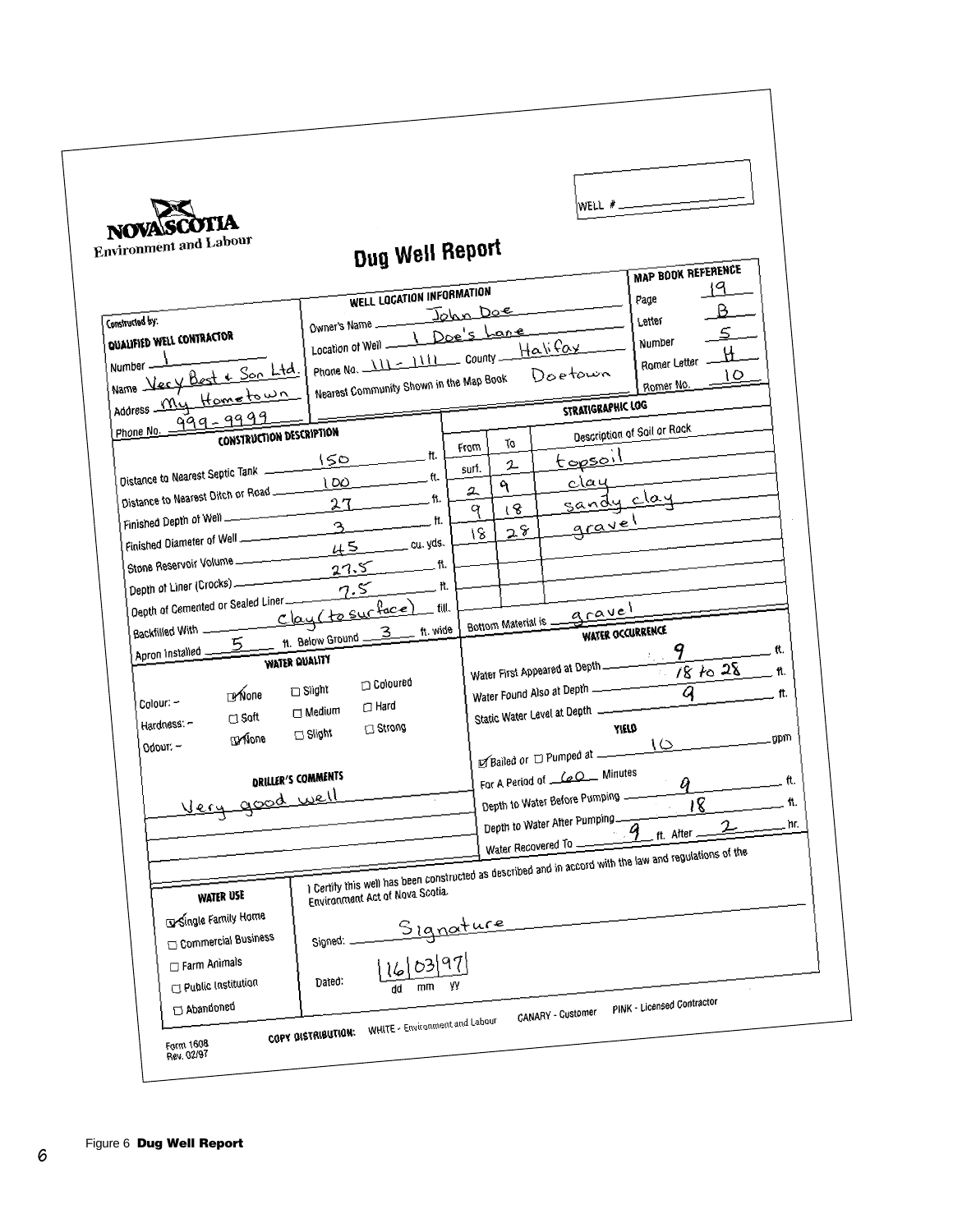#### **How Much Water is Enough?**

'Enough' water means sufficient quantity to meet the following needs:

• **Everyday use:** drinking, cooking, and all the luxuries of inside plumbing. 'Plumbing' includes toilets, bathtubs, showers,

automatic washers, dishwashers, and many other water-using automatic appliances.

- **Seasonal use:** lawn and garden watering, car washing, and swimming pool.
- **Other special uses:** animal watering, crop irrigation, water treatment devices which require backwashing.
- **Fire protection:** this is a special need for which a home seldom depends on a well. The local fire department usually has access to large quantities of water from ponds or surface water.

A day's water use may be concentrated into a period of one to two hours, often in different areas of the house at the same time (laundry, bathroom, lawn). The water supply system must be able to meet this type of peak demand. Canada Mortgage

A conservative estimate is that a home will need about 680 to 1360 litres (150 to 300 gallons) per day for two to four people to meet average needs.

and Housing Corporation require 18 litres per minute (4 gallons per minute) for one hour, and the ability to reproduce this yield 24 hours later, before they will approve a mortgage loan. Where individual wells produce less than this amount, at least 900 litres (200 gallons) of cold water storage must be provided.

Three factors must be considered when determining how much is 'enough':

- **Flow Rate:** continuous rate of yield for well.
- Size of Well: diameter and depth of well.
- **Static Level:** level at which water stands in a well when no water is being pumped from the well.



Figure 7 **The question "How much is enough?" depends on a combination of factors such as well yield, well diameter and depth, and static water level (natural water level with no pumping). Whatever the quantity available, water conservation is good practice, cutting energy cost and load on the sewer system and making the best use of low-yield wells. Appendix 2 shows how to calculate the volume of water stored in your well.**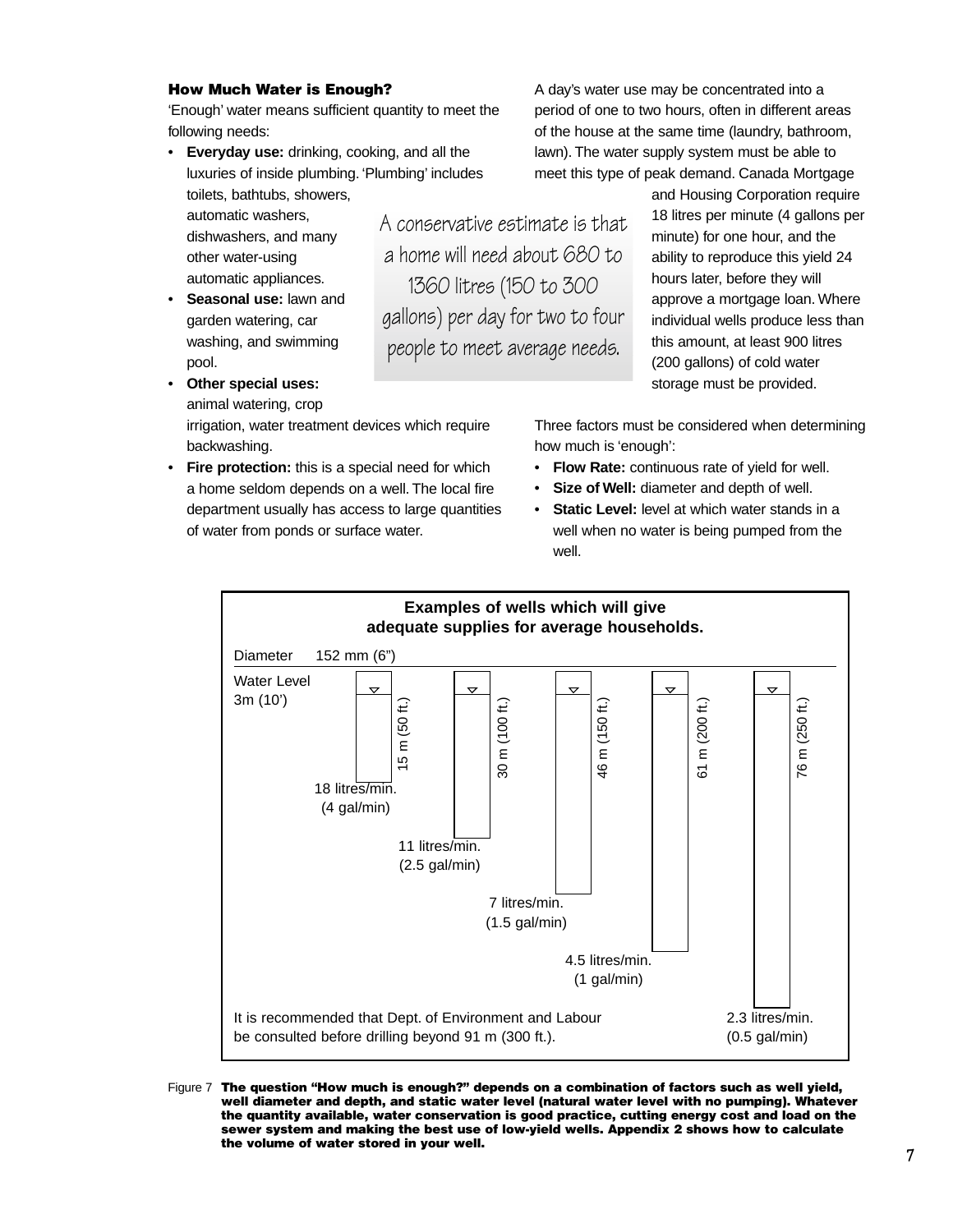In addition to providing for regular household use, wells sometimes supply water for heating and cooling purposes. Some energy-conscious homeowners install groundwater heat pumps, which extract and concentrate heat energy from water and make it available for heating or cooling purposes. Groundwater is a good source for heating or cooling because below a depth of 6.1 m (20 ft) its temperature is approximately constant at between 7 and 10°C.

When the household supply well is also being used to provide water for a groundwater source heat pump, the well should be able to deliver between 27 and 55 litres (6 and 12 gallons) per minute. This discharge rate must be added to the peak demand allowance required for the home. Some homes use a more complicated two-well system for heat pump purposes.

Be careful not to overlook items that you may take for granted in a city with a good water supply. A home with its own water system and pump can offer the same conveniences, provided the quantity and quality of the water are adequate.

#### **Where Should My Well Be Located?**

The actual location of the well on your property will often be determined by factors other than the geology. Land surface features such as steep slopes and poorly drained areas are considerations in the location of the well and building. Whenever possible,

### The well must be accessible.

wells should be located at higher elevations than the surrounding areas, to decrease the potential for contamination.

• Where surface water runoff will pass over or near the opening of the well, the area immediately surrounding the well shall be filled with clay or clean earth for a distance of at least 4.5 m (15 ft) in all directions from the well and graded to an elevation of at least 610 mm (2 ft) above the highest known surface water level.

The well should be located and maintained so that it is accessible for cleaning, treatment, repair, testing, inspection and other activities which may be necessary over time.

• The top of a well must not be located within the basement or under a building having no basement unless special provisions are made for servicing and repairing the well.

The following minimal distances must be maintained, unless other local codes or regulations (such as On-site Sewage Disposal Systems Regulations) are more stringent:

| <b>Boundary or</b><br><b>Source of Pollution</b> | Distance                 |
|--------------------------------------------------|--------------------------|
| Cesspool (receiving raw sewage)                  | 61 m (200 ft)            |
| Seepage (leaching pit), filter bed,              |                          |
| soil absorption field, earth pit,                |                          |
| privy or similar disposal unit                   |                          |
| From a drilled well                              | 15.2 m (50 ft)           |
| From a dug well                                  | 30.5 m (100 ft)          |
| Septic tank, concrete vault privy,               |                          |
| sewer of tightly joined tile or                  |                          |
| equivalent material or sewer-                    |                          |
| connected foundation drain                       |                          |
| From a drilled well                              | 15.2 m (50 ft)           |
| From a dug well                                  | 30.5 m (100 ft)          |
| Sewer of cast iron with leaded                   |                          |
| or approved mechanical joints,                   |                          |
| independent clear water drain,                   |                          |
| or cistern                                       | 3 m (10 ft)              |
| Pumphouse floor drain, cast                      |                          |
| iron with leaded joints,                         |                          |
| draining to ground surface                       | 610 mm (2 ft)            |
| Vertical extension of the                        |                          |
| centre line of the well from                     |                          |
| any projection of a building                     | 1.6 m $(5.2 \text{ ft})$ |
| Property boundary                                | 1.5 m $(5 ft)$           |
| Outer boundary of any road                       |                          |
| or public highway as defined                     |                          |
| in the Public Highways Act                       | 6.1 m (20 ft)            |
| Landfill, garbage dump or other                  |                          |
| source of contamination (if                      |                          |
| written approval is granted for                  |                          |
| well construction)                               | 61 m (200 ft)            |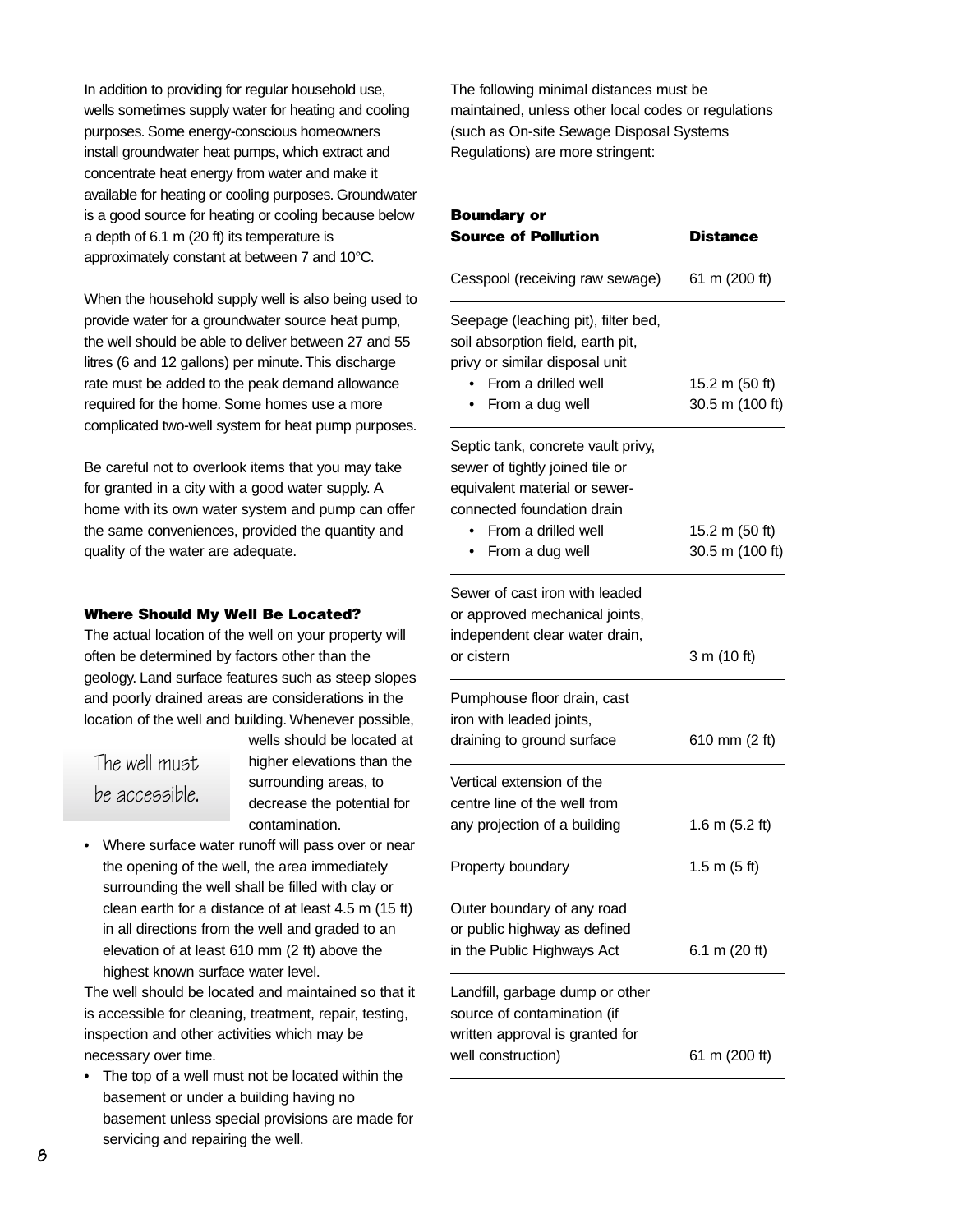# **Contracting the Job**

### **How Do I Select A Water Well Contractor?**

Under the Well Construction Regulations, all persons constructing or repairing water wells must have a certificate of qualification from the Department of Environment and Labour. The certificate is renewable annually.

Nova Scotia has approximately 50 certified drilled well and 250 certified dug well contractors. Most operate within a one- to three-county radius. Experienced contractors who have worked in the area will be familiar with local conditions.

Prior to selecting a water well contractor for the job, it is a good idea to obtain information from and about several contractors. Check for the following:

- ✓ Does he have a valid certificate of qualification from Department of Environment and Labour?
- $\checkmark$  Does he regularly submit well logs as required?
- ✓ Does he have adequate equipment in good condition to do the job?
- ✓ Does he have adequate liability and worker's compensation insurance to protect you?
- $\checkmark$  Is he familiar with applicable health and safety codes?
- ✓ What is the contractor's reputation with previous customers?
- ✓ Will he furnish a written contract, specifying the terms and conditions for the job?

Once the contractor is selected, keep in mind the following principles:

- Trust the contractor's judgement in solving unforeseen difficulties that may come up and discuss unforeseen costs.
- If original construction plans must be changed, discuss the options with the contractor and/or Department of Environment and Labour.
- Don't expect the contractor to work for nothing if the well does not fulfill expectations.

### **What Items Should Be Covered In The Contract?**

Unless you know what each contractor will do for his specified price, you cannot compare offers and decide which one to hire. A low lump sum may result in an unsatisfactory job if the workmanship and materials are poor. To ensure that you are satisfied and to protect yourself in case of court action, you should have a written contract. The contract is protection for both you and the contractor.

Some contractors rely on verbal or handwritten agreements, others have a standard contract form,

All persons constructing or repairing water wells must have a certificate of qualification.

The contractor must work with geologic conditions as they exist and cannot guarantee quantity or quality of water. Low yield and poor water quality may be due to natural conditions in the area.

specifying in detail the work to be done, prices, and terms. A sample contract is shown at the back of this booklet. For a drilled well, the contract may include items such as:

- liability insurance coverage held by both the owner and the contractor
- a statement that all work is to comply with local and provincial regulations and codes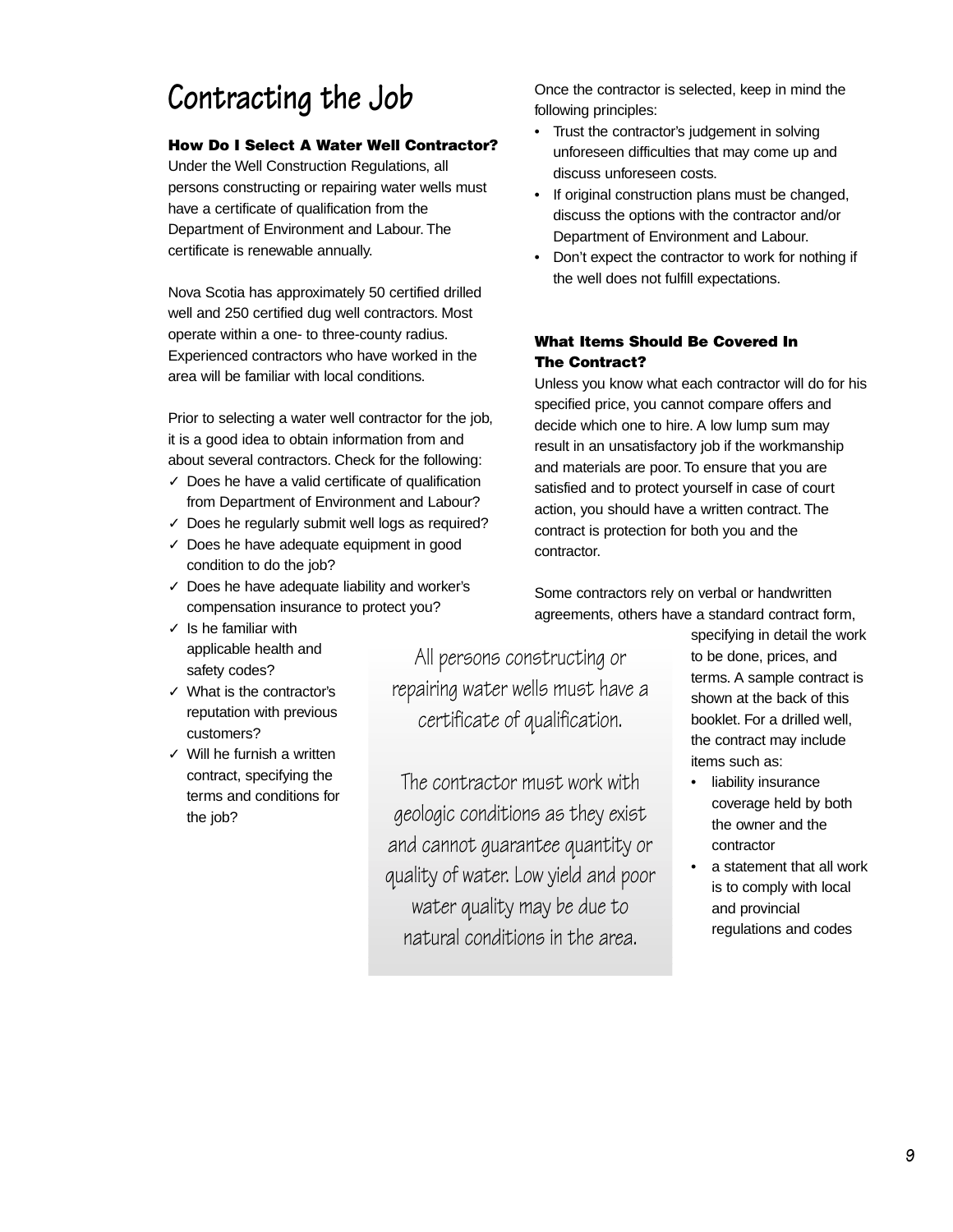- the diameter and wall thickness of the casing to be used
- the type of well development and yield evaluation procedures to be used
- the type of screen to be installed, where needed
- the type of well cap or seal to be provided
- the disinfection procedure
- the cleanup after drilling which includes all material abandoned without authorization at a drill site except drill cuttings and wastewater
- an anticipated date for start of drilling
- a guarantee of materials and workmanship. The contract should specify that the contractor will return to do or to correct the initial work if necessary
- costs: An itemized list of charges is better than a lump sum. The list could include:
	- cost of drilling per metre (foot)
	- cost of casing per metre (foot)
	- cost of other materials, such as drive shoe, grout, well cap
	- cost of other operations, such as grouting, developing (if longer than an hour, such as in screened wells), test pumping, disinfection
	- cost of drilling deeper and/or a second well, if required to ensure an adequate water supply
	- cost of abandonment should it prove necessary (for example if salt water is encountered and another site must be selected)
	- what costs are not included in the specifications

#### **Final Well Inspection**

After the well has been constructed and before the contractor removes his equipment from the site, you should inspect the well. Here is a list of items to check:

- **Well depth.** This is easily done by tying a weight on a tape. Verify the measurement against the well construction report made out by the contractor.
- **Well yield.** Ask the contractor at how many litres (gallons) per minute the well was tested, what distance the water level dropped during the test, and how quickly the water level recovered after the test.
- **Well cap.** Ensure that the well is capped and secure and that the cap is at least 152 mm (6 in) above ground level.
- **Disinfection.** Ask the contractor if the well was disinfected.
- **Well construction record.** Make certain that you will receive your copy of the well record. The contractor is required to deliver copies of the record to the owner and to Department of Environment and Labour within a month of drilling, and to keep a record for himself for two years. It would be advisable for you to keep your well record with your house deed so that the information is passed on to future owners.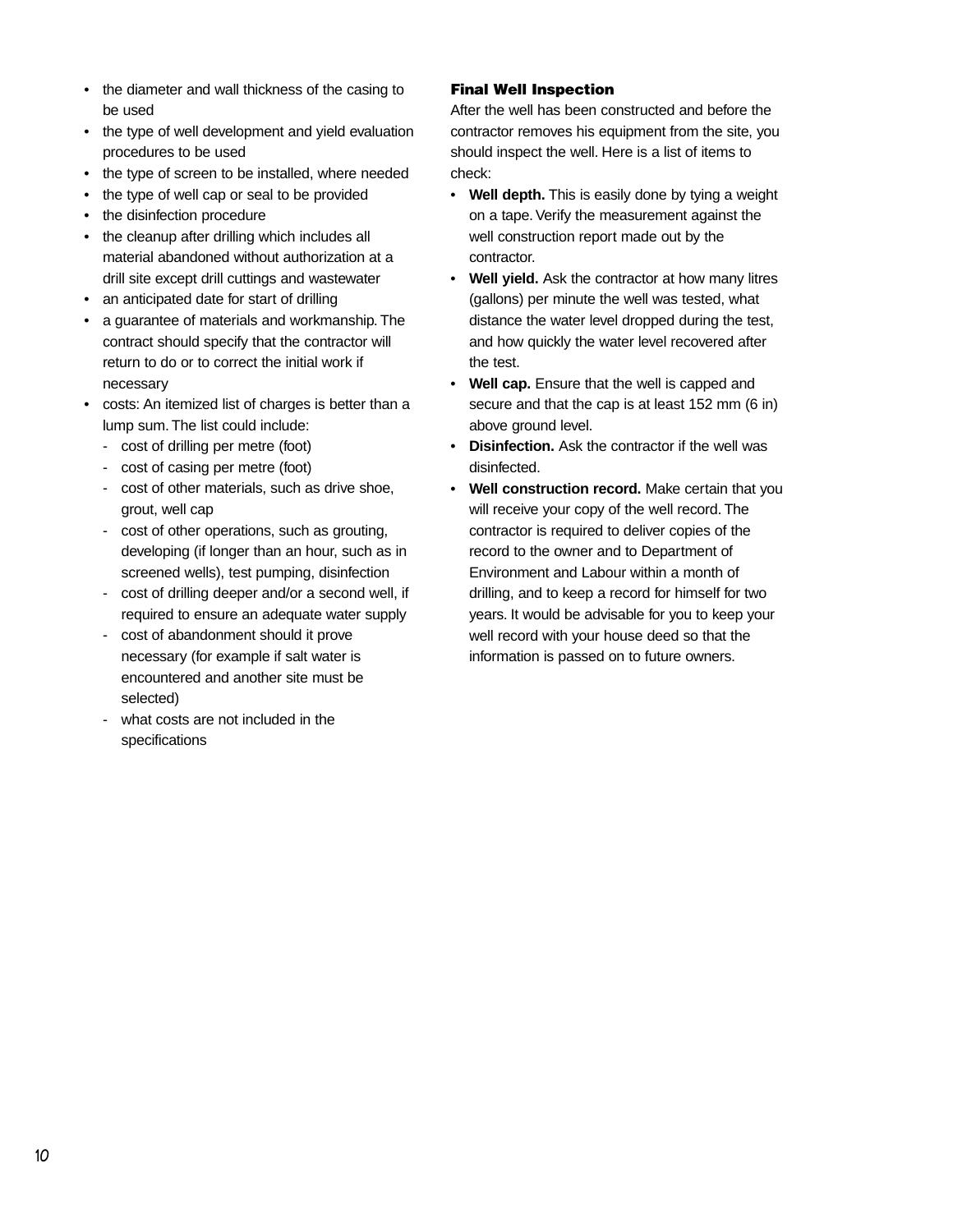### **Components of a Water Supply System**

Once a water source is established, and a pump contractor is selected, the water supply system can be installed. The system as referred to in this report consists of the components between the source and you, the end user: well, pump, water storage (pressure) tank, distribution system, and treatment system if necessary. Figure 8 shows a typical complete drilled well system installed with a submersible pump.

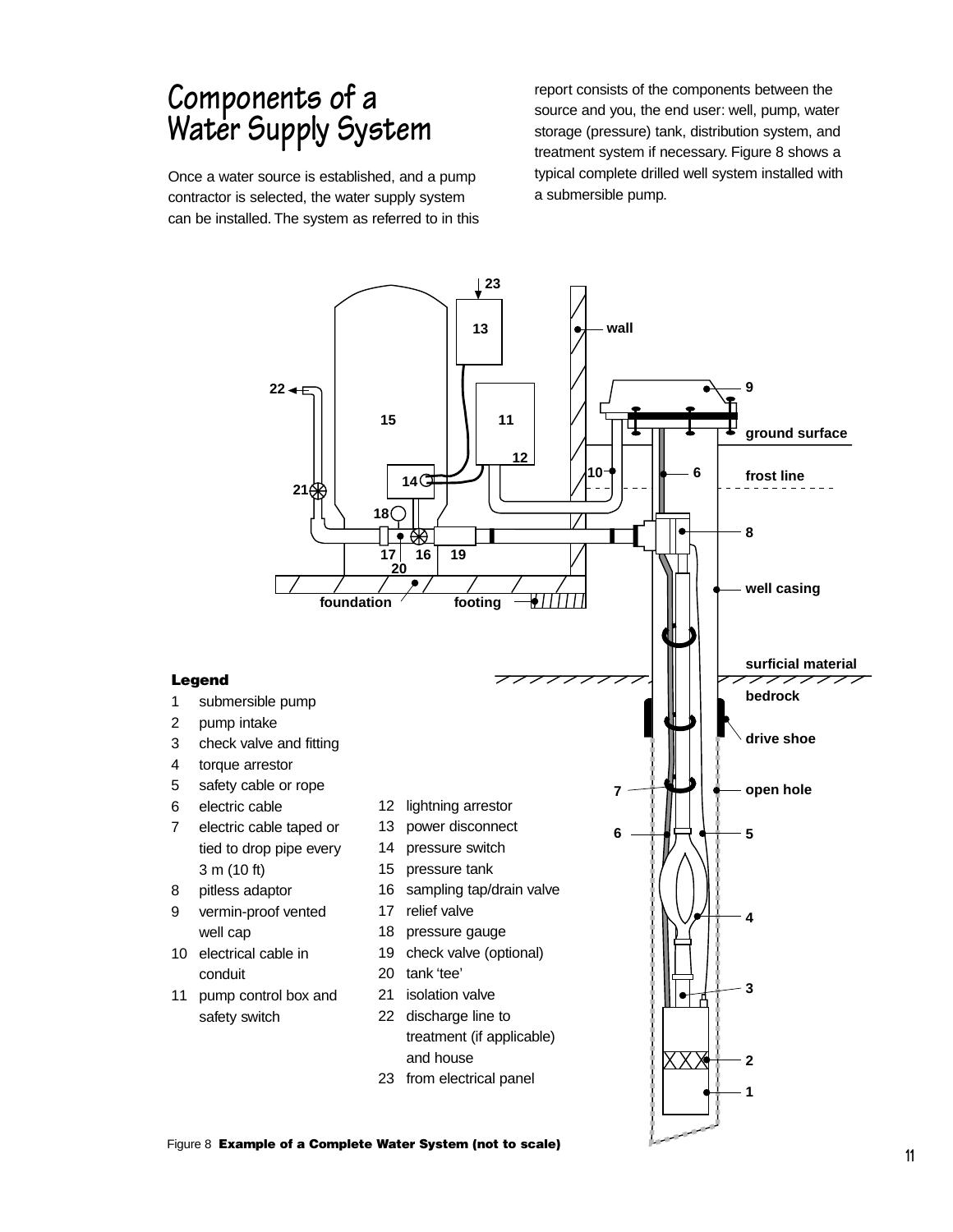#### **The Well**

The well must be constructed according to specific regulatory requirements of the Well Construction Regulations established under Section 110 of the Environment Act.

#### **What is a Drilled Well?**

A drilled well consists of a hole bored into the aquifer, with the upper part lined with casing, usually steel. The casing prevents the collapse of the borehole walls and, along with a drive shoe or grout seal, helps prevent surface or subsurface contaminants from entering the water supply. The casing also provides a housing for the pumping mechanism and for the pipe, usually plastic, that moves water from the pump to the surface.

A minimum of 152 mm (6 in) casing diameter is required to ensure ease of servicing (e.g., deepening or installing liner casing or packer) and installing proper pumping equipment. The casing must meet certain specifications, since substandard pipe does not have sufficient strength to withstand driving without potential damage to the joints. Such damage may allow contaminated shallow or surface water to enter the well.

The casing must also have a drive shoe attached to the bottom to prevent damage during driving and to make a good seal with the formation. In some applications, a grout seal of cement or bentonite may also be recommended to prevent contamination.

Below the casing, the lower portion of the borehole is the intake through which water enters the well from the aquifer. The intake may be an open hole in solid bedrock, or it may be screened and gravelpacked, depending upon the geologic conditions.

Once the well is completed, it is bailed or pumped to 'develop' the aquifer and determine the yield. Many aquifers need further work after drilling to remove fine material remaining from the drilling process so

Construct the well according to the Well Construction Regulations.

that water can more readily enter the well. Possible development methods include compressed air ('blowing'), bailing, jetting, surging, or pumping. The quantity of water (yield test) is

usually measured during development. The minimum test time required is one hour.

After proper disinfection, the well is capped to provide sanitary protection until it is hooked into the user's system. The cap requires an air vent. The purpose of the vent is to equalize the air pressure between the inside of the casing and the atmosphere, and to release unpleasant or explosive lighter-than-air gases. If such gases are present and the well is enclosed in a building or confined space, the air vent should always be extended to the outside atmosphere. The vent pipe must be shielded and screened to prevent the entry of foreign material such as insects into the well. Earwigs, for example, can cause a high bacterial count.

If drilling produces poor-quality water, the water can be sealed off. One method is to install additional casing or liner inside the original casing and grout it in place. Figure 9 shows some common defects in well construction and illustrates how grouting or sealing the annular space can be a solution.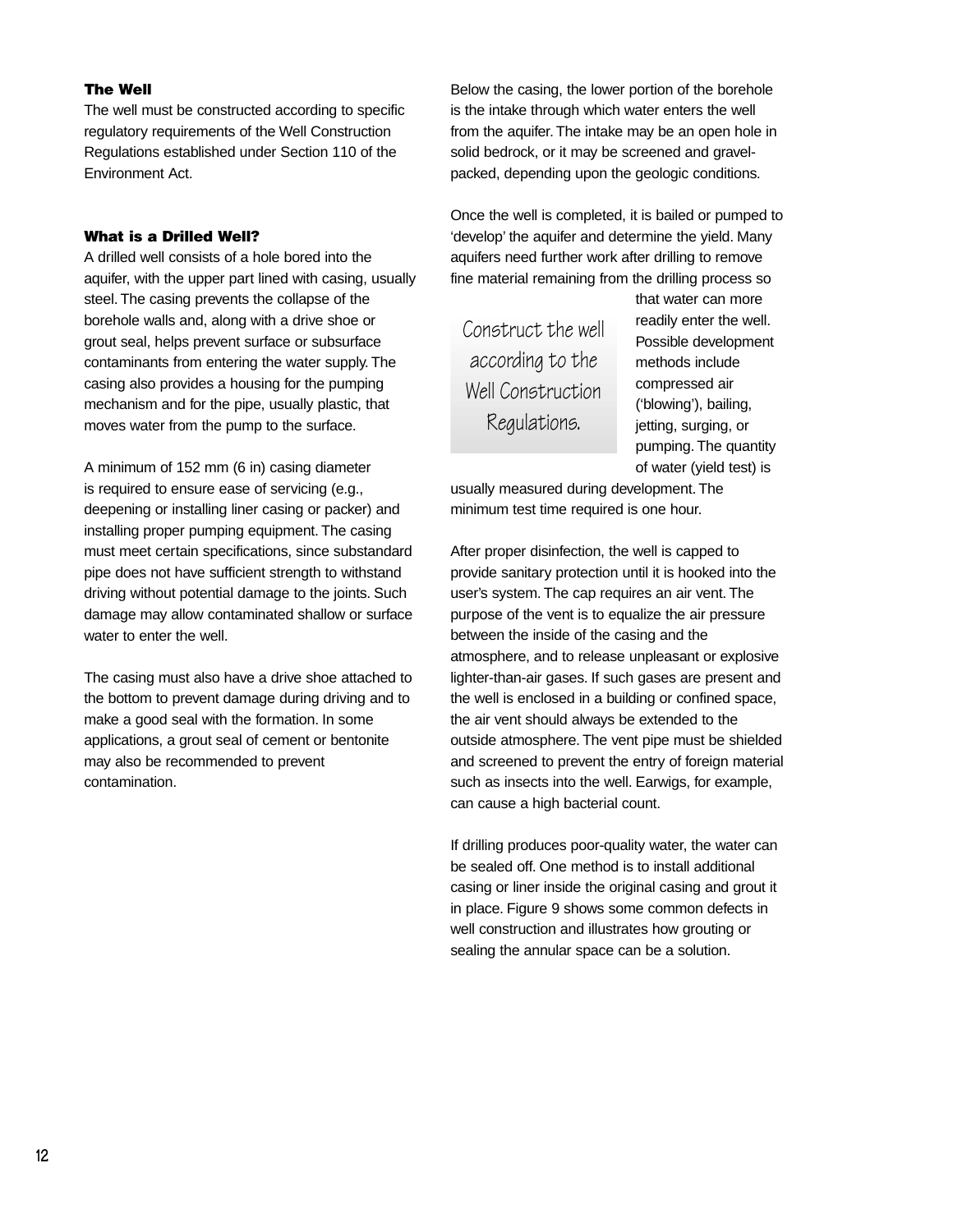If the water quality remains unsatisfactory, or if construction defects cannot be remedied, the well must be abandoned and completely sealed to prevent cross-contamination between aquifers. Abandonment of, or changes to, a well must be recorded on the well contractor's report filed with Department of Environment and Labour.

Regulatory requirements for drilled wells include the following specifications, although variances may be granted under some conditions.

• The casing must be of new material, with a nominal inside diameter of at least 152 mm (6 in), minimum length 6.1 m (20 ft), and must extend at least 152 mm (6 in) above the ground surface upon completion. It must be of standard weight and wall thickness according to ASTM (American Society for Testing of Materials) Standard A589 (type IV, grade B) or A53 (type E, grade B) for carbon steel casing and F480 for thermoplastic well casing. Steel casing in Nova Scotia is normally welded, and has a minimum wall thickness of 4.7 mm (0.185 in).

- The casing must have a drive shoe attached to the bottom. Grouting is not required, but if there is a potential for contamination, the casing should have a cement or bentonite grout seal at least 25 mm (1 in) thick.
- Upon completion of the well, all debris should be removed and the well should be disinfected.
- The well must be sealed or capped until a pump is installed. The minimum requirement is a vermin-proof, vented, pitless well cap. Such a cap is fitted with a rubber gasket for sealing and attaching to the top of the casing. A screened vent at least 12 mm (0.5 in) diameter is present in the cap so only atmospheric air can enter the well. A sealing device in the cap allows watertight passage of power cables to the well.

If there are any drilled wells on your property which are not being used or maintained for present or future use, the Well Construction Regulations require that they must be properly abandoned, in a manner approved by a Department of Environment and Labour Inspector. Such wells may be an avenue for groundwater contamination and/or a safety hazard. For further information, contact your local Department Office (see list on page 33).



Figure 9 **Common Defects of Well Construction and Remedies** Note that grouting can solve many problems.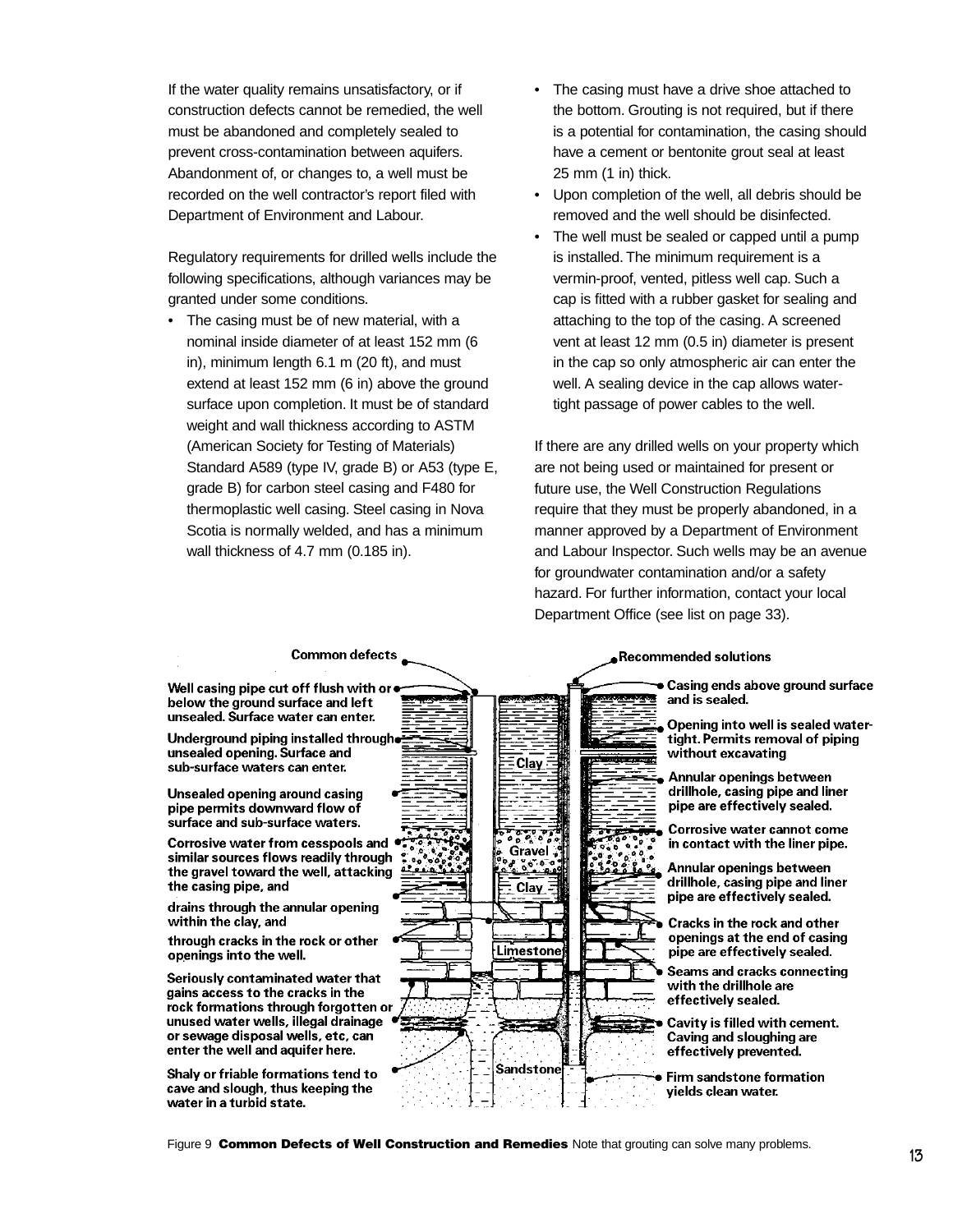#### **What is a Dug Well?**

A dug well consists of an excavation (usually with a backhoe or excavator) into the aquifer, and is lined with concrete crocks. The crocks prevent the collapse of the excavated walls and, along with an apron and seal, exclude surface contaminants from entering the water supply.

In a dug well, the hole is either lined with crocks to the bottom, or crocks at the top and rocks at the bottom, and the crocks are backfilled as described below.

Once the well is completed, it is bailed with the backhoe or excavator bucket or pumped to develop the aquifer and determine the yield. After proper disinfection, the well is capped or sealed to provide sanitary protection until it is hooked into the user's system.

Figure 10 illustrates a typical dug well construction. Regulatory requirements for dug wells include the following specifications, although variances may be granted under some conditions.

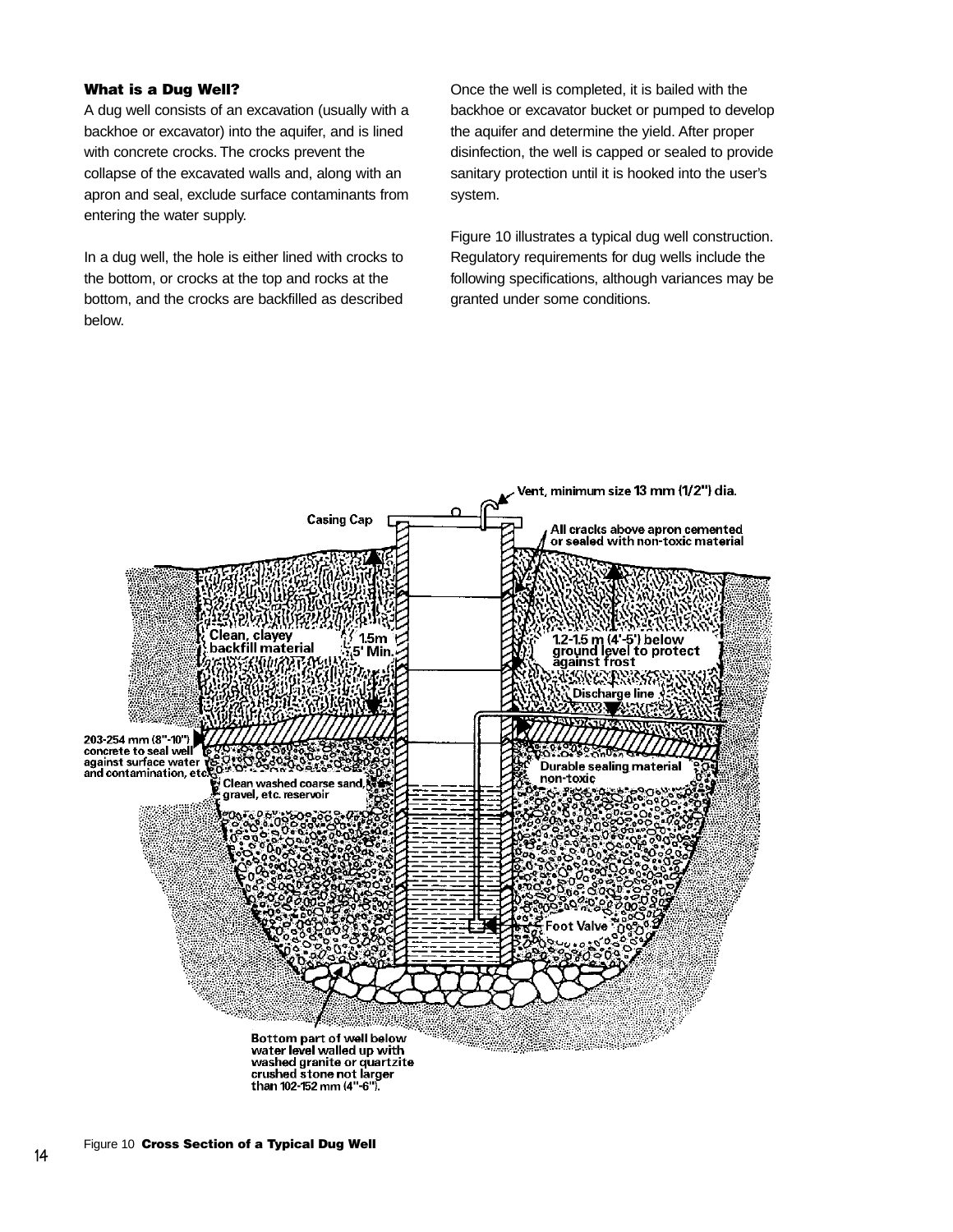- The well casing consists of groove joint, precast concrete rings. It extends at least 152 mm (6 in) above the land surface, and drainage is away from the well. At least the top 1.8 m (6 ft) of casing consists of concrete rings, or poured reinforced concrete or brick lining.
- A concrete apron at least 152 mm (6 in) thick is constructed around the well below the frost line, extending a minimum distance of 914 mm (3 ft) from the perimeter of the well. Minimum slope of the apron is 21 mm/m (0.25 in/ft). Above this apron, all joints in the casing are made watertight, either with sand and cement mortar mix, or with a certified non-toxic flexible sealing compound.
- The annular space (space between the well casing and the geologic material around it) from the bottom of the well to the apron is filled with clean washed gravel, sand, crushed rock, or small boulders. From above the apron to the land surface is backfilled with cement or bentonite grout or equivalent commercial slurry, clay slurry, or puddled clay to prevent the direct entry of surface water into the well.
- Where a pump connection is made below ground, the connection must be made watertight with durable non-toxic sealing material. The pump connection excavation is filled with cement or bentonite grout or equivalent commercial slurry, clay slurry, puddled clay, or native material (if clayey), extending from the casing at least 305 mm (1 ft) outwards, and extending from the bottom of the excavation to within 610 mm (2 ft) of the land surface to prevent surface water entry.
- After the well is completed, any debris within and around the well should be removed and the well disinfected.

If there are any dug wells on your property which are not being used or maintained for present or future use, they must be properly abandoned, as noted under drilled wells (page 13).

#### **How Long Should Well Yield Tests Be?**

Following construction of a well, the driller or digger estimates the yield of the well. For water use for other than a single residence, longer tests are necessary to determine if the estimated yield is sustainable when pumping for long periods of time. Specific requirements include the following.

- Where a well is intended to supply water for domestic purposes to a single residence with use less than 23,000 litres (5000 gallons) per day, the well contractor performs either a bail or air lift test of not less than one hour's duration or a pump test of not less than six hours' duration. Water level recovery is observed and recorded as part of the test.
- Where a well is intended to supply water for domestic purposes to a single residence with use greater than 23,000 litres (5000 gallons) per day, a pump test of not less than 24 hours' duration must be carried out by a certified individual at the well owner's expense.
- Where a well is intended to supply water for any other purposes, a pump test of 72 hours' duration must be carried out by a certified individual at the well owner's expense. For a public water supply, additional wells for observation purposes may also be required.
- Water level measurements must be made by a certified individual before, during, and after any pump test. Sufficient measurements of water level recovery must be made after pumping stops to establish the recovery curve.

The results of the tests, including analyses and interpretations, must be reported to the Department of Environment and Labour within 30 days of completion of the test. The well contractor reports the results of the preliminary yield test required for all new wells. The well owner reports the information in the case of wells where any additional testing is required.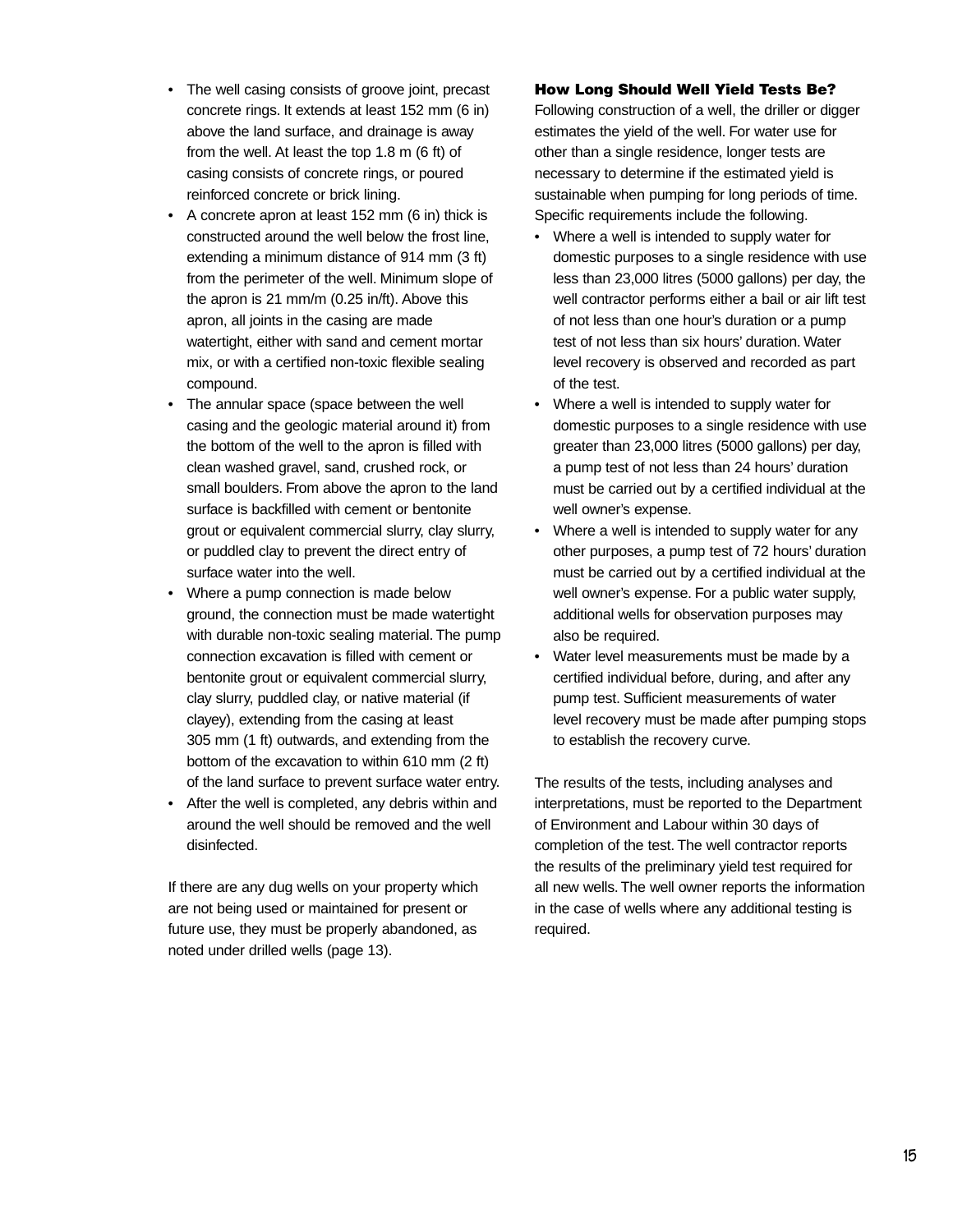#### **The Pump**

#### **How do I Select a Pump?**

Once the well has been completed and developed to produce clear water, a pump is necessary to move the water from the well to the point of use. Pumps that lift water by suction from depths of 7.6 m (25 ft) or less are called shallow well pumps. Pumps that lift water from greater depths are called deep well pumps. The most common types of deep well pumps are submersible pumps, although deep well jet pumps are still used.

The pump should have adequate capacity for present and future uses. Generally, pump capacity is equal to or slightly less than the safe yield of the well so it will make use of the well's potential but not overpump it. A pump with a capacity greater than the safe yield will draw the water level down in the well too far, causing the system to pump air or lose its prime. Continued lowering of the water level by pumping may cause other difficulties in the well itself (decrease in yield, cloudy water, sand in water). The pump should also provide adequate pressure for the present and future use, considering the possibility of a lower water level in the well.

Generally, you will rely on a competent, certified pump installer to select and install the pump (see checklist below). Here are some considerations for pump selection.

- Costs involved, including the pump itself, labour to install it, materials (fittings, piping, accessories, pitless adaptor, etc), operation (power plus replacement parts).
- Power supply available, i.e., 125 versus 250 volt service.
- Is sufficient space available to install the pump?
- Ease and cost of servicing the pump. Can it be repaired in the field or in the dealer's repair shop, or does it have to go back to the factory?
- Will the pump dealer agree to install and service the pump?

#### **How do I Select a Pump Installer?**

Under the Well Construction Regulations, all persons installing, repairing, or modifying pumping equipment in a well must have a certificate of qualification from the Department of Environment and Labour. The certificate is renewable annually.

There are about 600 certified pump installers in Nova Scotia. The guidelines for hiring a pump installer are similar to those for hiring a well contractor. They are detailed on page 9, but, briefly, you should check for the following:

- ✓ a valid certificate of qualification
- $\checkmark$  adequate equipment to do the job
- ✓ adequate liability and worker's compensation insurance
- ✓ history of submitting logs to the Department of Environment and Labour
- ✓ familiarity with relevant health and safety codes
- ✓ references from previous jobs

The installer must assess the well and determine depth and static water level. He must submit a

All persons installing, repairing, or modifying pumping equipment in a well must have a certificate of qualification.

record for each pump installed or repaired (Figure 11).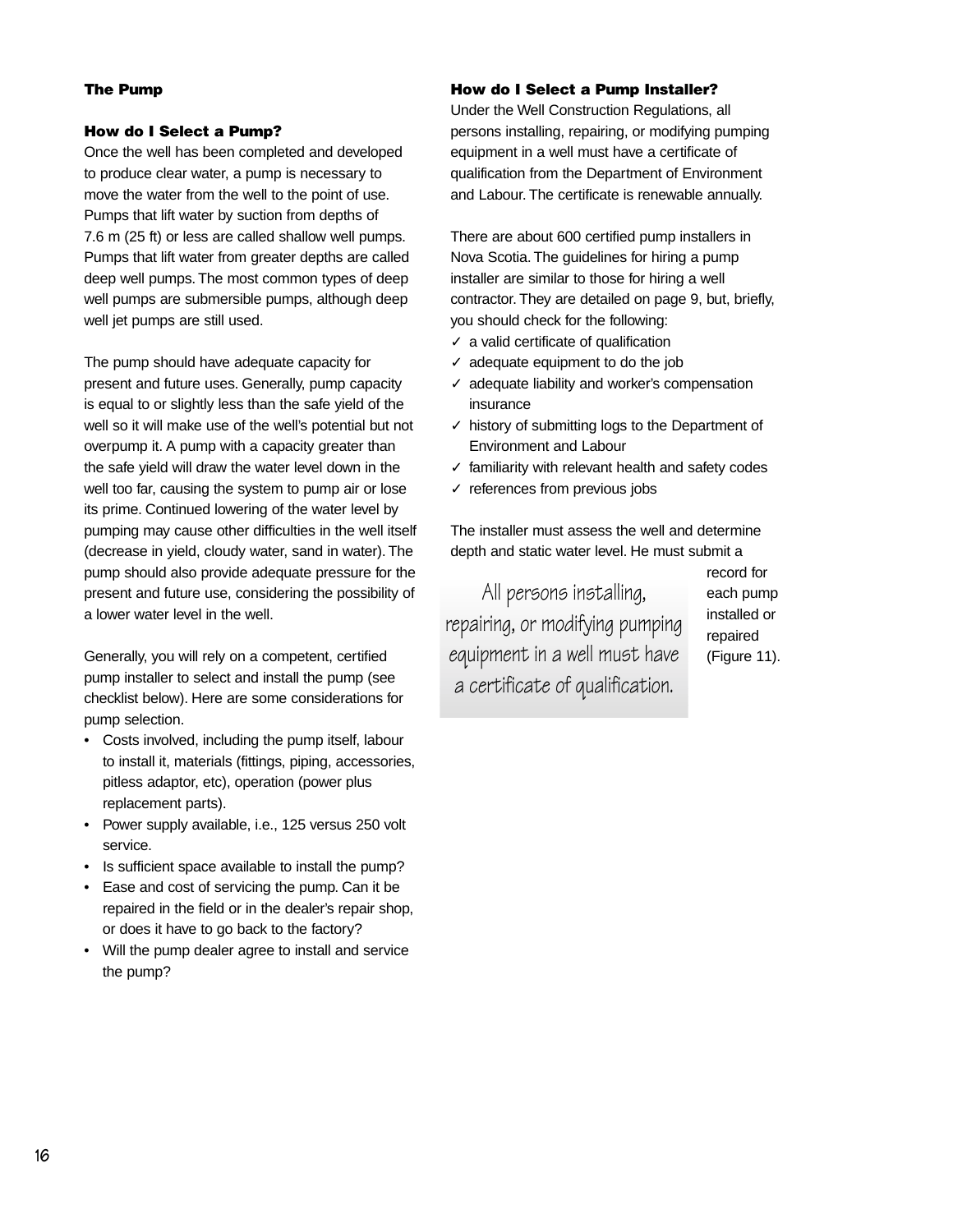| <b>Pump Installation Report</b><br>NOVA <sup>SC</sup><br><b>Environment and Labour</b><br>CERTIFIED PUMP INSTALLER<br>100000<br>Certificate # -<br>Bill Pumper<br>Deep Well Pumps<br>Name -<br>10 Water Street<br>Company —<br>Smithtown, NS<br>Address<br>Phone (902) 333-3333<br>PUMPING EQUIPMENT<br>Pump Make Good Reputation<br>Pump Model 77 X Y Z , 8 gpm pump<br>Moder Make Good Make<br>2 Wire 23 Wire<br>$(HP)$ KW<br>Motor Size V2<br>Volt<br>$Volume$ 230<br>TYPE OF PUMP<br>$\Box$ Jet<br>Submersible<br>Other (specify)<br>OPERATING PRESSURE RANGE<br>$High$ $SO$ psi<br>$Low$ 30 $psi$<br>WATER SYSTEM USE<br>[ Irrigation<br>Domestic<br>Public Supply<br>$\Box$ Industrial<br>Agricultural<br>Commercial<br>Heat Pump<br>Municipal<br>COMMENTS BY INSTALLER | REPORT #<br>PUMP INSTALLATION LOCATION<br>owner of Well _ John Smith<br>Contractor/Builder/Consultant<br>Civic Address of Well 100 Smith's<br>Lane<br>Subdivision & Lot # of Well Seavivew S/D Lot #12<br>community Smithtown<br>County Halifax postal Code BOB OBO<br>INSTALLATION DETAILS<br>Well Diameter <u>(b)</u> inches<br>feet<br>Well Depth 122<br>feet<br>Static Level (from surface) 20<br>feet<br>Depth of pump<br>RISER PIPE: Material polyethylene<br>psi<br>$V$ es<br><b>Torque Arrester</b><br>Make Approved Model Approved<br>Storage Tank Model Grood Reputation Gr R 2<br>Total Capacity 28 (ga)/L<br>Total Capacity 28<br>$\sqrt{2a}$<br>Draw Off Capacity at Operating Pressure<br>$\forall$ es $\Box$ No<br>Well Chlorinated<br>SOURCE OF WELL YIELD DATA<br>Well Log # (if known) 99999<br>Owners' Information<br>Pump Test<br>$\Box$ Other<br>Estimated by<br>driller's log<br>MMENIS BY INSIALLER<br>Wire size 14/4. Well offset 15 feet from southwest<br>$5$ feet!<br>side of house towards driveway. Trench depth |
|-------------------------------------------------------------------------------------------------------------------------------------------------------------------------------------------------------------------------------------------------------------------------------------------------------------------------------------------------------------------------------------------------------------------------------------------------------------------------------------------------------------------------------------------------------------------------------------------------------------------------------------------------------------------------------------------------------------------------------------------------------------------------------|-----------------------------------------------------------------------------------------------------------------------------------------------------------------------------------------------------------------------------------------------------------------------------------------------------------------------------------------------------------------------------------------------------------------------------------------------------------------------------------------------------------------------------------------------------------------------------------------------------------------------------------------------------------------------------------------------------------------------------------------------------------------------------------------------------------------------------------------------------------------------------------------------------------------------------------------------------------------------------------------------------------------------------------------------|
| I certify this installation was made in accordance with the Nova Scotia Environment Act, and as described here.<br>March 15, 2003<br>Signature of License Holder Bill Pumper<br>COPY DISTRIBUTION: WHITE - Dept. of the Environment                                                                                                                                                                                                                                                                                                                                                                                                                                                                                                                                           | Date Signed March 31, 2003<br>PINK - Licensed Contractor<br>CANARY - Customer                                                                                                                                                                                                                                                                                                                                                                                                                                                                                                                                                                                                                                                                                                                                                                                                                                                                                                                                                                 |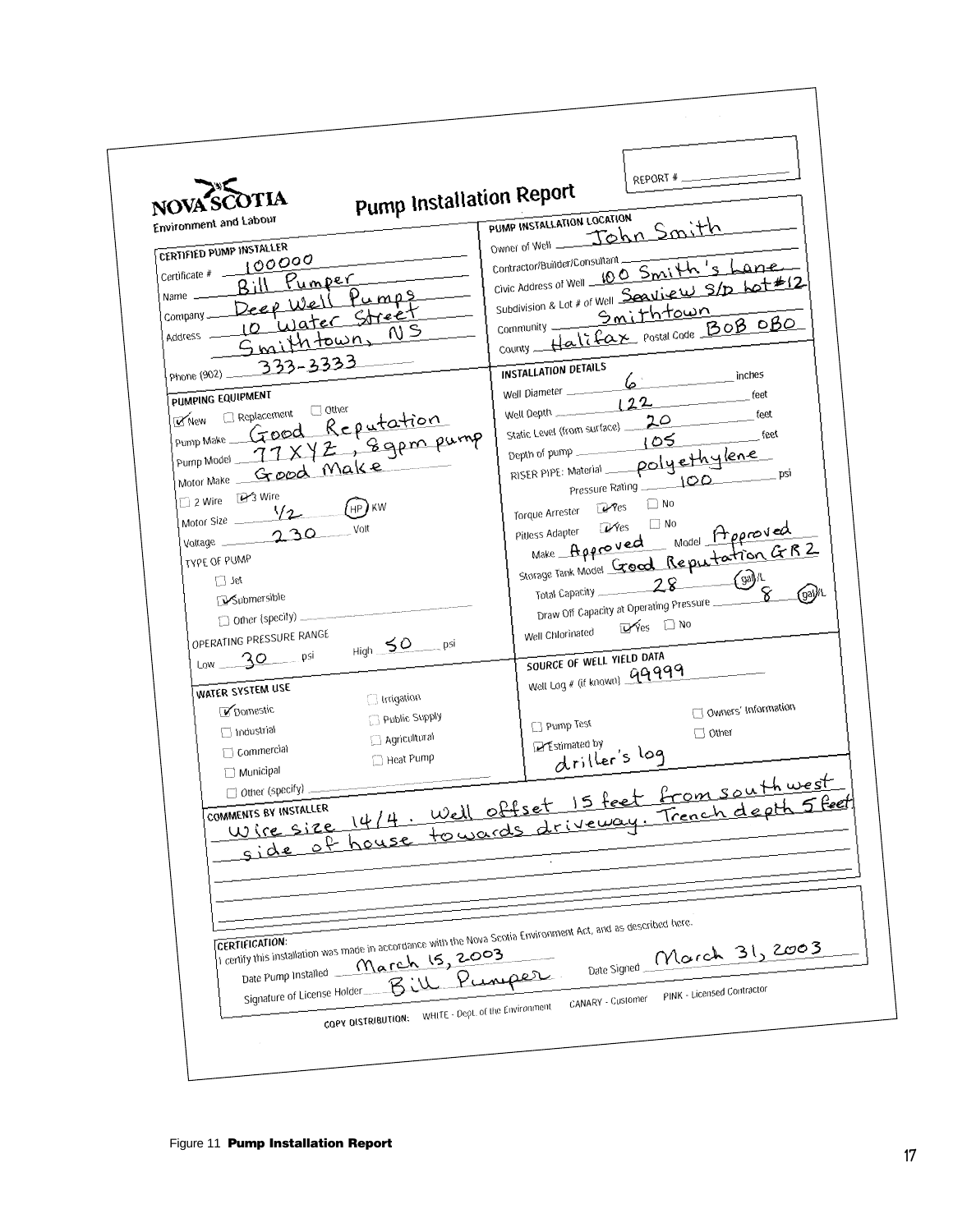The Well Construction Regulations provide specifications for pump installations. They are listed here.

- An air vent must be present, with nominal inside diameter at least 12 mm (0.5 in), that extends at least 152 mm (6 in) above ground surface into the open air. The open end must be shielded and screened to prevent entry into the vent of any solid or liquid substance into the well. A regulation cap will provide such a vent. The purpose of the vent was discussed earlier.
- Maintain a clearance of at least 12 mm (0.5 in) between the pumping equipment and the sidewall of the well.
- A new well and pumping or water distribution equipment must be properly connected with a pitless adaptor. The installation should take into account possible corrosion of different metal components.
- Any hand pump mounted on well casing or pump mounting sleeve must be sealed to prevent the entry of any solid or liquid substance into the well.
- A sampling port or tap must be available between the well and any water treatment device for drawing raw water.
- The installation must meet the building code of the municipality where the pump is to be installed. The minimum requirement is compliance with the National Plumbing Code of Canada.
- After completion of the work, debris must be removed from within and around the well and the well disinfected.

New household systems must use a pitless adaptor. Pitless adaptors are devices designed for attachment to the well casing below the frostline and provide a watertight seal where the water line passes through the wall casing (Figure 8). They have three main functions:

- to prevent entrance of contamination into a well
- to conduct the water from the well to the home
- to provide access to the pumping equipment within the well and within extensions of the well casing above the ground surface.

Use of a pitless adaptor allows the well to be completed above ground surface. The well is then easily accessible for maintenance or repairs, if necessary, without excavating or disrupting the earth. The adaptor is easily disconnected, and the well pump and pump column can be removed from the well. In Nova Scotia, such adaptors must meet the standards of NSF (National Sanitation Foundation).

#### **The Water Storage (Pressure) Tank**

In a domestic system for a single home where the water supply meets the owner's needs, a pressure tank is usually the only point of artificial storage for cold water. Newer tanks are commonly of the bladder or diaphragm type. The pressure tank serves the following functions:

- The tank allows you to draw some water from the system when the pump is not running. Pressure drops as water is used in the home. When the pressure drops to a pre-set limit, the pump starts and refills the pressure tank.
- The tank keeps the pump from running every time water is used. The larger the tank, the more water can be drawn without cycling (turning on and off the pump). The more the pump cycles, the faster it wears out.
- The storage tank provides water under pressure to the distribution system. The most pressure it can deliver is equal to the maximum pressure of the pump.

When the yield of the well is limited, it may not be possible to meet peak demands and some type of additional storage must then be provided. The well itself can provide some storage: 5.5 litres (1.2 gallons) per foot of water in a 152 mm (6 inch) well. Appendix 2 gives storage volumes available in wells of various diameters.

For larger water users (schools, hospitals, campgrounds, municipalities, etc.), other storage options may include an intermediate storage tank with a second pressure pump, or an above-ground storage tank with gravity feed.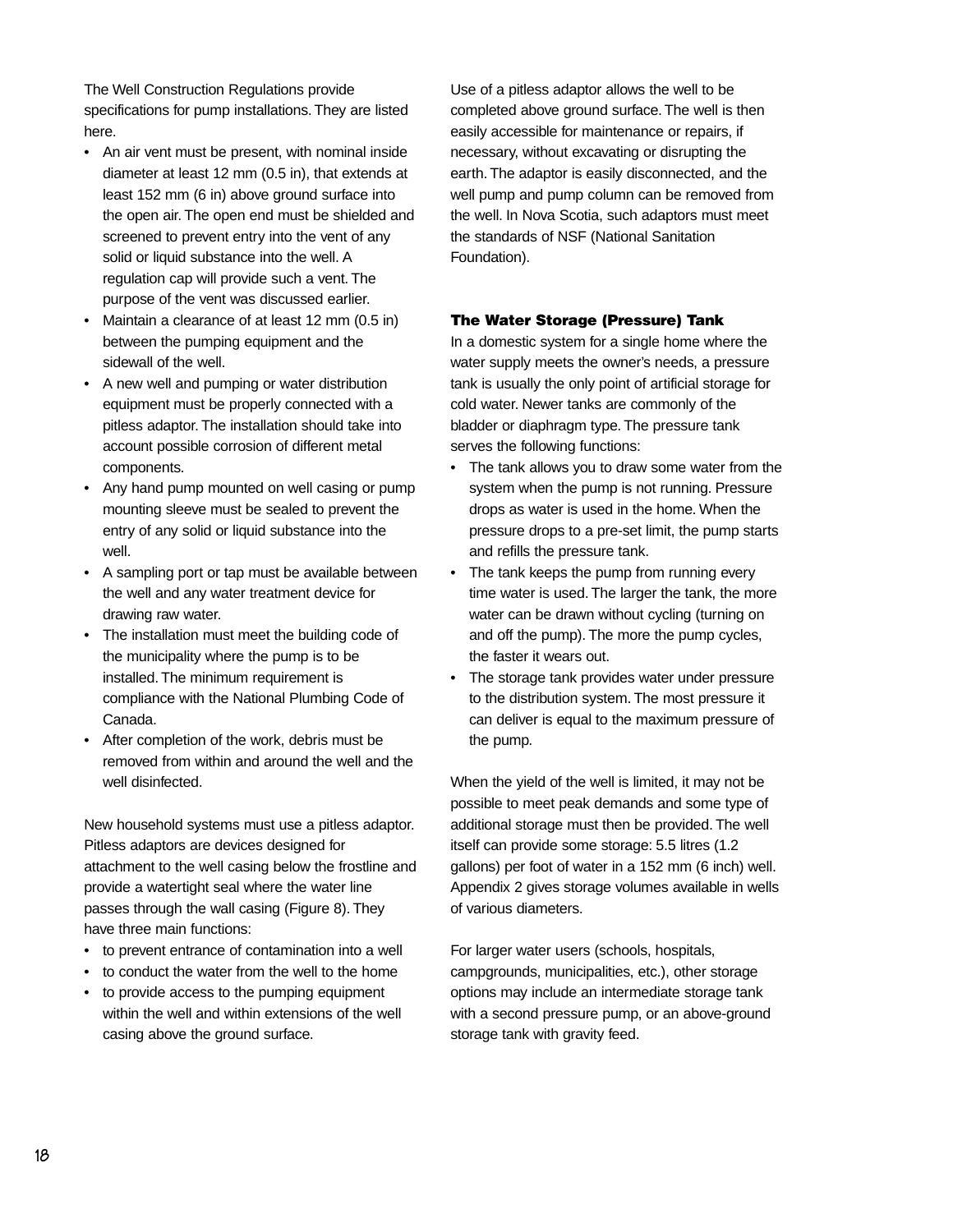#### **The Distribution System**

This system consists of the pipe, valves, and fittings that conduct the water from the well to the various points of use. The choice of pipe will depend on underground soil corrosion, corrosion inside the pipe, safe working pressure, effect of freezing, local plumbing codes, ease of installation, and cost. Plastic pipe is the most common material used in household systems for submersible pumps and distribution lines, and is available in various sizes and strengths. Potable (drinking) water pipe must meet the standards designated by AWWA (American Water Works Association) or NSF (National Sanitation Foundation).

Fittings are usually available in the same sizes and materials as piping, but valves are generally cast in brass or other alloys. Where dissimilar metals are present, corrosion may occur. Dissimilar metals should not be in contact with one another. The use of nonconductive plastic inserts between metal pipe and fittings and/or the installation of sacrificial anodes helps to minimize corrosion. The National Plumbing Code of Canada now does not allow use of galvanized steel fittings and pipe in water distribution systems except under special circumstances.

#### **The Treatment System**

Once a water supply system has been hooked up and is in normal use, a sample for water quality should be taken for both bacterial and chemical analysis. If the water does not meet established guidelines or the owner's aesthetic needs, a treatment system or device can be installed. A port or tap for sampling raw untreated water should always be installed between the well and any treatment device on any water system.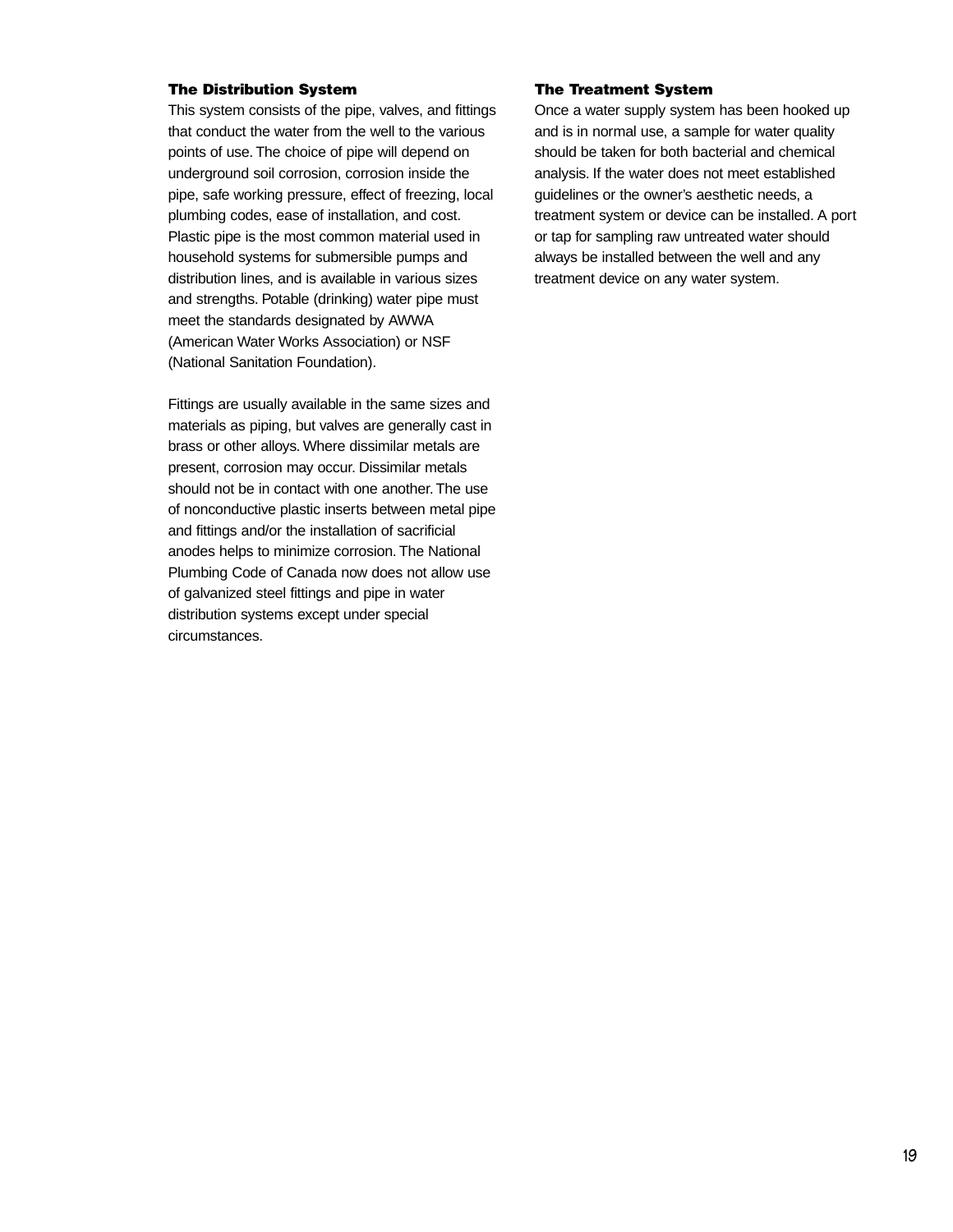# **Water Quality**

### **Why Should I Test?**

Water for drinking, cooking, and other domestic uses should be of good quality, that is, free from organisms that may cause disease and from chemical substances and radioactive matter that may pose a health risk. The water should be aesthetically appealing, which means that it should be free from objectionable colour, odour, and taste. Other considerations such as corrosiveness, encrustation or excessive soap consumption due to hardness are also important in terms of public acceptance.

You, the homeowner, should have your water tested to determine its quality. Harmful bacteria or chemicals can be present in drinking water that tastes, looks, and smells acceptable. Some of the potential threats to groundwater quality in Nova Scotia include petroleum products, sea water intrusion, deicing salt, sewage disposal systems, animal wastes, landfills, and pesticides.

A complete bacterial and chemical water quality analysis allows the following:

- ✓ an assessment of any possible contaminants, such as bacteria and ammonia from sewage, chlorides from sea water intrusion, and arsenic and uranium from natural minerals
- $\checkmark$  an assessment of potential aesthetic problems, such as hardness or staining
- $\sqrt{\ }$  a comparison of all parameters tested to the Guidelines for Canadian Drinking Water Quality
- $\checkmark$  validation of the accuracy of the analysis

### **What is Bacterial Quality?**

Bacterial quality is usually assessed by a coliform test. Coliform are a group of bacteria found in soil and in large numbers in the intestines of warmblooded animals, including humans. Experience has established the significance of coliform group density as a measure of the degree of pollution and of sanitary quality.

Before you use your well water, you should collect a sample for bacterial analysis. Make sure the results

The only way you can be sure your water supply is safe is to have it tested.

are acceptable before drinking it. If necessary, use bottled water until you receive the results. After two to four weeks of regular household use, recheck the

bacterial quality. Remember, disinfecting an improperly located or constructed well will not ensure its safety!

### **How Do I Test for Bacteria?**

#### ✓ **Container**

- Use a sterilized sample bottle with added sodium thiosulfate preservative (a chlorine neutralizer). Bottles are available from your local Department of Environment and Labour office, water quality laboratories, and from some hospitals. A list of approved laboratories is available on the web at: <http://www.gov.ns.ca/enla/water/labs.htm>
- Keep sample containers clean and free from contamination before and after collecting the sample. Do **NOT** open them prior to collecting the sample.
- Examine the sample bottle for cracks, a missing seal, or other signs that its sterility may be compromised. If any of these indications are found, discard the bottle and use a suitable one.
- Label the bottle with your name, location of your water source, date, and time.

#### ✓ **Flush the System**

- Do NOT take samples from a flexible hose or garden hose or outside hose bib. Sample from the cold water faucets only.
- For locations at which the sample must be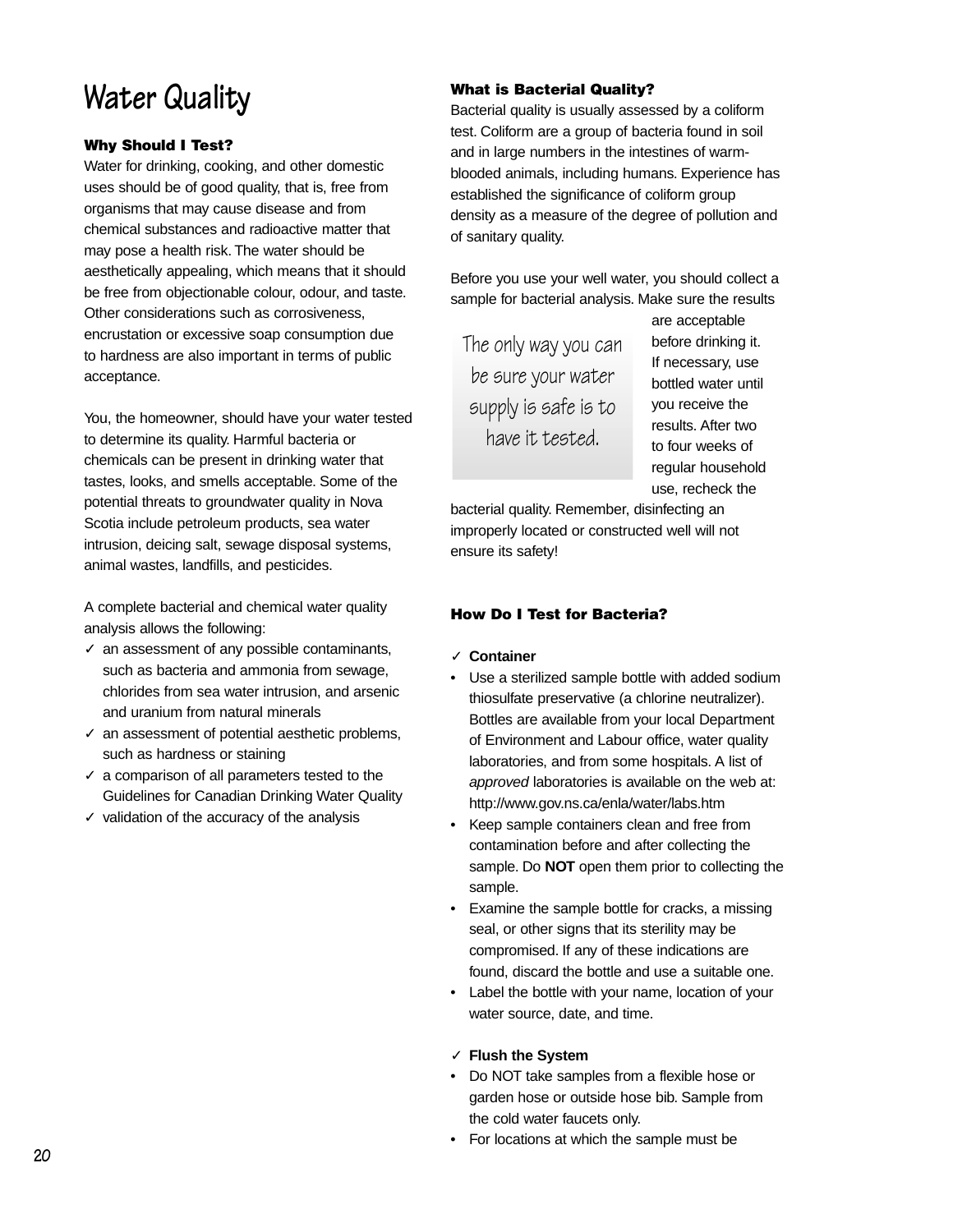collected from a tap, inspect the outside of the faucet. If water leaks around the outside of the faucet, select a different sampling site.

- Remove any aerators, strainers, hose attachments, mixing type faucets, purification devices, or any other attachments, from the tap.
- If necessary, remove debris and sterilize the faucet outlet, for example by swabbing with a disinfecting wipe.
- If the sample is to be taken from a tap or a pump, allow the water to run at least 5 minutes before collection. This will help to remove stagnant water from the distribution system.

#### ✓ **Collect the Sample**

- If you have a chlorine disinfection treatment unit, measure and record chlorine residual. Normally free chlorine residual is measured, however total chlorine residuals may be required on occasion. In either case, mark "F" or "T" on the lab requisition form, indicating free or total chlorine residual. The majority of wells for private homes do not have chlorine treatment units.
- Before taking the sample, reduce the tap flow rate to approximately the width of a pencil. The flow rate should be low enough to ensure that no splashing occurs as the container is filled. Do not adjust the flow rate while taking the sample. At sampling points where the water runs continuously, do not adjust the flow rate. Collect the sample directly into the sterile bottle; do not use a dipper or pail.
- While holding the sample container at the base, remove the seal around the cap before attempting to open the bottle.
- Remove the cap with the free hand. Be careful **NOT TO TOUCH** the edge or bottom or inside of the cap, or the neck or top or lip of the bottle. Continue to hold the cap in one hand with the inside facing down while the bottle is being filled. Do **NOT** touch the interior of the cap or lay it down. **DO NOT** breathe on the bottle or cap.
- Do **NOT** rinse the bottle.
- Fill the bottle to the fill line (usually about 3/4 full). Do **NOT** allow the bottle to overflow. Space is needed for the lab to add and mix test chemicals. Carefully replace the cap.
- If the sample is to be taken from a well or spring without a pump, tie a wire or string around the neck of the bottle and lower it beneath the surface if you cannot reach the water level. It is

very difficult to obtain a sample this way without contaminating it during collection. If you can reach the water, use a sterile glove on the hand holding the bottle and collect the sample with the bottle neck facing away from you into the flow. Inexperienced samplers are likely to contaminate the sample during collection.

• Complete all required parts of the laboratory requisition form.

#### ✓ **Storage and Transport**

- Refrigerate the sample immediately or place it in a cooler with ice packs to maintain a water temperature of about 4°C until delivered to the lab. Samples should not be frozen.
- Transport the sample to an approved water quality laboratory as soon as possible, and definitely within 24 hours of collection. Check ahead with the lab about days/time deadlines for sample acceptance to ensure meeting the 24 hour criterion.

#### **What Do The Results Mean?**

For potable waters submitted by private individuals, the lab reports presence or absence of total coliform bacteria and E. coli. Total coliform occur naturally in soil and in the intestines of humans and animals. E. coli are found only in the intestines of humans and animals.

The maximum acceptable concentration (MAC) for the bacteriological quality of private drinking water systems for human consumption is NO (zero) coliforms and NO (zero) E. coli detectable per 100 mL.

- NO sample should contain E. coli. The presence of E. coli indicates that the source or the system has been impacted by recent faecal contamination and therefore the water is unsafe to drink. If E. coli is detected, the water should be retested immediately to confirm the result. While waiting for the results, you should boil the drinking water or use an alternative safe source.
- NO sample should contain other coliform bacteria. The presence of other coliform bacteria in non-disinfected well water in the absence of E. coli means either that:
	- the well is prone to surface water infiltration and therefore at risk of faecal contamination, or
	- a biofilm has developed within the well or plumbing system.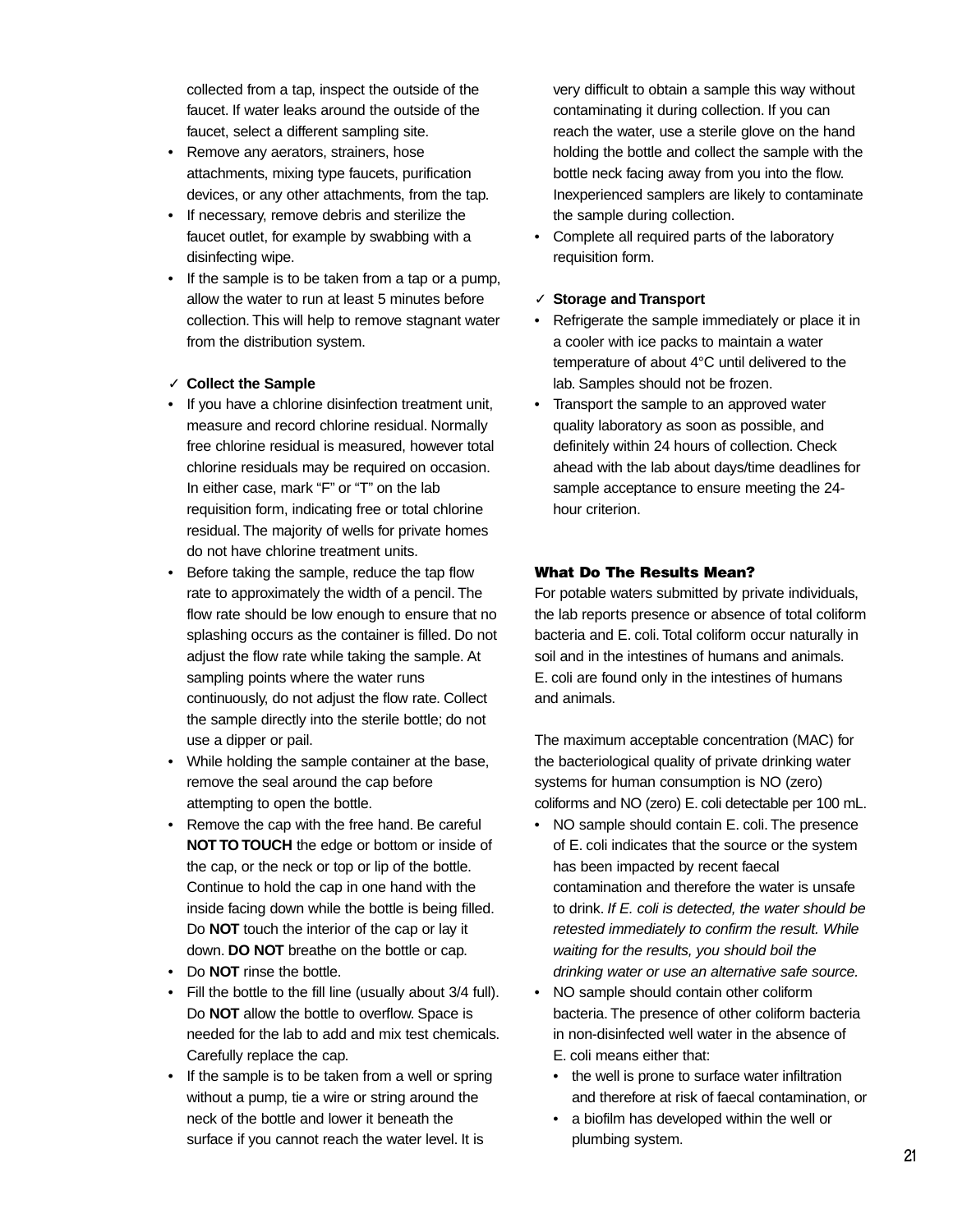In water systems that include disinfection, the presence of total coliform bacteria indicates a failure in the disinfection process or the presence of a biofilm.

If a sample contains other coliform bacteria, the drinking water should be retested immediately for total coliform and E. coli.

The resampling described above is to confirm the results (in case the sample was contaminated during collection). While waiting for the results of the second sample, either boil the water (rolling boil for at least 1 minute) or use another alternative such as bottled water, for any activity involving human consumption. Examples of such activities include drinking, cooking, washing foods such as fruits and vegetables, dental hygiene such as brushing/rinsing teeth, and preparation of infant formulas, juices and ice cubes.

There are two possible results of the second test:

### **1.The second test result does not contain coliform bacteria and E. coli (both are absent)** If the second test result indicates that coliform bacteria and E. coli are absent, collect a third sample for verification during the next 2 to 4 weeks.

- If the third sample result is 'absent' for both, the water should be safe to drink. However, the water should be resampled again after about 3 to 4 months to ensure that the contamination has not recurred. Continue to monitor regularly, about twice a year.
- If the third sample contains E. coli or other coliform bacteria (either are 'present'), follow the directions in number 2 below.

### **2.The second test result contains coliform bacteria and/or E. coli (one or both are present)**

If the second test result still has coliform bacteria and/or E. coli present, boil the drinking water or use an alternative safe source and take the following corrective actions:

• Conduct a sanitary survey to verify the safe condition of the well, wellhead, pump, plumbing, and surrounding area. Correct any identified faults before proceeding to the next step.You may want to obtain the services of a certified professional.

If all the physical conditions are acceptable, then:

- Shock chlorinate the well and plumbing system (see Appendix 1 for procedure).
- After disinfection, flush the system thoroughly and take another sample (third sample) to confirm that the water is safe to drink. This sample can be taken after 48 hours IF testing indicates absence of a chlorine residual. In the absence of chlorine testing, wait about 5 days after disinfection before sampling for bacteria. In the meantime, continue to either boil the water (rolling boil for at least 1 minute), or use an alternative safe source such as bottled or municipal water, for any water for drinking or other human consumption.

If the third test result does not contain coliform bacteria and/or E. coli (both are absent), an additional (fourth) test should be taken after about 3 to 4 months to confirm that disinfection has been effective and contamination has not recurred. If the test has 'absent' results, continue to monitor bacterial quality at least twice a year.

If the third test result still has either coliform bacteria and/or E. coli present, an investigation should be carried out by a certified professional to determine the cause. Depending on the cause, some options may be well reconstruction, well replacement, or water treatment. In the meantime, continue to use boiled water or an alternative source for human consumption activities.

Note that a single sample with no bacteria does not necessarily mean a safe water supply. To check the safety of your water over the long term, continue to monitor bacterial quality at least twice a year, or more often if you suspect any changes in your water quality. Sampling should be carried out when the risk of contamination is greatest, such as during spring thaw, during extended periods of heavy rain or drought, or after lengthy periods of non-use.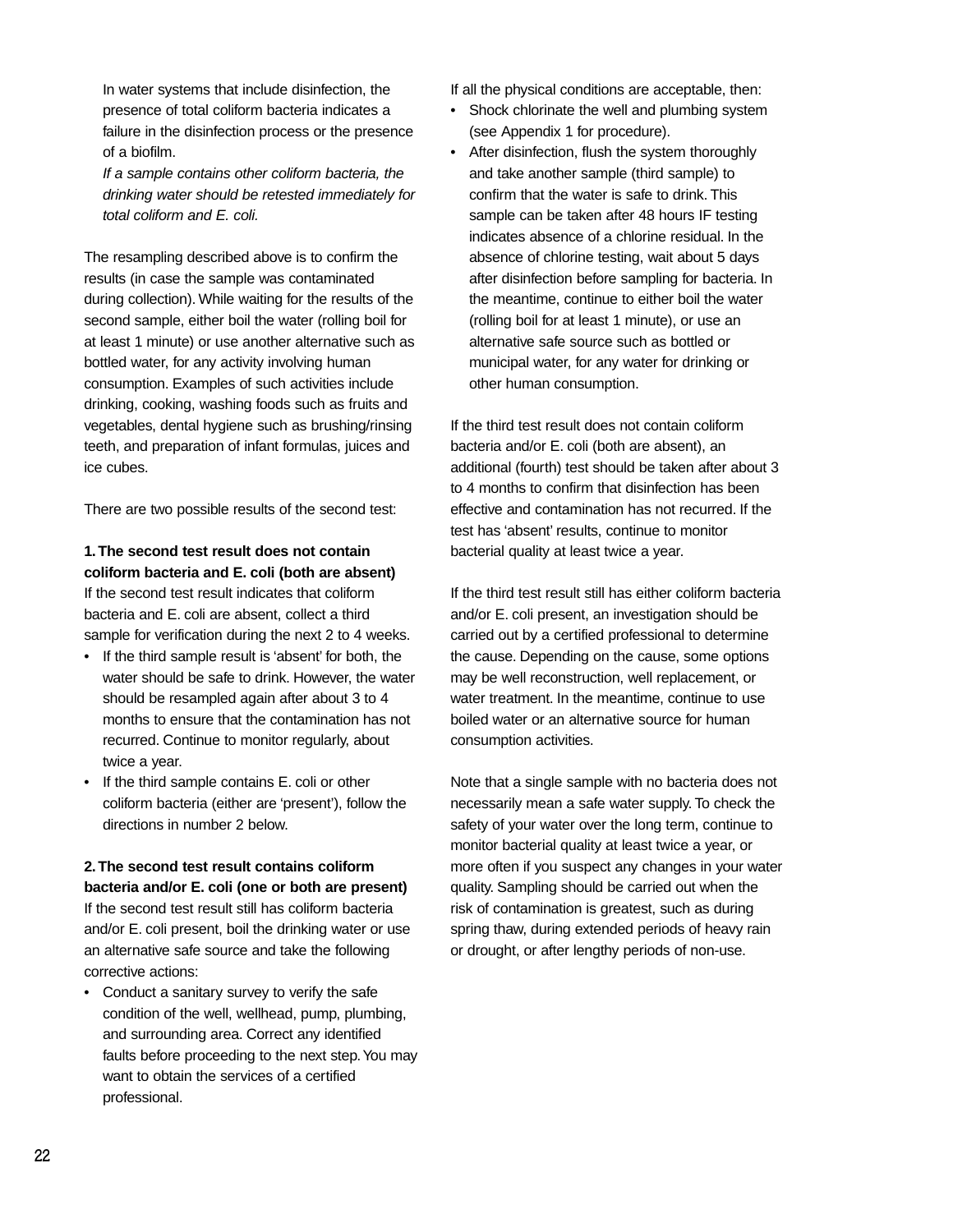#### **What is Chemical Quality?**

Chemical quality refers to all the dissolved mineral matter in the water. It reflects the type of material in the ground and how long the water has been in contact with the material.

The following parameters are recommended for a complete chemical analysis:

- **Basic Chemical Parameters:** sodium, potassium, calcium, magnesium, hardness, alkalinity, sulfate, chloride, silica, orthophosphate, nitrate plus nitrite-nitrogen, ammonia-nitrogen, iron, manganese, copper, zinc, color, turbidity, specific conductance, pH, dissolved organic carbon.
- **Additional Recommended Parameters:** arsenic, uranium, lead, fluoride.
- **Specialized Parameters:** many additional tests are available. Such tests may require special containers and sampling procedures. If you have a specific concern,

you should discuss it first with Department of Environment and Labour, the laboratory, or a trained professional.

Most mortgage and lending institutions will require analysis for arsenic, uranium and bacteria.

Most laboratories offer various package prices that include most of the basic parameters and/or metals; the packages may be cheaper than individual tests and will usually provide more information.

#### **How Do I Test for Chemical Quality?**

#### ✓ **Container**

- For most basic parameters, use a clean polyethylene bottle available from your local hospital or water quality laboratory or Department of Environment and Labour office. For additional or specialized parameters, discuss the requirements with the laboratory or a trained professional before sampling.
- Label the bottle with your name, address, location of your water source, date, and time.
- Make sure all information on the requisition is filled out completely.

#### ✓ **Flush the System**

If the sample is to be taken from a tap or pump, run the cold water tap 10 minutes, if possible. This will help to flush stagnant water that may have artificially elevated metal concentrations from the distribution system.

#### ✓ **Collect the Sample**

- Rinse bottle and cap 2 to 3 times unless specialized sampling uses containers with preservatives and/or requires non-rinse procedures.
- Turn flow volume down so that water runs gently. The flow rate should be low enough to ensure that splashing is minimized as the container is filled.
- Sample for sensitive parameters (organics, metals) first. Filtration and preservation may be necessary for metals, depending on the purpose of sampling.
- Fill bottle to top (overflow), unless specialized sampling uses containers with preservatives added. Cap tightly with no air gap.
- Measure temperature of the flowing water if you have a thermometer available.

#### ✓ **Storage and Transport**

- Refrigerate the sample immediately or place it in a cooler with ice packs to maintain a water temperature of about 4°C until delivered to the lab. Samples should not be frozen. Samples should be kept in the dark.
- Transport the sample to an approved water quality laboratory as soon as possible, preferably within 24 hours of collection. If samples cannot be delivered within that time, check with the lab for sample holding times.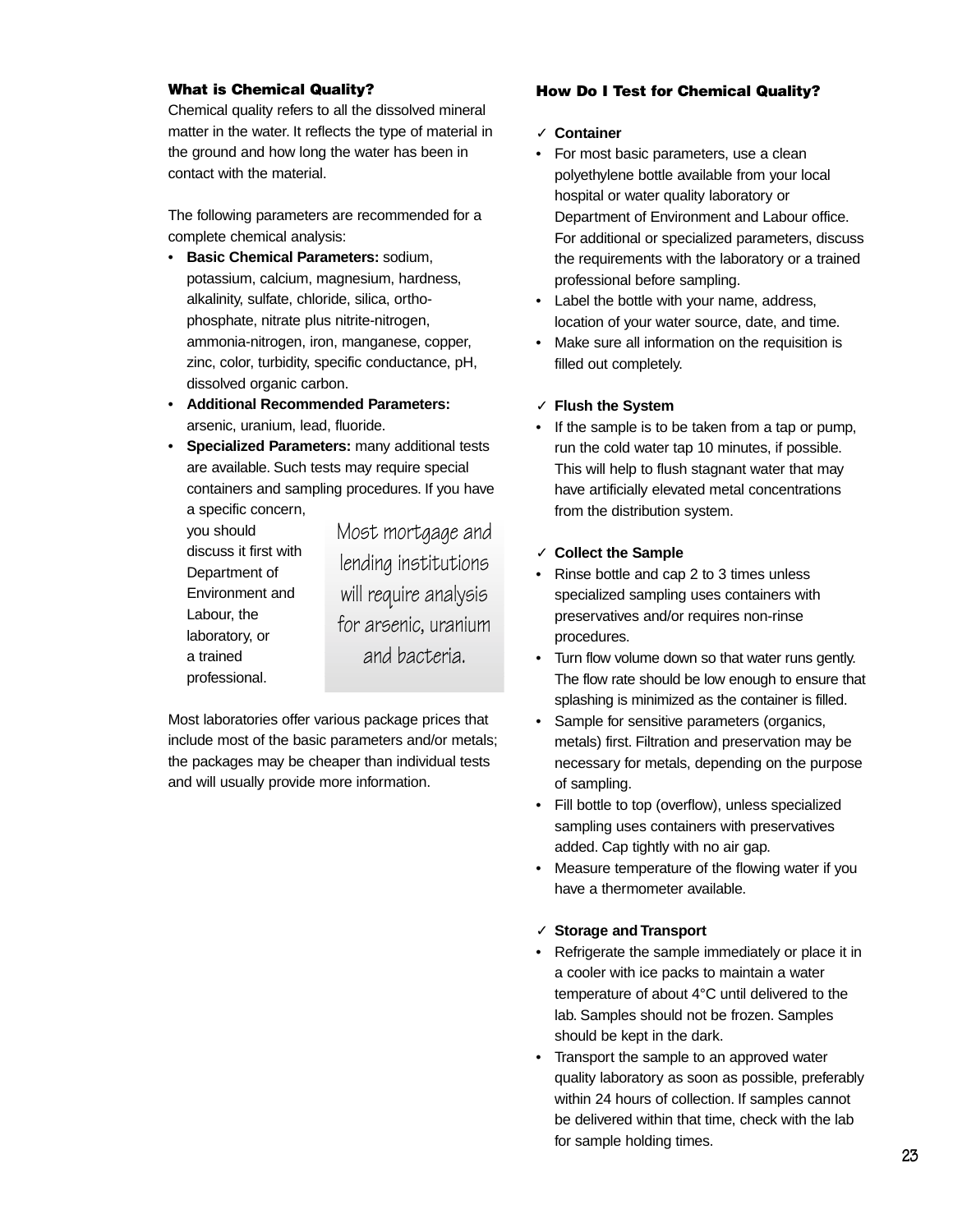#### **What Do The Results Mean?**

The chemical quality of the water should be compared to the latest Guidelines for Canadian Drinking Water Quality. Guidelines for selected common parameters are shown in Table 1. If any parameter poses a health problem, or is present at levels exceeding those expected for normal uncontaminated groundwater, then an investigation is necessary to determine the source of the problem.Your local Department of Environment and Labour office can help with this.

| Parameter (1)          | Maximum Acceptable   | Interim Maximum         | Aesthetic    |
|------------------------|----------------------|-------------------------|--------------|
|                        | Concentration,       | Acceptable              | Objective,   |
|                        | mg/L $(2)$           | Concentration, mg/L (3) | mg/L $(4)$   |
| Arsenic (12)           |                      | 0.025 (under review)    |              |
| Chloride               |                      |                         | $≤250$       |
| Colour                 |                      |                         | $≤15$ TCU    |
| Copper (5)             |                      |                         | $≤1.0$       |
| Fluoride (6)           | 1.5                  |                         |              |
| Hardness (as CaCO3)    |                      |                         | (7)          |
| <b>Iron</b>            |                      |                         | $≤0.3$       |
| Lead $(5)$             | 0.010                |                         |              |
| Manganese              |                      |                         | $≤0.05$      |
| Nitrate-nitrogen (8)   | 10.0                 |                         |              |
| pH (no unit)           |                      |                         | $6.5 - 8.5$  |
| Sodium (9)             |                      |                         | $≤200$       |
| Sulphate (10)          |                      |                         | ≤500         |
| Sulphide (as H2S)      |                      |                         | $≤0.05$      |
| Temperature            |                      |                         | ≤15°C        |
| Total dissolved solids |                      |                         | ≤500         |
| Turbidity (11)         | 1 NTU (under review) |                         | $\leq$ 5 NTU |
| Uranium                |                      | 0.02                    |              |
| Zinc(5)                |                      |                         | $≤5.0$       |

#### **TABLE 1 Guidelines for Selected Chemical Parameters**

Notes:

The numbers in brackets in Table 1 refer to explanatory notes on page 25.

The information in Table 1 is taken from the Summary Table of Guidelines for Canadian Drinking Water Quality (April 2003) on the Health Canada website [http://www.hc-sc.gc.ca/ewh-semt/pubs/water-eau/index\\_e.html](http://www.hc-sc.gc.ca/ewh-semt/pubs/water-eau/index_e.html). These guidelines are updated frequently. Please check the Health Canada website for the most current information.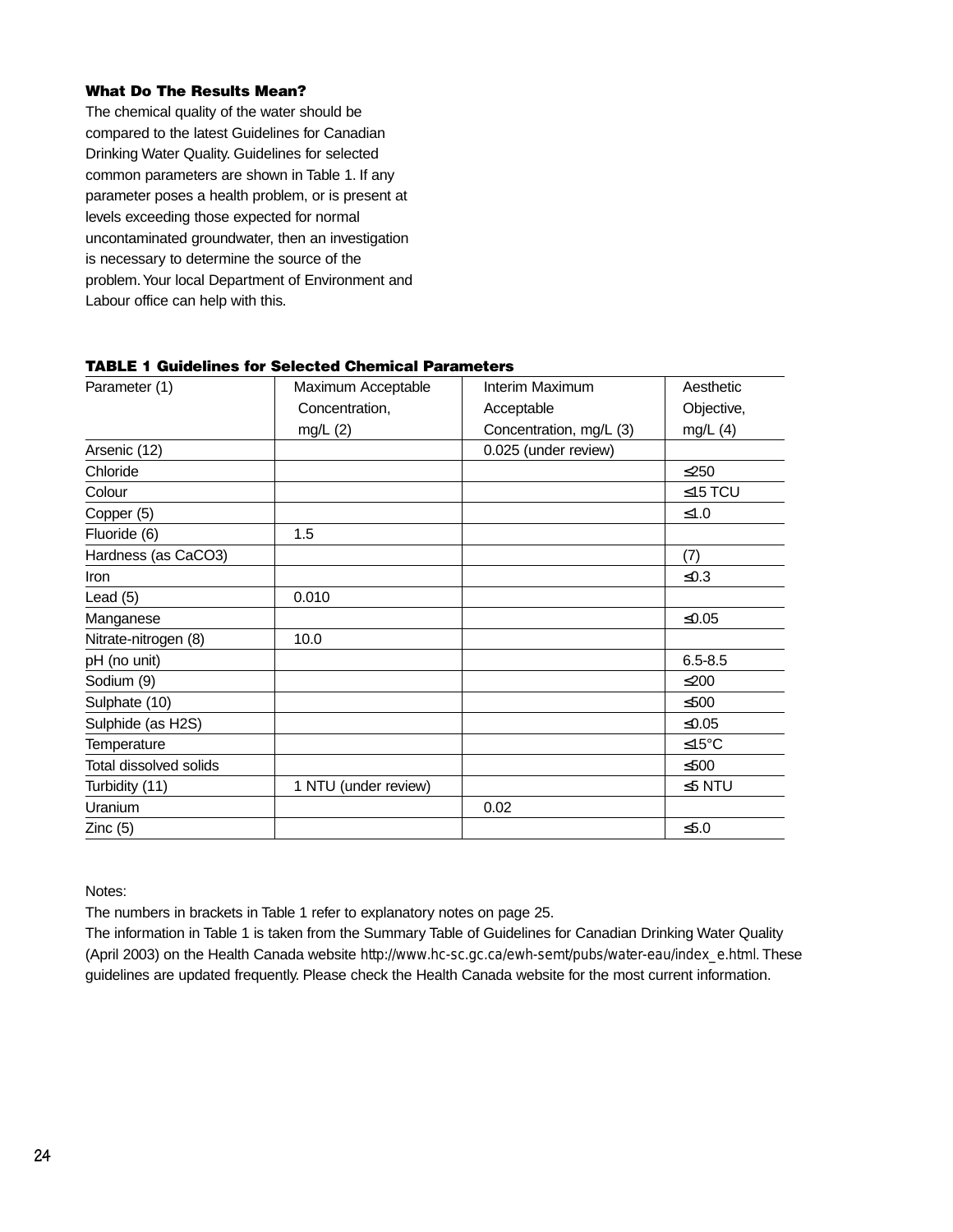- (1) Concentrations in mg/L unless otherwise noted.  $TCU = true$  colour unit.  $NTU = nephelometric$ turbidity unit.
- (2) Maximum acceptable concentrations (MACs) have been established for certain substances that are known or suspected to cause adverse effects on health. They have been derived to safeguard health on the basis of lifelong consumption. The use of drinking water for all domestic purposes, including personal hygiene, has been considered in the derivation of guidelines. However, water of higher quality may be required for special purposes, including renal dialysis.

Drinking water that continually contains substances at levels greater than the MAC will contribute significantly to consumers' exposure to the substance and may, in some cases, induce deleterious effects on health. Short term exposure above the MAC does not necessarily mean that the water constitutes an undue risk to health. The amount, time, as well as the toxicity of the substance must be considered.

- (3) Interim maximum acceptable concentrations (IMACs) are recommended for substances with insufficient toxicological data to derive an MAC with reasonable certainty. They consider available health-related data but employ a larger safety factor to account for uncertainties. The IMACs are reviewed periodically as new information becomes available.
- (4) Aesthetic objectives (AOs) apply to certain substances or characteristics of drinking water which can affect its acceptance by consumers or interfere with practices for supplying good quality water. Where only AOs are specified, the values are below those considered to constitute a health hazard.
- (5) At the point of consumption. Because firstdrawn water may contain higher concentrations of metals than are found in running water after flushing, faucets should be thoroughly flushed before water is taken for consumption or analysis.
- (6) It is recommended that the concentration of fluoride be adjusted to 0.8 - 1.0 mg/L, which is the optimal range for the control of dental caries.
- (7) Public acceptance of hardness varies considerably, thus no MAC has been established. Generally, hardness levels between 80 and 100 mg/L (as calcium carbonate) are considered acceptable. Levels greater than 200 mg/L are considered poor but can be tolerated. Levels in excess of 500 mg/L are usually considered unacceptable for most domestic purposes. Where water is softened by sodium ion exchange, it is recommended that a separate, unsoftened supply be retained for culinary and drinking purposes.
- (8) Equivalent to 45 mg/L as nitrate. Where nitratenitrogen and nitrite-nitrogen are determined separately, the level of nitrite-nitrogen should not exceed 1.0 mg/L (3.2 mg/L as nitrite).
- (9) It is recommended that sodium be included in routine monitoring programs, as levels may be of interest to authorities who wish to prescribe sodium-restricted diets for their patients.
- (10) There may be a laxative effect in some people when sulphate levels exceed 500 mg/L.
- (11) An average MAC is 1 NTU for water entering a distribution system so disinfection is not compromised. A less stringent value may be permitted if it is demonstrated that the system has a history of acceptable microbiological quality and that a higher turbidity value will not compromise disinfection. Please note that the MAC for turbidity is under review. It will likely be lowered in the near future for surface water and groundwater under the direct influence of surface water. An AO of 5 NTU is set for water at the point of consumption.
- (12) The guideline for arsenic is under review. It will likely be lowered in the near future.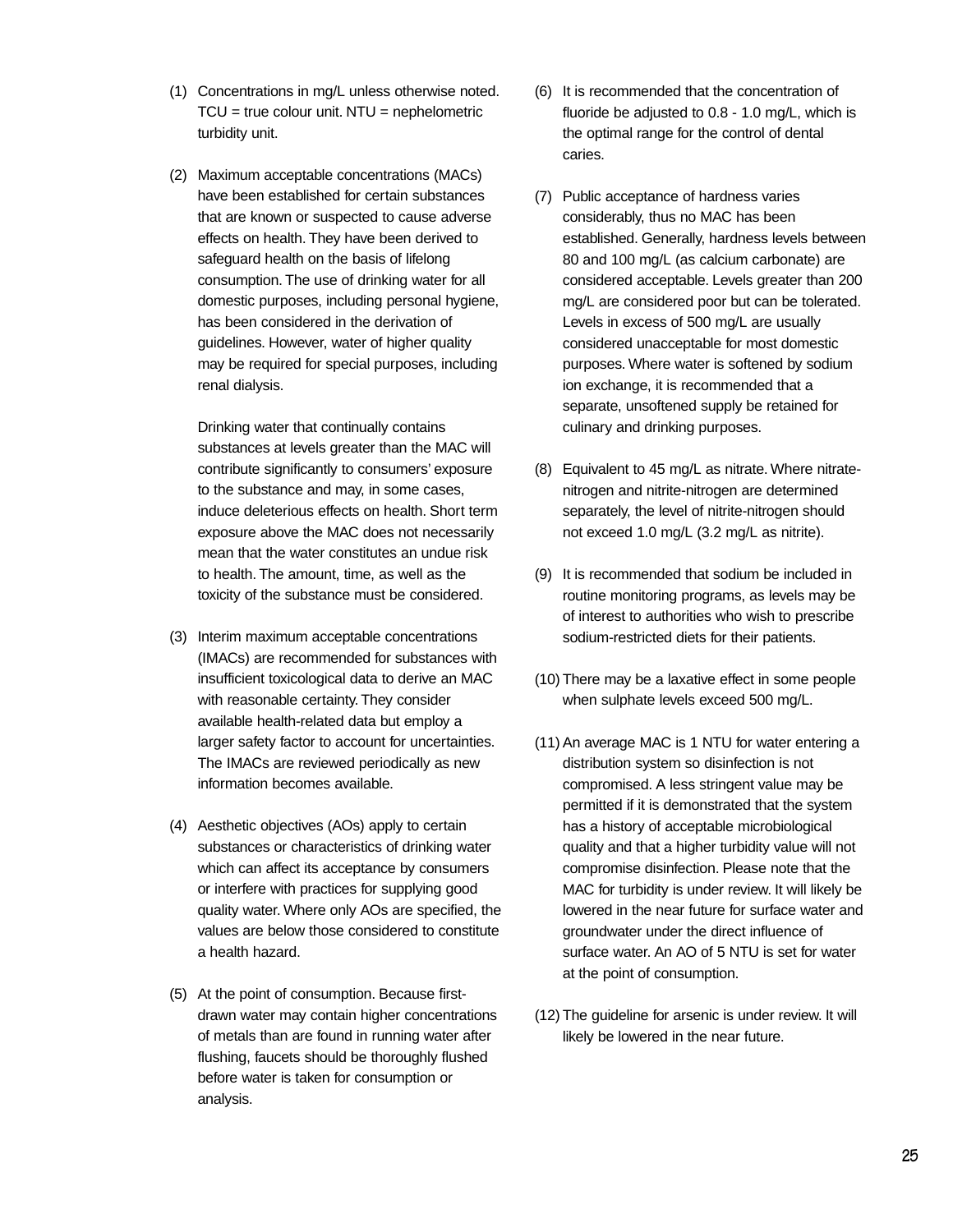#### **Water Treatment**

The most common parameters exceeding the aesthetic guidelines in Nova Scotia are hardness, iron, and manganese. If the water is unacceptable to the consumer, a treatment device can be installed. The most common health-related problems

Appropriate treatment begins with a good chemical analysis and good background data. A smart homeowner will take the results to a reputable treatment dealer.

are arsenic, nitrate and uranium, depending on the location. Treatment is available for most of these problems. For example, most households with an arsenic problem treat one tap for drinking and cooking purposes. Common problems, causes and solutions are summarized in Table 2.

#### **TABLE 2 Common Water Quality Problems and Possible Solutions**

| <b>PROBLEM</b>                     | <b>PROBABLE CAUSE</b>     | <b>POSSIBLE SOLUTIONS</b>                   |
|------------------------------------|---------------------------|---------------------------------------------|
| Health problems                    | Coliform bacteria         | Investigate source first                    |
|                                    |                           | Chlorination, Ultraviolet light Ozonation   |
| Hard scaly deposits in kettles     | Hardness                  | Water softener                              |
| and piping, bathtub ring, soap     |                           |                                             |
| scum, high soap consumption        |                           |                                             |
| Red or orange stains on laundry    | Iron                      | Water softener, Greensand                   |
| or fixtures, metallic taste, rust  |                           | filter, Chlorination/filtration             |
| particles after water sits         |                           | (depending on concentration)                |
| Black stains on laundry or         | Manganese                 | Water softener, Greensand filter            |
| fixtures, metallic/bitter taste in |                           | Chlorination/filtration (depending          |
| coffee and tea                     |                           | on concentration)                           |
| Red to brown slime in toilet tank, | Iron bacteria             | Shock chlorination of water source          |
| iron staining, unpleasant taste    |                           | and entire system                           |
| or odour                           |                           | Chlorination/filtration                     |
| Acid water, causing corrosion of   | Low alkalinity, presence  | Soda ash                                    |
| piping (green stains due to        | of carbonic acid usually, | Neutralizing tank                           |
| copper corrosion)                  | sometimes mineral acids   |                                             |
|                                    | such as sulfuric acid     |                                             |
| Rotten egg odor and flavor,        | Hydrogen sulfide and/     | Greensand filter                            |
| silverware may turn black,         | or sulfate-reducing       | Chlorination/filtration                     |
| worse in hot water                 | bacteria                  | Aeration, Activated carbon                  |
| Cloudy, dirty or muddy             | <b>Turbidity</b>          | Fine filters (sand diatomaceous             |
| appearance                         |                           | earth), Coagulation (alum) & filtration     |
| High blood pressure                | Sodium                    | Reverse osmosis, Distillation (single tap)  |
| Salty taste, corrosive             | Chloride                  | Reverse osmosis, Distillation               |
|                                    |                           | (single tap), Anion exchange                |
| Gas bubbles escaping from water    | Gases such as methane     | Aeration, Activated carbon                  |
| Laxative effects                   | Sulfate                   | Reverse osmosis, Distillation (single tap), |
|                                    |                           | Anion exchange                              |
| Health problems                    | Arsenic                   | Reverse osmosis, Distillation, Activated    |
|                                    |                           | alumina, Ferric hydroxide, Anion exchange   |
| Health problems                    | Uranium                   | Reverse osmosis, Distillation (single tap)  |
| Oily smell or film on water        | Gasoline and/or oil       | Investigate and eliminate source first      |
|                                    |                           | Activated carbon, Gravity separation        |
| 'Blue babies' in formula-fed       | Nitrate                   | Reverse osmosis, Anion exchange             |
| infants under 6 months             |                           | Use nitrate-free water for infant formula   |
|                                    |                           | preparation                                 |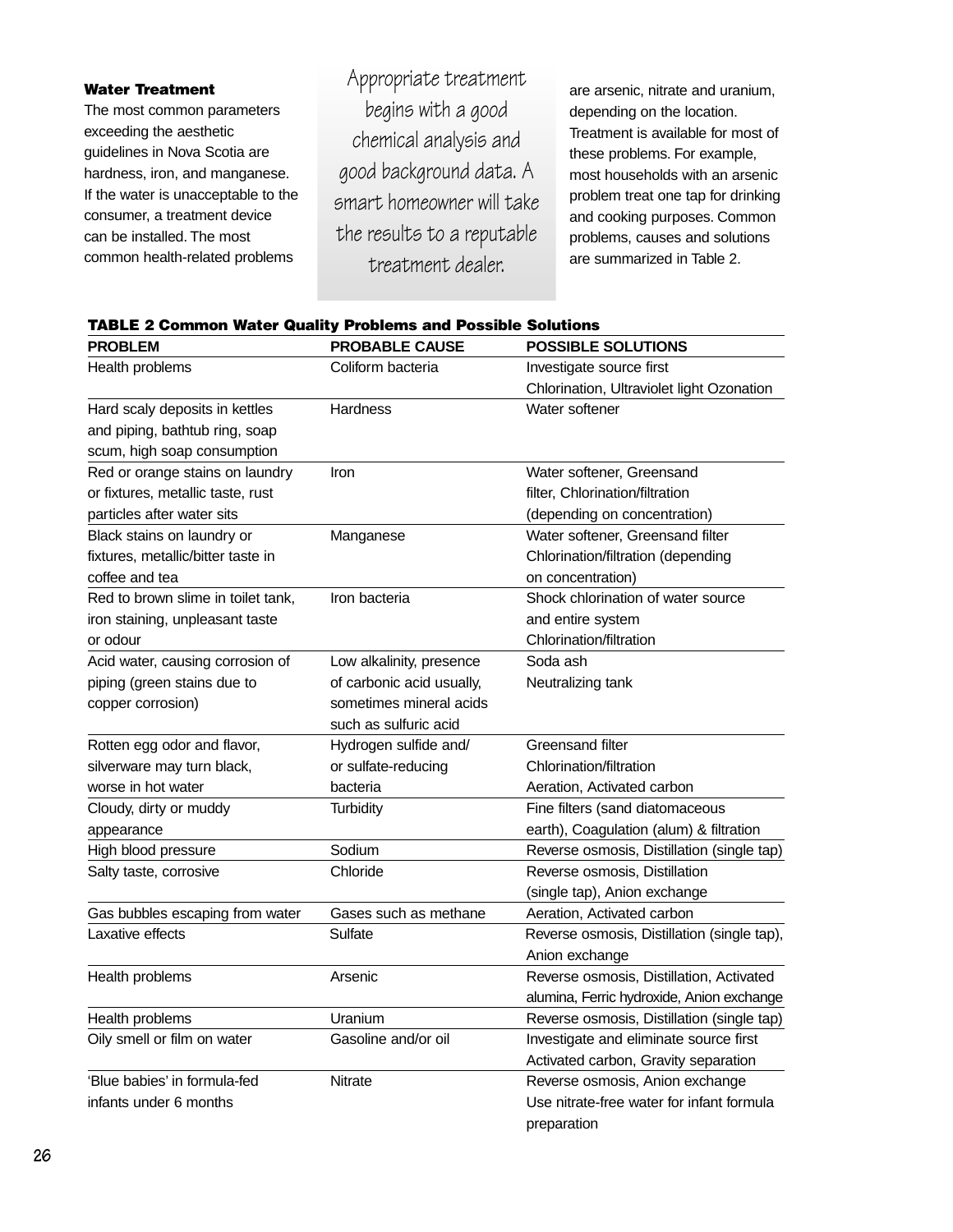# **Well Maintenance**

#### **How Often Should I Check Water Quality?**

You should be responsible for ongoing monitoring of your well water quality. The bacterial quality should be checked every six months. The chemical quality should be checked every one to two years, or earlier if you notice any change, such as increased turbidity, staining, or hardness, or a change in taste or odor. The parameters to be analyzed are the same as those listed previously.

### **How Can I Protect my Water Supply for the Future?**

Protecting your water source and water supply system must be your prime consideration. Protection starts with proper location and construction of the well, followed by disinfection. Chemical disinfection or chlorination is

essential to ensure that your well, pump, and pipes are free from bacteria that can be introduced during well construction, pump installation, and well or pump repair. Disinfection is the final step after all defects in location and construction have

Frequent testing checks the integrity of your well, lets you know if corrective measures are required, and warns you if another activity is having an impact on your well.

been corrected and before samples are collected for bacterial examination. Any time that the pump or lines are removed for any reason, or repair work is carried out on the well, it must be disinfected.

Disinfection will kill only the bacteria present in the well or system. If there is some external source of contamination, the problem will be solved only temporarily by a single application of chlorine solution. Improperly located and constructed water supplies are never safe, and disinfection cannot be relied on for 100 % destruction of harmful bacteria. The most commonly used methods of disinfection involve chlorine either in liquid or tablet formulations. Appendix 1 contains suggested procedures.

The final protective measures are taken when the pump and other components of the distribution system are installed and the system is made operational. The purpose is to protect against surface water entering directly into the top of the well or the annular space.

#### **You should check at least once a year that:**

- the cap is securely in place and undamaged
- the vent screen in the cap is intact and not blocked by vegetation growth
- connections in the well casing are properly sealed
- drilled well casing has no holes or cracks and there are no gaps between the casing and the ground around it
- joints and connections in dug well crocks are not leaking, and vents are shielded and screened
- surface drainage near the well is directed away from the well casing or crocks
- surface water does not pond near the well
- the well pump and distribution system is functioning properly, with no leaks

Changes in the quantity and quality of the water should be investigated immediately.

#### **You can also follow some of these simple rules:**

- Do not allow liquids or wastes from contaminant sources such as garbage and manure piles to drain towards the well.
- Grow a grass buffer and do not treat the area around the well with pesticides or fertilizer.
- Do not use bark mulch or wood chips near a dug well.
- Do not bury brush piles, stumps or other such debris on your property, especially near to or upgradient of a dug well.
- Do not flush oils, detergents, paints, solvents or other chemicals down the toilet.
- Do not dispose of waste oil, paints, pesticides, etc. on the ground.
- Do not allow animals to urinate or defecate near the well.

If you follow these guidelines, your well should provide good quality water for a long time.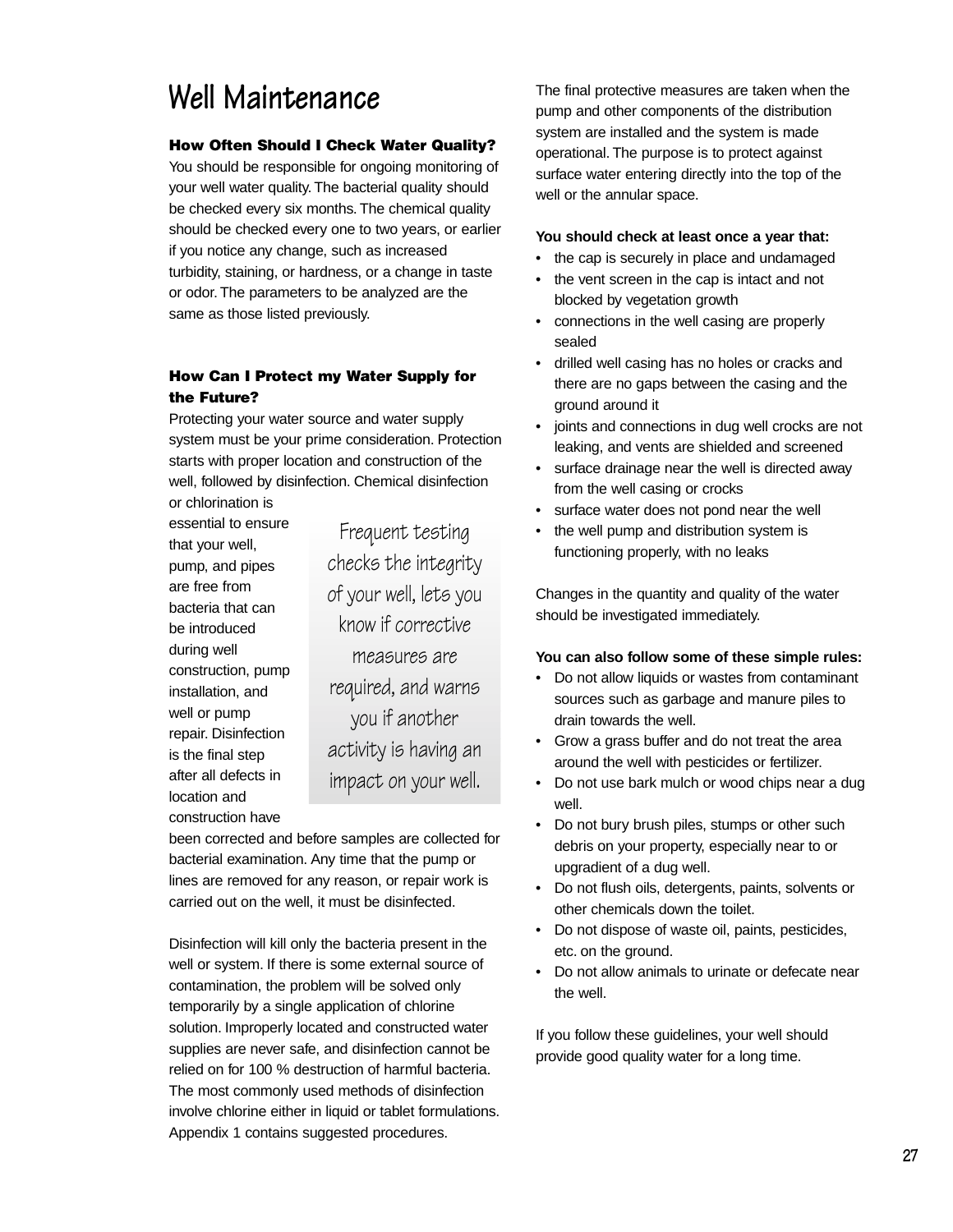# **Summary**

Here are some Dos and Don'ts to keep in mind.

**DO** construct a well before you build.

**DO** hire a certified water well contractor and inquire about his reputation and qualifications.

**DO** require a written contract, but don't try to be a superintendent over the contractor. He knows his job and his judgement can be trusted.

**DO** hire a certified pump installer and ensure that a pitless adaptor is used in new installations.

**DO** check bacterial and chemical quality regularly.

**DON'T** take an individual's word that an ample supply of water will be available from a well without obtaining existing information from your local Department of Environment and Labour Office and a reputable well contractor.

**DON'T** compare contractors' abilities and proposals merely on the per metre (per foot) prices they charge. A cheap well may mean poor materials and workmanship and may prove more costly at a later date.

**DON'T** locate a well too close to sources of contamination. Check regulatory distances with your local Department of Environment and Labour Office.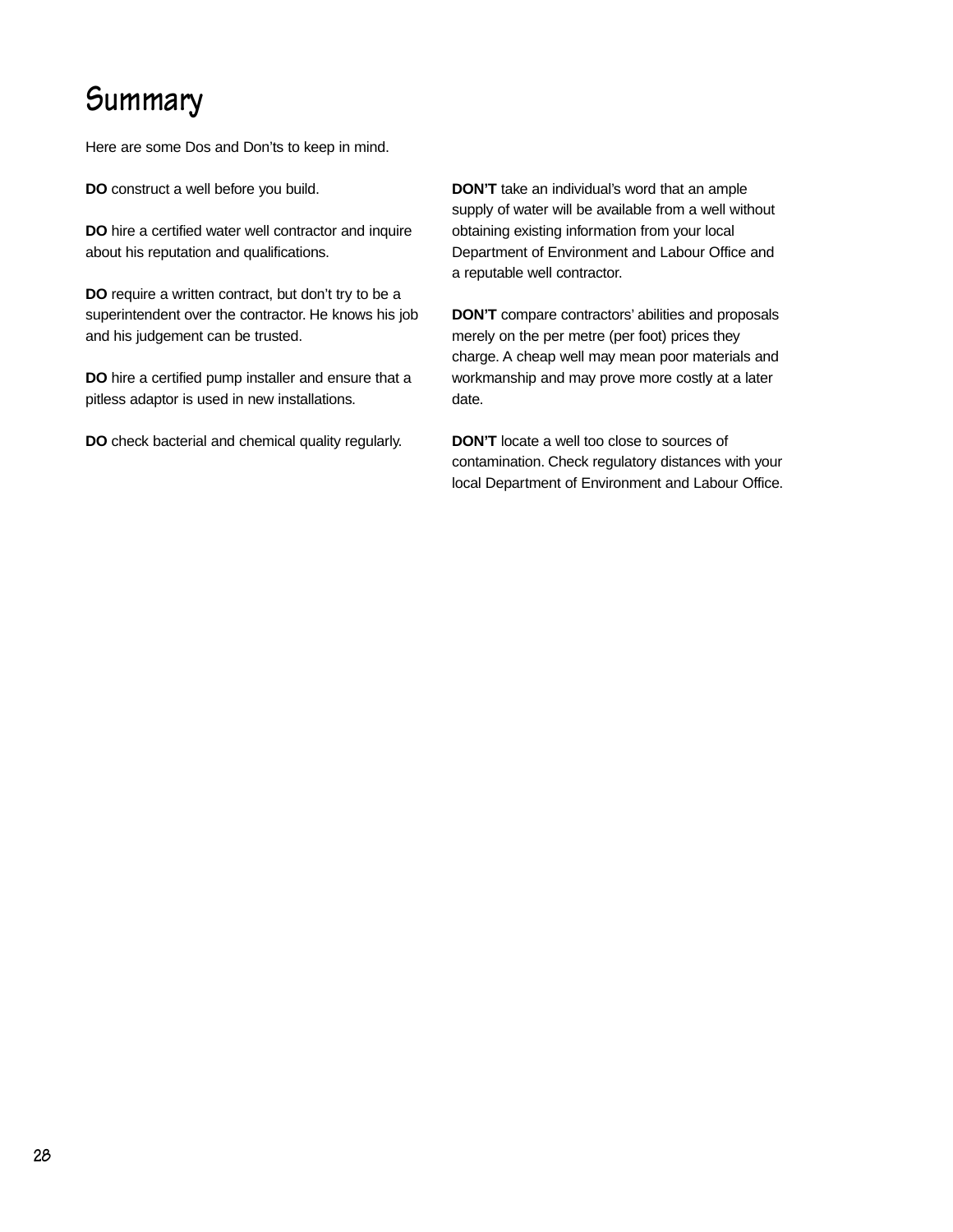### **References**

Driscoll, F.G. 1986. **Groundwater and wells, 2nd edition.** Johnson Division, St. Paul, Minn.

Health Canada.

**Guidelines for Canadian Drinking Water Quality. Latest edition of summary table on Health Canada's website: [http://www.hc-sc.gc.ca/ewh-semt/pubs/water-eau/index\\_e.html](http://www.hc-sc.gc.ca/ewh-semt/pubs/water-eau/index_e.html)** 

Health and Welfare Canada. **Guidelines for Canadian drinking water quality, supporting documentation (ongoing updates).**

Health and Welfare Canada. 1993. **Water treatment principles and applications.**

Shawinigan Engineering Maritimes Ltd. 1980. **Groundwater protection guidelines in Nova Scotia.** Report to N.S. Department of Environment and Labour.

U.S.E.P.A. 1991. **Manual of individual and non-public water supply systems.** EPA 570/9-91-004.

U.S.E.P.A. 1991. **Manual of small public water supply systems.** EPA 570/9-91-003.

Water Systems Council. 1993. **Water systems handbook, 10th edition.** Water Systems Council, Chicago, Ill.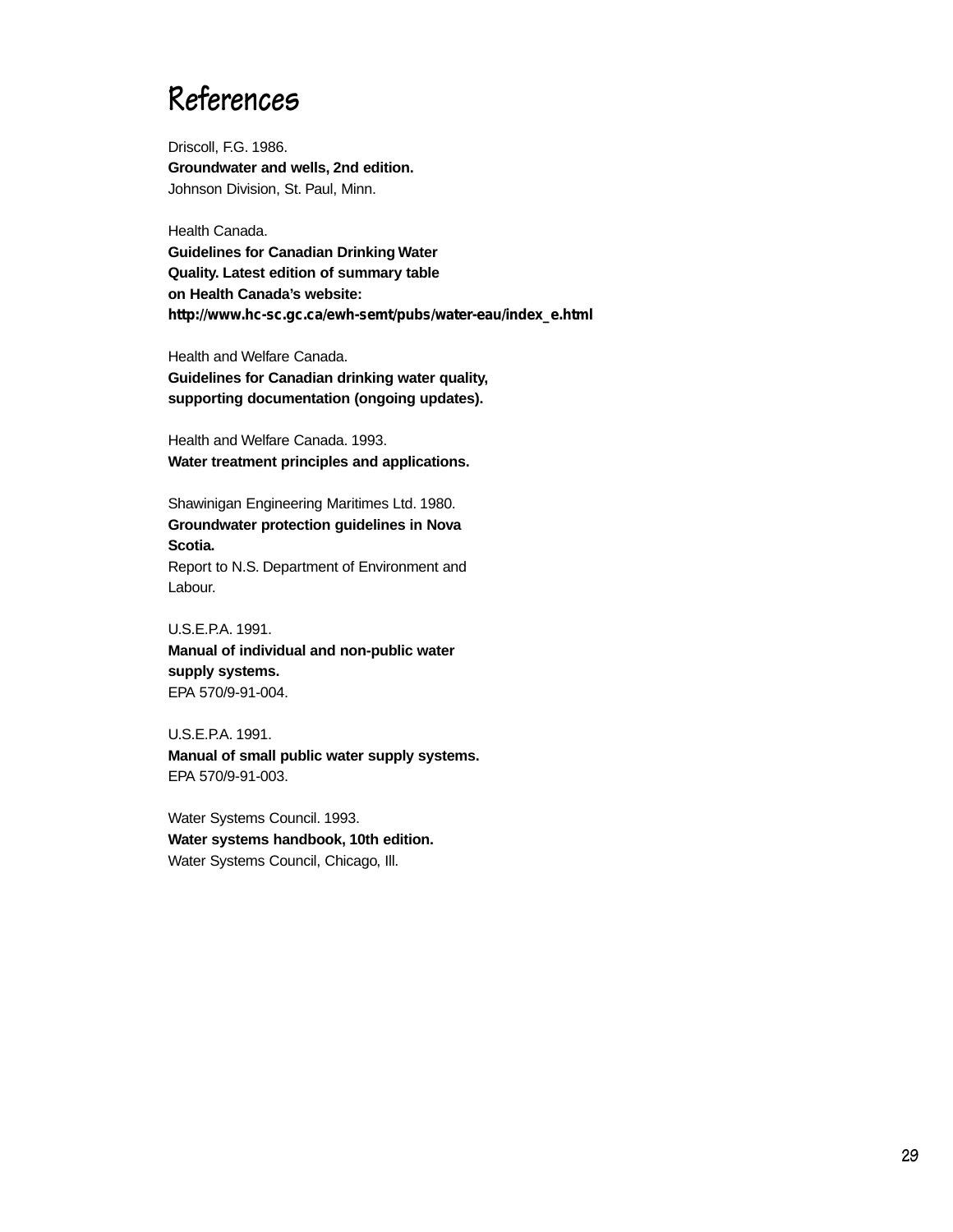# **Appendix 1**

### **Disinfection of Water Wells by Chlorination**

Chlorination, or "shock chlorination", is the process of flushing your well and water system with a chlorine solution to kill bacteria and other microorganisms. Disinfection by chlorination is usually recommended if a water sample from the well has tested positive for bacteria. It is an effective method to eliminate a "one-time" case of bacterial contamination; however, if there is an on-going problem related to faulty well construction or contaminated groundwater, disinfection is only a temporary fix and the problem should be investigated and corrected at the source.

#### **How do I Disinfect my Well?**

It may take up to 24 hours to complete the disinfection process. Before you begin, make sure you store enough water to meet your household needs during this period. If you have a water softener or other treatment units, check with your treatment dealer whether disinfection could adversely affect the unit or not.

**Step 1.** Mix the amount of liquid bleach shown in Table 1-1 for your well in 10 to 20 litres (2 to 5 gallons) of water. Use common, unscented household bleach that does not contain detergent or other additives such as fabric-guard. Chlorine can be dangerous if not used properly. Always follow the directions on the label for safe storage, handling and use.

**Step 2.** Remove the well cap and pour the mixed chlorine solution into the well. If the well is buried with the old type of well seal top, either expose the top of the well, remove the well seal and pour the solution directly into the well, or pour the solution through a clean funnel into the air vent or siphon through the vent (flush the air line with clean water after chlorination).

**Step 3.** Open one faucet in the system and let the water run until the chlorine odour is detected. Turn this faucet off. Repeat at each faucet in the system in turn, one at a time, until all faucets have been completed (include inside and outside faucets, cold and hot water, dishwashers, toilets, baths, showers, sinks, etc.).

**Step 4.** If possible, connect a garden hose to a nearby tap and place the other end in the well. Turn on the tap and allow the water to circulate for about one hour to ensure that the chlorine is thoroughly mixed in the well. During this process, add additional chlorine solution if the chlorine odour is not strong. Note that although recirculation is desirable if possible, it may not be appropriate in wells with screens, gravel packs, heavy iron buildup, soft or caving zones, and other less common conditions. If you have any concerns, contact your local Department of Environment and Labour Office or a certified contractor for information.

**Step 5.** Seal the top of the well and let the system sit idle for about 12 hours, preferably overnight. Do not leave chlorine for more than 24 hours as it may affect some pump parts.

**Step 6.** After this time, flush the system by discharging the chlorinated water through an outside tap until the chlorine odour has completely disappeared. Pump at a low rate, in the order of 10 litres per minute (2 gallons per minute) or less. This procedure may take several hours, or longer. IF you have a low yield well, you may have to allow the well to recover between pumping periods. During the flushing process, do not discharge the chlorinated water to a natural water body (such as streams or lakes, etc.) or to areas where it can harm desired vegetation (e.g., vegetable gardens, landscaped areas, etc.). Do not discharge this water into the on-site sewage disposal system.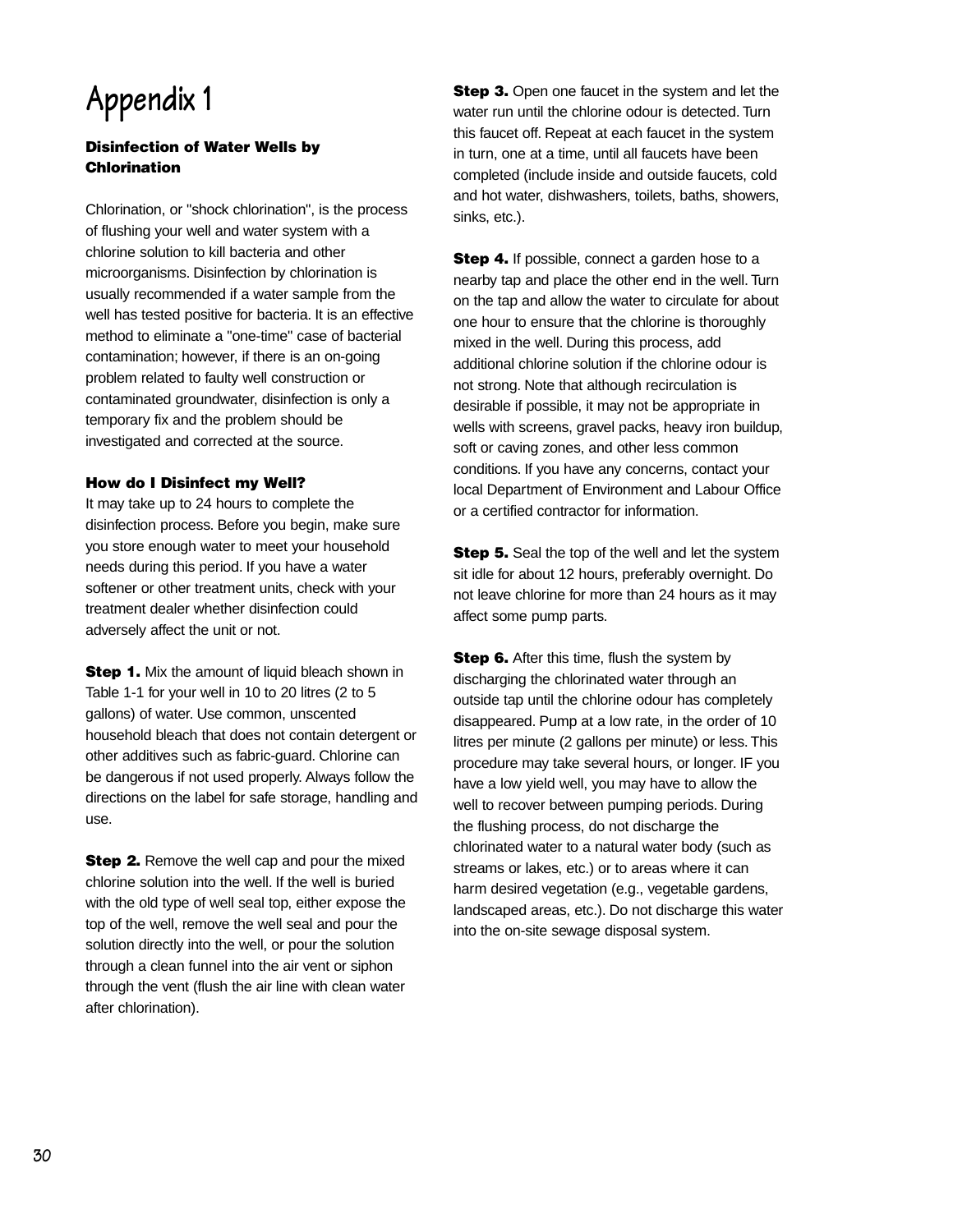#### **TABLE 1-1**

| Depth of    |     | Amount of unscented household |                                |  |
|-------------|-----|-------------------------------|--------------------------------|--|
| water in    |     | bleach <sup>1</sup>           |                                |  |
| well        |     | <b>Drilled Well</b>           | Dug Well                       |  |
| metres feet |     | Casing diameter               | Casing diameter                |  |
|             |     | 15 cm (6 inches) <sup>2</sup> | 92 cm (36 inches) <sup>2</sup> |  |
| 1           | 3   | 40 mL                         | 1.5L                           |  |
| 3           | 10  | 120 mL                        | 4.5 L                          |  |
| 5           | 15  | 200 mL                        | 7.5 L                          |  |
| 10          | 30  | 400 mL                        | 15.0L                          |  |
| 30          | 100 | 1.2 L                         |                                |  |
| 50          | 150 | 2.0 L                         |                                |  |
| 100         | 300 | 4.O L                         |                                |  |

#### **Notes:**

- 1 Assumes liquid bleach with approximately 5.2% hypochlorite. This will produce about 100 mg/L of chlorine solution when mixed with the water in the well.
- 2 For wells with other casing diameters, contact your local Department of Environment and Labour Office

#### **Example Calculation for a Drilled Well:**

#### **Measurements:**

- Well diameter =  $150$  mm (6 in)
- Well depth  $= 60$  m (200 ft)
- Depth to water from surface  $= 10$  m (30 ft)

#### **Calculations:**

- Depth of water in well =  $60 10 = 50$  m or depth of water in well =  $200 - 30 = 170$  ft
- From Table 1-1, required volume of bleach to get 100 mg/L solution is about 2 litres

#### **Sampling after Disinfection**

After disinfection, sample the water for total coliform and E. coli bacteria to confirm that the water is safe to drink. Wait about 5 days after disinfection before sampling. While waiting for the results, any water for human consumption should be boiled (rolling boil) for at least 1 minute, or use an alternative source.

IF the sample result indicates that both coliform bacteria and E. coli are absent, confirm that disinfection has been effective by 2 additional samples, one in the next 2 to 4 weeks, another after 3 to 4 months. To check the safety of your water

over the long term, continue to monitor bacterial quality at least twice a year, or more often if you suspect any changes in your water quality.

IF the sample result indicates either coliform bacteria and/or E. coli are present, it is recommended that the well owner seek advice from Department of Environment and Labour or a certified professional. In the meantime, continue to use boiled water or an alternative source for human consumption activities.

#### **Final Notes**

You may experience some temporary inconveniences as a result of the disinfection process such as dirty or discoloured water, staining, or sedimentation problems. However, the water should clear with time. In some cases, a few days may be necessary. Do not use the water for aquariums or pets during this time. Check with your physician about other uses of the water, such as bathing, if you have allergies or other medical concerns.

Please note that under some conditions, such as biofilm buildup in a well, more than one disinfection may be required.

If you have any questions about disinfecting your well, or wish to have a certified person do the work for you, please contact your local Department of the Environment and Labour Office for information, or check the certified contractor list at: [www.gov.ns.ca/enla/water](http://www.gov.ns.ca/enla/water)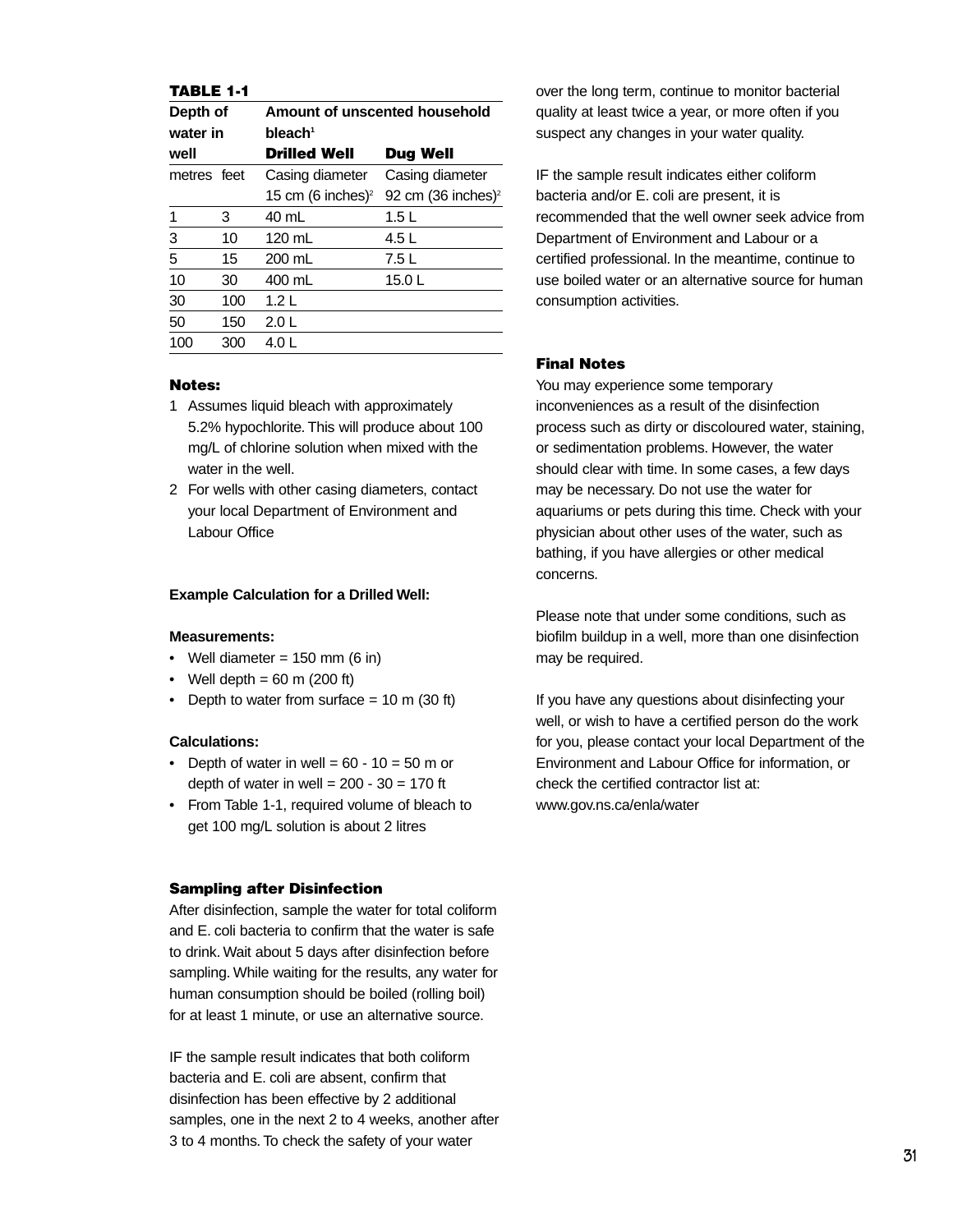# **Appendix 2**

### **Volume of Water in Wells**

It is often good to know how much water is actually stored in your well. Depending on well depth and pump setting, a low-yield drilled well with a high static water level may have a day's supply of water in storage in the well itself. During dry seasons of the year, many dug well owners check regularly to see how much water is in their well, and increase or decrease their use accordingly.You can calculate your well volume easily by using Tables 2-1 and 2-2.

#### **TABLE 2-1**

| <b>Well Diameter</b><br>(Drilled Wells) |   | <b>Well Volume</b><br>(amount of Water in Well) |      |  |
|-----------------------------------------|---|-------------------------------------------------|------|--|
|                                         |   |                                                 |      |  |
| 100                                     |   | 8.1                                             | 0.54 |  |
| 130                                     | 5 | 12.7                                            | 0.85 |  |
| 150                                     | 6 | 18.2                                            | 1.22 |  |
| 200                                     | 8 | 32.4                                            | 2.17 |  |
|                                         |   |                                                 |      |  |

#### **Example Calculation, Drilled Well:**

#### **Measurements:**

- Well diameter 150 mm (6 in)
- Well depth 60 m (200 ft)
- Depth to water from surface 15 m (50 ft)
- Pump intake setting 58 m (190 ft) from surface

#### **Calculations:**

- Depth of available water in well =  $58-15 = 43$  m or
- Depth of available water in well =  $190-50 = 140$  ft
- Volume of water stored in well  $= 43$  (depth of water from line above) x 18.2 (for 150 mm well from Table 2-1) = approx. 780 litres or
- Volume of water stored in well = 140 (depth of water from line above) x 1.22 (for 6 inch well from Table  $2-1$ ) = approx. 170 gallons

### **TABLE 2-2**

| <b>Well Diameter</b><br>(Dug Wells) |    | <b>Well Volume</b><br>(amount of Water in Well) |      |  |
|-------------------------------------|----|-------------------------------------------------|------|--|
|                                     |    |                                                 |      |  |
| 760                                 | 30 | 456                                             | 30.6 |  |
| 915                                 | 36 | 657                                             | 44.0 |  |
| 1070                                | 42 | 894                                             | 60.0 |  |
| 1220                                | 48 | 1168                                            | 78.3 |  |

#### **Example Calculation, Dug Well:**

#### **Measurements:**

- Well diameter 915 mm (36 in)
- Well depth 6 m (19.7 ft)
- Depth to water from surface 1.0 m (3.3 ft)
- Pump intake setting 5.8 m (19.0 ft) from surface

#### **Calculations:**

- Depth of available water in well =  $5.8-1 = 4.8$  m or
- Depth of available water in well =  $19-3.3 = 15.7$  ft
- Volume of water stored in well  $= 4.8$  (depth of water from line above) x 657 (for 915 mm well from Table  $2-2$ ) = approx. 3150 litres or
- Volume of water stored in well = 15.7 (depth of water from line above) x 44 (for 36 inch well from Table  $2-2$ ) = approx. 690 gallons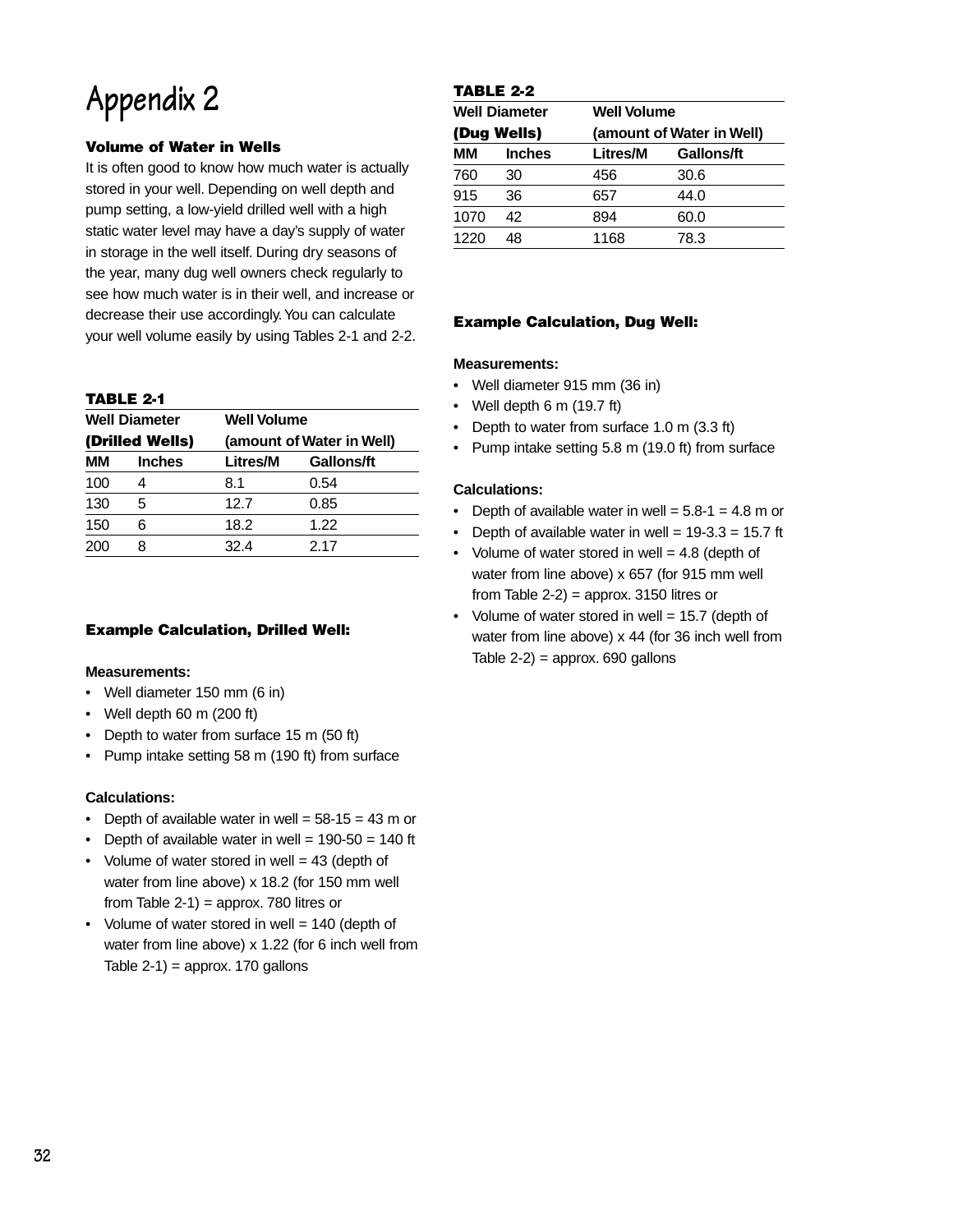# **Nova Scotia Environment and Labour Regional Offices**

| <b>REGION</b>                                                                                 | <b>STREET AND MAILING ADDRESS</b>                                                   | TELEPHONE NO.  | FAX NO.        |
|-----------------------------------------------------------------------------------------------|-------------------------------------------------------------------------------------|----------------|----------------|
| <b>Central Region</b><br>Bedford                                                              | 1595 Bedford Highway<br>Suite 224, Sunnyside Mall<br>Bedford, NS B4A 3Y4            | (902) 424-7773 | (902) 424-0597 |
| <b>Sheet Harbour</b><br>Fire Hall, 22835 Highway #7<br>PO Box 35<br>Sheet Harbour, NS B0J 3B0 |                                                                                     | (902) 885-2462 | (902) 885-2743 |
| <b>Northern Region</b><br>Truro                                                               | 44 Inglis Place, 2nd Floor, Suite 3<br>PO Box 824<br>Truro, NS B2N 5G6              | (902) 893-5880 | (902) 893-0282 |
| Pictou                                                                                        | Middle River Pumping Station, Granton Road<br>PO Box 675<br>New Glasgow, NS B2H 5E7 | (902) 396-4194 | (902) 396-4765 |
| Amherst                                                                                       | 32 Church Street,<br>2nd Floor<br>Amherst, NS B4H 3A8                               | (902) 667-6205 | (902) 667-6214 |
| Antigonish                                                                                    | Kirk Place, 219 Main Street, Suite 205<br>Antigonish<br><b>NS B2G 2C1</b>           | (902) 863-7389 | (902) 863-7411 |
| <b>Western Region</b><br>Kentville                                                            | 136 Exhibition Street<br>Kentville<br>NS B4N 4E5                                    | (902) 679-6088 | (902) 679-6186 |
| Middleton                                                                                     | 101 Magee Drive<br>PO Box 1000<br>Middleton, NS B0S 1P0                             | (902) 825-2123 | (902) 825-4471 |
| <b>Bridgewater</b>                                                                            | 60 Logan Road<br><b>Bridgewater</b><br><b>NS B4V 3J8</b>                            | (902) 543-4685 | (902) 527-5480 |
| Yarmouth                                                                                      | 13 First Street<br>Yarmouth<br><b>NS B5A 1S9</b>                                    | (902) 742-8985 | (902) 742-7796 |
| <b>Eastern Region</b><br>Sydney                                                               | 295 Charlotte Street<br>PO Box 714<br>Sydney, NS B1P 6H7                            | (902) 563-2100 | (902) 563-2387 |
| Port Hawkesbury                                                                               | 400 Reeves Street<br><b>Unit 126</b><br>Port Hawkesbury, NS B9A 2R5                 | (902) 625-0791 | (902) 625-3722 |
| <b>Head Office</b><br>Halifax                                                                 | 5151 Terminal Road<br>PO Box 697<br>Halifax, NS B3J 2T8                             | (902) 424-5300 | (902) 424-0501 |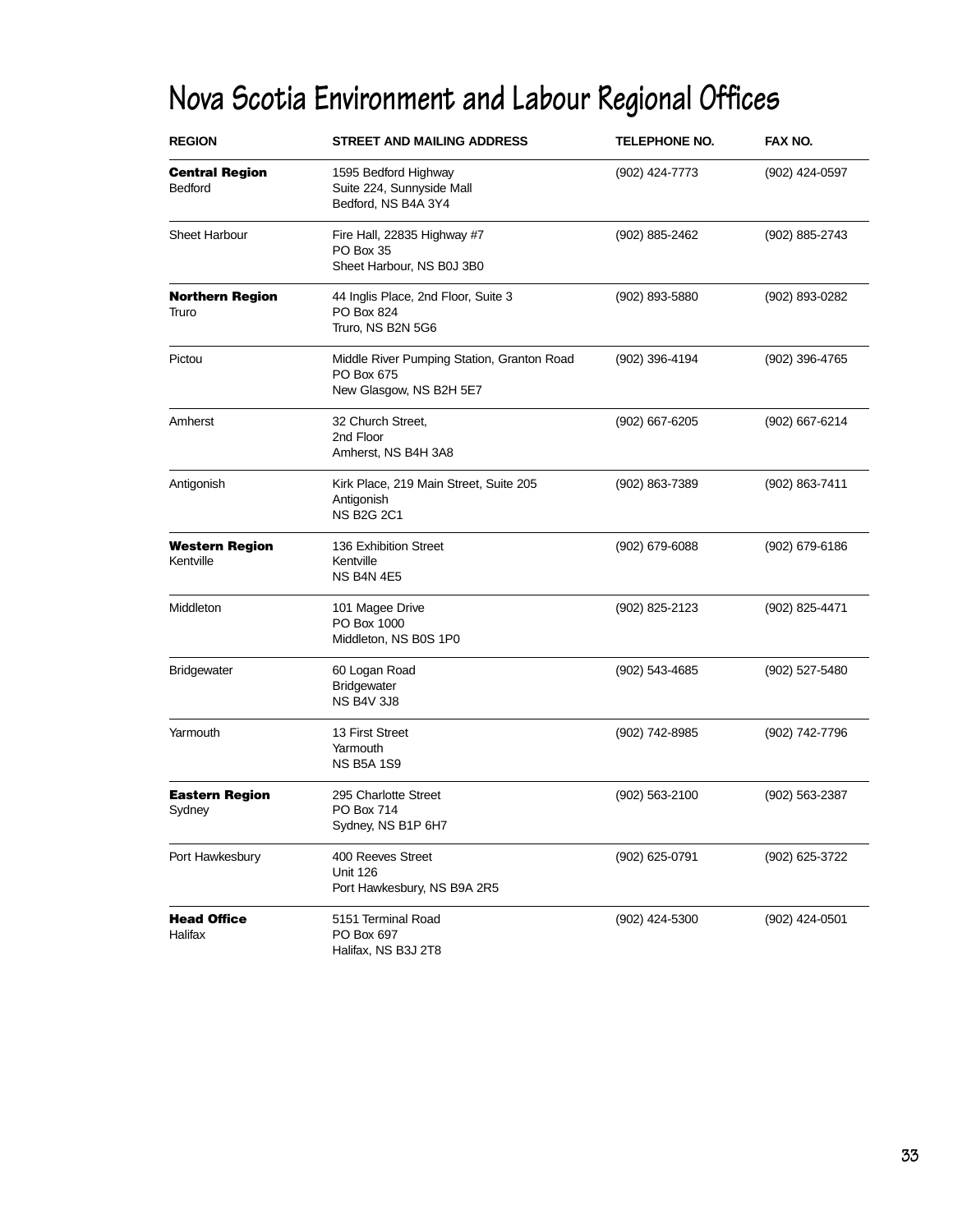# **Notes or Sketches**

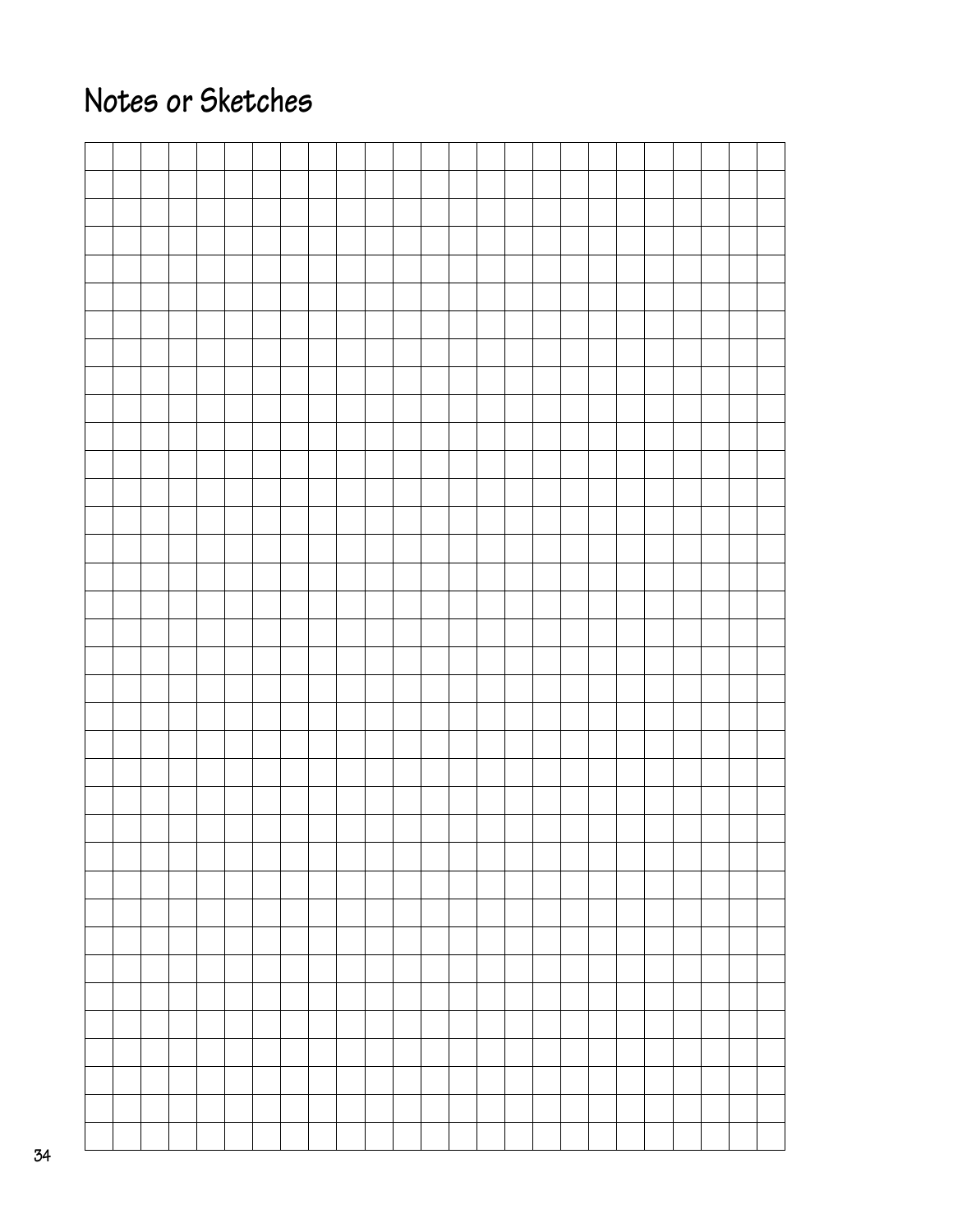# **Sample Well Drilling Contract**

#### **BETWEEN**

Name of Drilling Company (hereinafter called the 'Contractor') License Number

Address/Phone/Fax of Drilling Company

#### **AND**

Person or Firm Contracting this Order (hereinafter called the 'Customer')

Address/Phone/Fax of Customer

The Customer agrees to retain the services of the Contractor for the purposes of constructing a well or wells at the following location:

The Customer warrants that the premises belong to or are under his/her legal control, and that he/she has full right and authority to enter into this drilling contract.

 $\_$  , and the set of the set of the set of the set of the set of the set of the set of the set of the set of the set of the set of the set of the set of the set of the set of the set of the set of the set of the set of th

 $\_$  ,  $\_$  ,  $\_$  ,  $\_$  ,  $\_$  ,  $\_$  ,  $\_$  ,  $\_$  ,  $\_$  ,  $\_$  ,  $\_$  ,  $\_$  ,  $\_$  ,  $\_$  ,  $\_$  ,  $\_$  ,  $\_$  ,  $\_$  ,  $\_$  ,  $\_$  ,  $\_$  ,  $\_$  ,  $\_$  ,  $\_$  ,  $\_$  ,  $\_$  ,  $\_$  ,  $\_$  ,  $\_$  ,  $\_$  ,  $\_$  ,  $\_$  ,  $\_$  ,  $\_$  ,  $\_$  ,  $\_$  ,  $\_$  ,

 $\_$  , and the set of the set of the set of the set of the set of the set of the set of the set of the set of the set of the set of the set of the set of the set of the set of the set of the set of the set of the set of th

 $\_$  ,  $\_$  ,  $\_$  ,  $\_$  ,  $\_$  ,  $\_$  ,  $\_$  ,  $\_$  ,  $\_$  ,  $\_$  ,  $\_$  ,  $\_$  ,  $\_$  ,  $\_$  ,  $\_$  ,  $\_$  ,  $\_$  ,  $\_$  ,  $\_$  ,  $\_$  ,  $\_$  ,  $\_$  ,  $\_$  ,  $\_$  ,  $\_$  ,  $\_$  ,  $\_$  ,  $\_$  ,  $\_$  ,  $\_$  ,  $\_$  ,  $\_$  ,  $\_$  ,  $\_$  ,  $\_$  ,  $\_$  ,  $\_$  ,

 $\_$  , and the set of the set of the set of the set of the set of the set of the set of the set of the set of the set of the set of the set of the set of the set of the set of the set of the set of the set of the set of th

The Customer shall be responsible for access to the drill site(s). The location(s) of the well(s) shall be agreed upon by the Contractor and the Customer.

The Customer shall permit the Contractor and his/her representatives free and unobstructed access to the site of the water well(s) for the purpose of carrying out this agreement.

The Contractor warrants that he/she has liability insurance of \$

The approximate starting date for construction of the well(s) is: If the Contractor has not started to construct the well(s) after 10 days of the approximate starting date, the Customer has the option to terminate this contract by verbal or written notice, and the Contractor will return the Customer's deposit.

The Contractor shall ensure that the water well(s) is (are) constructed, cased, tested and completed in compliance with the Well Construction Regulations made under Section 110 of the Environment Act of the Province of Nova Scotia.

The well(s) shall be drilled to a sufficient depth to meet expected needs (or minimum requirements if applicable). Should insufficient quantity be obtained by 91 metres (300 feet) depth, the Customer or his/her agent will be notified so that options may be evaluated. Drilling will be discontinued at any time upon direction from the Customer.

The Contractor warrants and guarantees that the work to be performed under this Agreement shall be executed and completed in a proper and workmanlike manner, but does not warrant or guarantee that water will be obtained nor the quantity or quality of any water which may be obtained.

The Customer agrees to pay the Contractor for the work at the following rates:

| Drilling       | per metre (per foot) of depth from the surface    |
|----------------|---------------------------------------------------|
| Casing         | per metre (per foot) (materials and installation) |
| One drive shoe | materials and installation                        |
| One well cap   | materials and installation                        |